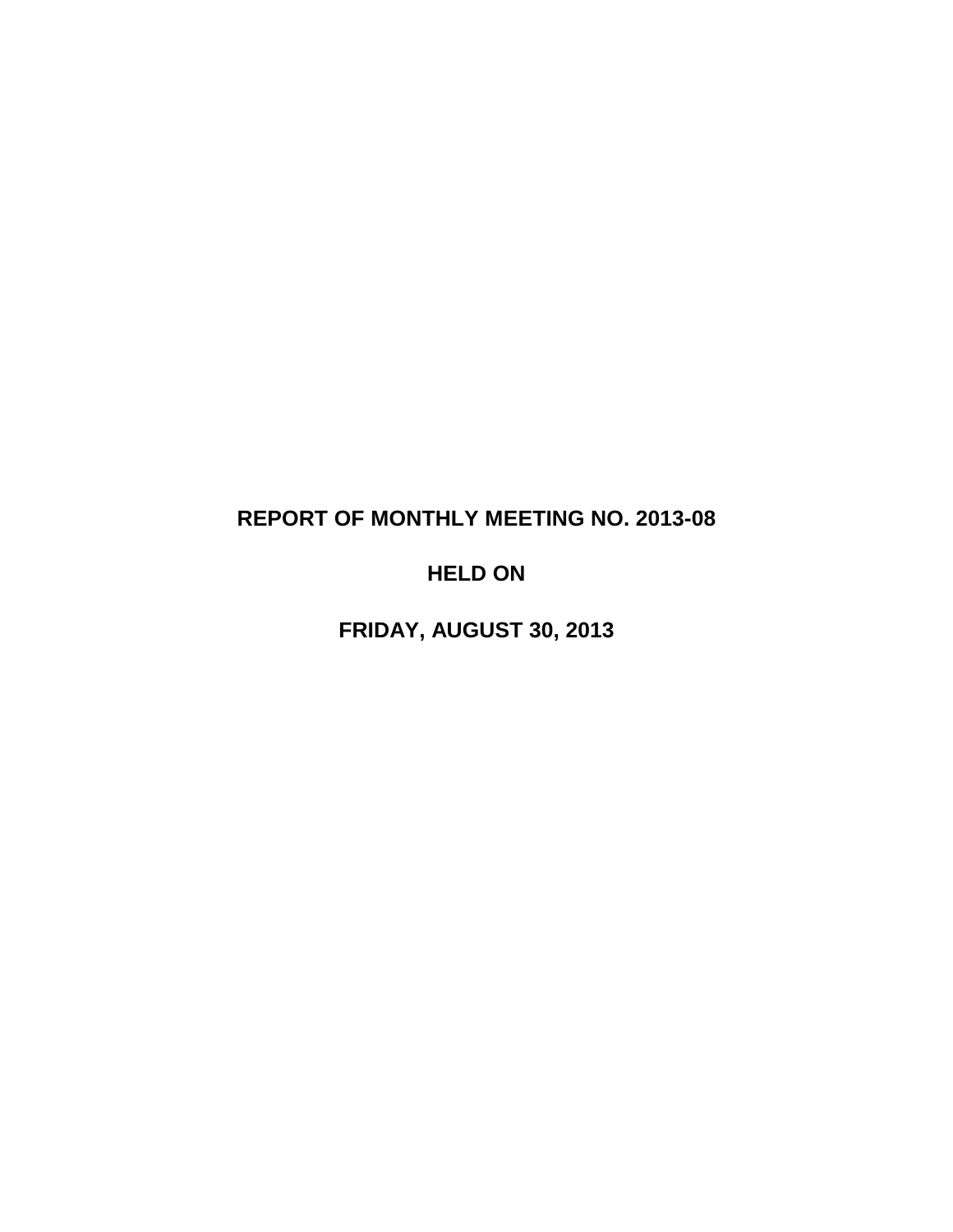Report of Monthly Meeting No. 2013-08 held on Friday, August 30, 2013

| <b>ITEMS</b>                                                          | <b>CLASSIFICATION</b>                                                                                                                                                                                                                                                                                                                          | <b>PAGES</b> |
|-----------------------------------------------------------------------|------------------------------------------------------------------------------------------------------------------------------------------------------------------------------------------------------------------------------------------------------------------------------------------------------------------------------------------------|--------------|
| <b>Call to Order</b><br><b>Roll Call</b><br><b>Secretary's Report</b> | Recording Secretary presents minutes of previous meetings for approval.                                                                                                                                                                                                                                                                        |              |
| <b>Refunds</b>                                                        | Errors in deduction and non-members<br>Full refunds to employees due to separation from service<br>Refund in accordance with Section 8-170 of the law governing the Fund<br>Refund Reissued to New Payee<br>Refund elections in lieu of annuity<br>Refund of Spousal Contributions<br>1/2% refunds to new annuitants<br><b>Adjusted Refund</b> | $3 - 15$     |
| <b>Invoices</b>                                                       | Administrative and Investment Fees                                                                                                                                                                                                                                                                                                             | $16 - 19$    |
| <b>Annuities</b>                                                      | Annuities for Employees<br>Annuities for Widows, Widowers and Minor Children, Reversionary Annuities<br><b>Adjusted Annuities</b>                                                                                                                                                                                                              | $20 - 32$    |
| <b>Disability</b>                                                     | Applications for Duty and Ordinary Disability benefits<br>Applications for Extensions of Duty and Ordinary Disability benefits<br>Adjusted Duty and Ordinary Disability benefits                                                                                                                                                               | $33 - 42$    |
| <b>Membership</b>                                                     | Applications<br>Change in Dates of Birth                                                                                                                                                                                                                                                                                                       | 43           |
| <b>Treasurer's Report</b>                                             | City Treasurer's Statement of Account As of 07/31/2013                                                                                                                                                                                                                                                                                         | 44           |
| <b>MISCELLANEOUS</b>                                                  |                                                                                                                                                                                                                                                                                                                                                | $45 - 47$    |
| <b>Public Comment</b>                                                 | Other                                                                                                                                                                                                                                                                                                                                          |              |

- Fiduciary Insurance Presentation

- FOIA Update - Old Business - Legal Update

#### Public Comment

#### Legislation

- Legislative Update

#### **Hearings**

- The Matter of Anna Hall (Disability Application)

#### Investments

- Performance Reports
- Marquette Second Quarter Report
- Watchlist
- Liquidity Needs
- Asset Liability Study Discussion
- Custodial RFP Discussion
- Investment Policy Discussion

| A    | Less than 60 years of age         |     | Female: No Post 9/74 Spouse Contributions | <b>RW</b>  | <b>Returned to Work</b>        |
|------|-----------------------------------|-----|-------------------------------------------|------------|--------------------------------|
| B    | Reversionary                      |     | MED Updated Medical Records               |            | Less than 10 years of Service  |
| С    | Calculated upon death of Employee | MMI | Maximum Medical Update                    | <b>SPE</b> | <b>Specialist Doctor Visit</b> |
| СX   | <b>Credit Expires</b>             | N   | See Notes in File                         |            | <b>Term Annuity</b>            |
|      | Death                             |     | NTE Note for Mercy Works Update           | W          | Withdraw/Waiting to apply      |
| DU   | Duty Disability                   | OR. | <b>Ordinary Disability</b>                | WC.        | Workmens' Compensation         |
| DIS. | Discharged                        |     | <b>Reciprocal Annuity</b>                 | х          | Married @ Resignation,         |
|      | EID Errors in Deduction           |     | RES Resigned                              |            | Not Married @ Effective Date   |
|      |                                   |     |                                           |            |                                |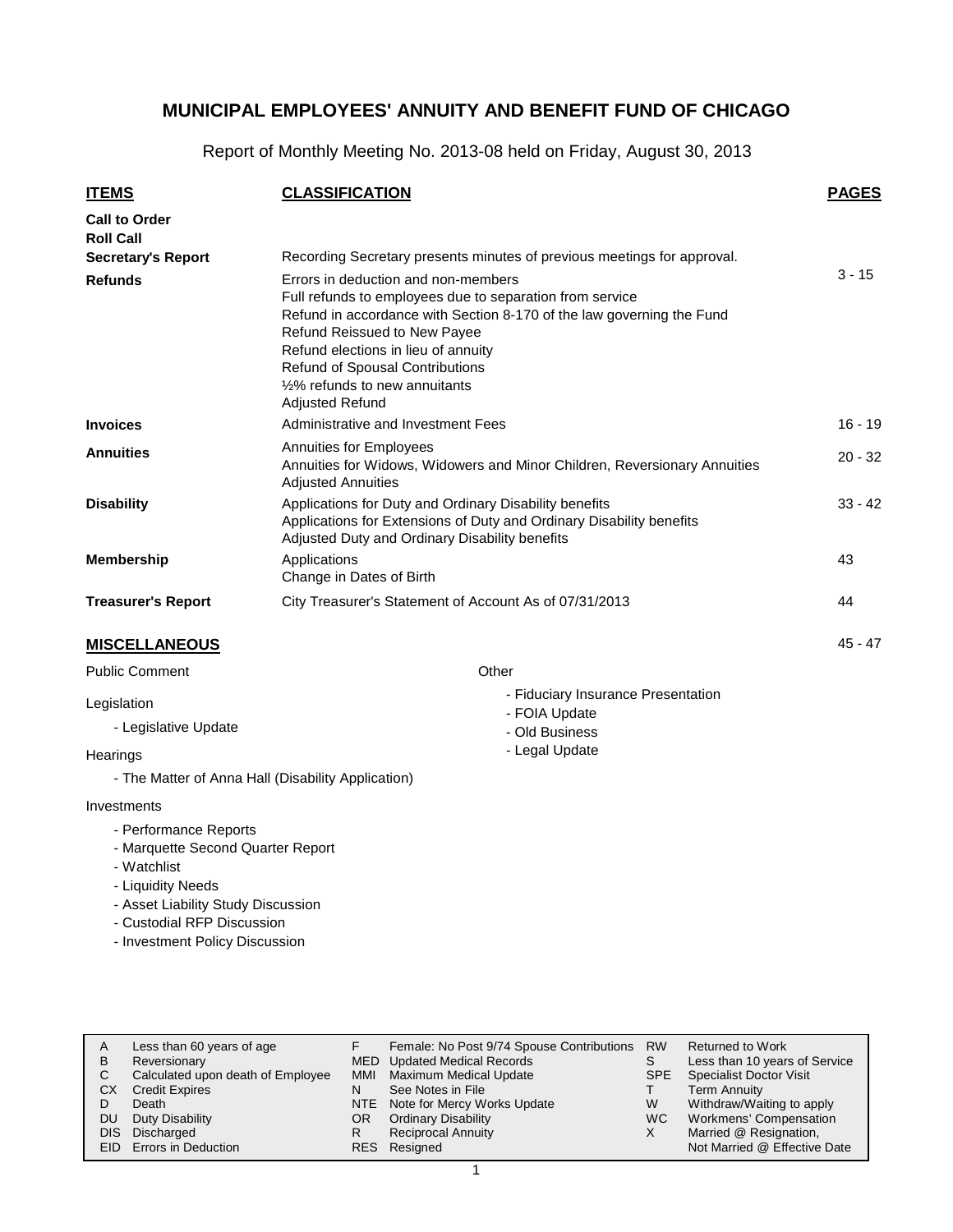Report of Monthly Meeting No. 2013-08 held on Friday, August 30, 2013

The Monthly Meeting of the Retirement Board was called to order by the President, Martin J. Durkan, at 8:35 AM in the offices of the Fund, 321 N Clark Street, Suite 700, on Friday, August 30, 2013.

#### The following were present:

| Martin J. Durkan     | President                  |
|----------------------|----------------------------|
| <b>Andrew Sheils</b> | Ex-Officio Member          |
| Stephanie D. Neely   | Treasurer                  |
| Timothy G. Guest     | <b>Recording Secretary</b> |
| Anthony C. Clancy    | Trustee                    |

#### Also Present:

| James E. Mohler     | <b>Executive Director</b>                  |
|---------------------|--------------------------------------------|
| Michael Walsh       | <b>Chief Investment Officer</b>            |
| Mary Patricia Burns | Attorney at Law                            |
| Jane Tessaro        | <b>Benefits Manager</b>                    |
| Tess Toledo         | Comptroller                                |
| Kathy Schanding     | <b>Staff Actuary</b>                       |
| Stacey Ruffolo      | <b>Executive Assistant</b>                 |
| Nadia Oumata        | <b>Financial Analyst</b>                   |
| Thomas Latzke       | Deputy Treasurer (Proxy for the Treasurer) |
| Terence P. Sullivan | M.D.                                       |
| Brian Wrubel        | <b>Marquette Associates</b>                |
| Jamie Wesner        | <b>Marquette Associates</b>                |
| Michele Curran      | Department of Finance, City of Chicago     |
| Maura Murrihy       | Executive Director, LABF of Chicago        |
| Neil Capps          | <b>Marquette Associates</b>                |
| Sharon Piet         | Podesta                                    |
| Angela Myers        | Loop Capital                               |
| Mike Tierney        | Local 130                                  |
| Nancy Bistany       | <b>Court Reporter</b>                      |
| Anna Hall           | Member, MEABF                              |
| Robert Seltzer      | Attorney, Matter of Anna Hall              |

#### Absent:

Jeremy Fine Deputy Comptroller (Proxy for City Comptroller)

#### **SECRETARY'S REPORT**

Mr. Guest motioned that the Minutes of Meeting No. 2013-07 be approved as submitted. Seconded Mr. Clancy. Carried: Ayes Messrs. Clancy, Durkan, Guest, Sheils, and Ms. Neely. Nays-None.

Ms. Neely motioned that the Executive Session Minutes of Meeting(s) No. (2), 2013-08 be approved as submitted. Seconded Mr. Clancy. Carried: Ayes Messrs. Clancy, Durkan, Guest, Sheils, Ms. Neely. Mr. Sheils votes present.. Nays-None.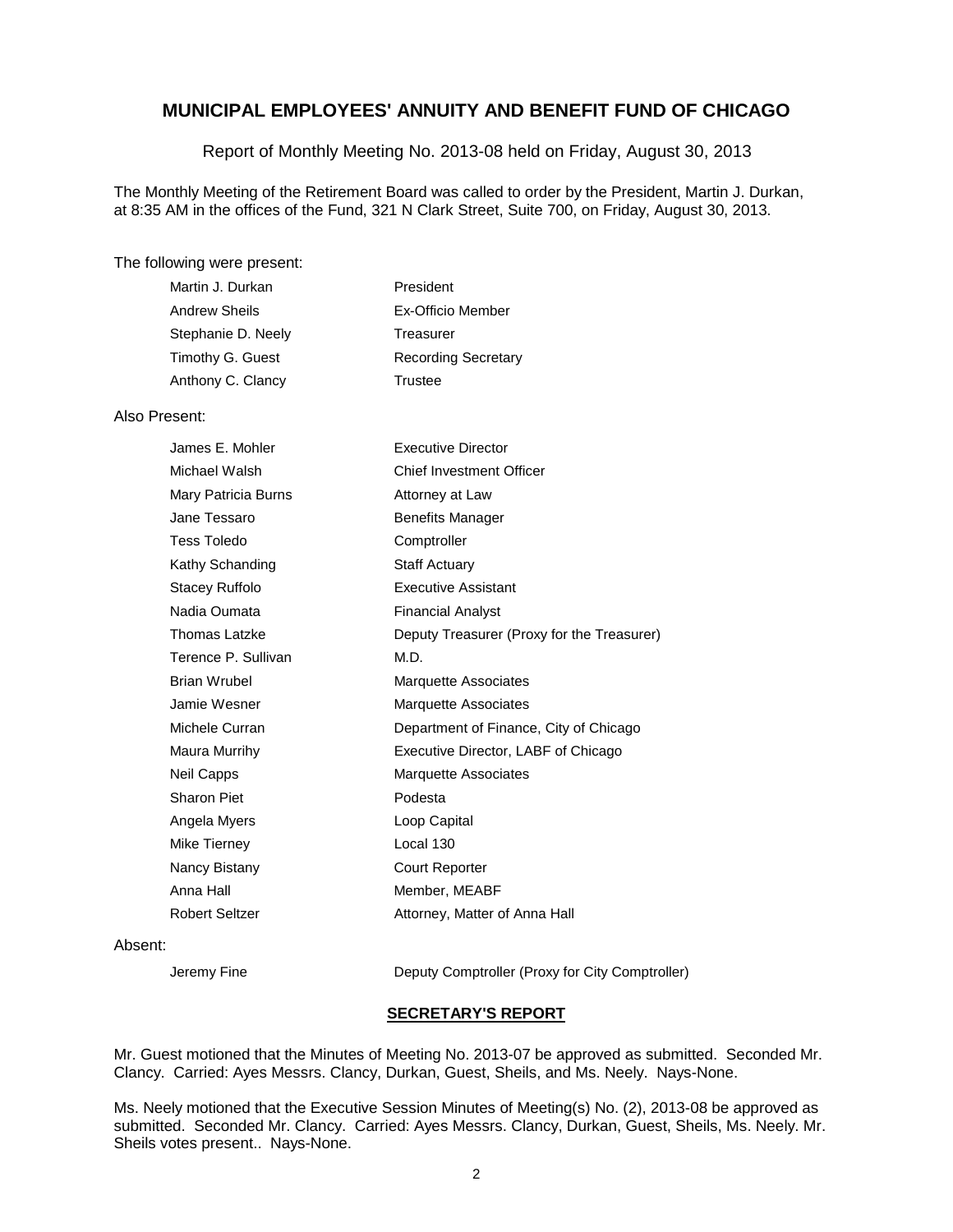Report of Monthly Meeting No. 2013-08 held on Friday, August 30, 2013

### **REFUND DUE TO ERRORS IN DEDUCTION AND NON-MEMBERS**

#### **Refund a/c errors in deduction**

| Name                           | <b>Reason</b>                             | <b>Amount</b>                         |
|--------------------------------|-------------------------------------------|---------------------------------------|
| ALVARADO, IVAN                 | <b>NEW ANNUITANT</b>                      | \$5.95                                |
| APONTE, PEDRO                  | <b>NEW ANNUITANT</b>                      | \$59.21                               |
| ARRIGO, DENNIS                 | <b>NEW ANNUITANT</b>                      | \$157.53                              |
| ATKINS, LOUIS                  | <b>NEW ANNUITANT</b>                      | \$26.59                               |
| BALES, SARA JOAN               | <b>NEW ANNUITANT</b>                      | \$8.80                                |
| BILLINGSLEY, PORTER            | <b>NEW ANNUITANT</b>                      | \$45.45                               |
| BOERNER, ALLAN                 | <b>NEW ANNUITANT</b>                      | \$41.69                               |
| BONOW, THOMAS                  | <b>NEW ANNUITANT</b>                      | \$11.54                               |
| BOONE, HOWARD                  | <b>NEW ANNUITANT</b>                      | \$35.22                               |
| BRIGGS, DARNELL                | <b>NEW ANNUITANT</b>                      | \$92.06                               |
| CAREY, PHILIP                  | <b>NEW ANNUITANT</b>                      | \$37.25                               |
| COOK, VERGIL                   | <b>NEW ANNUITANT</b>                      | \$35.22                               |
| CORK, STEPHAN                  | <b>NEW ANNUITANT</b>                      | \$104.71                              |
| CZERWINSKI, PATRICIA           | NEW ANNUITANT                             | \$11.18                               |
| DANIELS, CHERI                 | NEW ANNUITANT                             | \$10.07                               |
| DANIHER, SEAN                  | <b>NEW ANNUITANT</b>                      | \$26.78                               |
| DE MAURO, JOSEPH               | <b>NEW ANNUITANT</b>                      | \$203.76                              |
| FERGUSON, RAYNELL              | <b>NEW ANNUITANT</b>                      | \$243.14                              |
| <b>FLORES, ESTEVAN</b>         | <b>NEW ANNUITANT</b>                      | \$118.87                              |
| FLOWERS, LOUIS                 | <b>NEW ANNUITANT</b>                      | \$32.79                               |
| FOLEY, ROBERT                  | <b>NEW ANNUITANT</b>                      | \$21.28                               |
| FORNACIARI, MARK               | <b>NEW ANNUITANT</b>                      | \$60.41                               |
| GARCIA, RAMON                  | <b>NEW ANNUITANT</b>                      | \$133.84                              |
| <b>GERTOS, JOHN</b>            | <b>NEW ANNUITANT</b>                      | \$190.77                              |
| GODINEZ, RENATO                | <b>NEW ANNUITANT</b>                      | \$55.94                               |
| <b>GRANT, SHERYL</b>           | <b>NEW ANNUITANT</b>                      | \$33.54                               |
| GRAY, WALTER                   | <b>NEW ANNUITANT</b>                      | \$99.36                               |
| HARRIS, HELENA                 | <b>NEW ANNUITANT</b>                      | \$11.56                               |
| HENKES, JOHN                   | <b>NEW ANNUITANT</b>                      | \$43.73                               |
| HILL, WALTER                   | NEW ANNUITANT                             | \$26.37                               |
| JACKSON, GREGORY               | <b>NEW ANNUITANT</b>                      | \$124.29                              |
| JOHNSON, LEONARD               | <b>NEW ANNUITANT</b>                      | \$23.14                               |
| JONES, CAROLYN                 | <b>NEW ANNUITANT</b>                      | \$6.31                                |
| JORDAN, LARRY                  | <b>NEW ANNUITANT</b>                      | \$52.82                               |
| JORDAN, MICHAEL                | <b>NEW ANNUITANT</b>                      | \$6.03                                |
| KATES, NATHAN                  | <b>NEW ANNUITANT</b>                      | \$6.87                                |
| KIELY, TIMOTHY                 | <b>NEW ANNUITANT</b>                      | \$526.16                              |
| KOZIOL, RONALD                 | NEW ANNUITANT                             | \$19.04                               |
| <b>KURAS, MARK</b>             | NEW ANNUITANT                             | \$51.14                               |
| F<br>Less than 60 years of age | Female: No Post 9/74 Spouse Contributions | <b>REL Released to Return to Work</b> |

|     | Less than 60 years of age                                    |     | Female: No Post 9/74 Spouse Contributions |   | REL Released to Return to Work        |
|-----|--------------------------------------------------------------|-----|-------------------------------------------|---|---------------------------------------|
| B   | Reversionary                                                 |     | MED Updated Medical Records               |   | RW Returned to Work                   |
|     | Calculated upon death of Employee MMI Maximum Medical Update |     |                                           |   | Less than 10 years of Service         |
| CX. | Credit Expires                                               |     | See Notes in File                         |   | <b>SPE</b> Specialist Doctor Visit    |
|     | Death                                                        |     | NTE Note for Mercy Works Update           |   | <b>Term Annuity</b>                   |
| DU. | Duty Disability                                              | OR. | <b>Ordinary Disability</b>                | W | Withdraw/Waiting to apply             |
|     | DIS Discharged                                               |     | <b>Reciprocal Annuity</b>                 |   | WC Workmens' Compensation             |
|     | <b>EID</b> Errors in Deduction                               |     | RES Resigned                              |   | Married @ Res, Not Married @ Eff Date |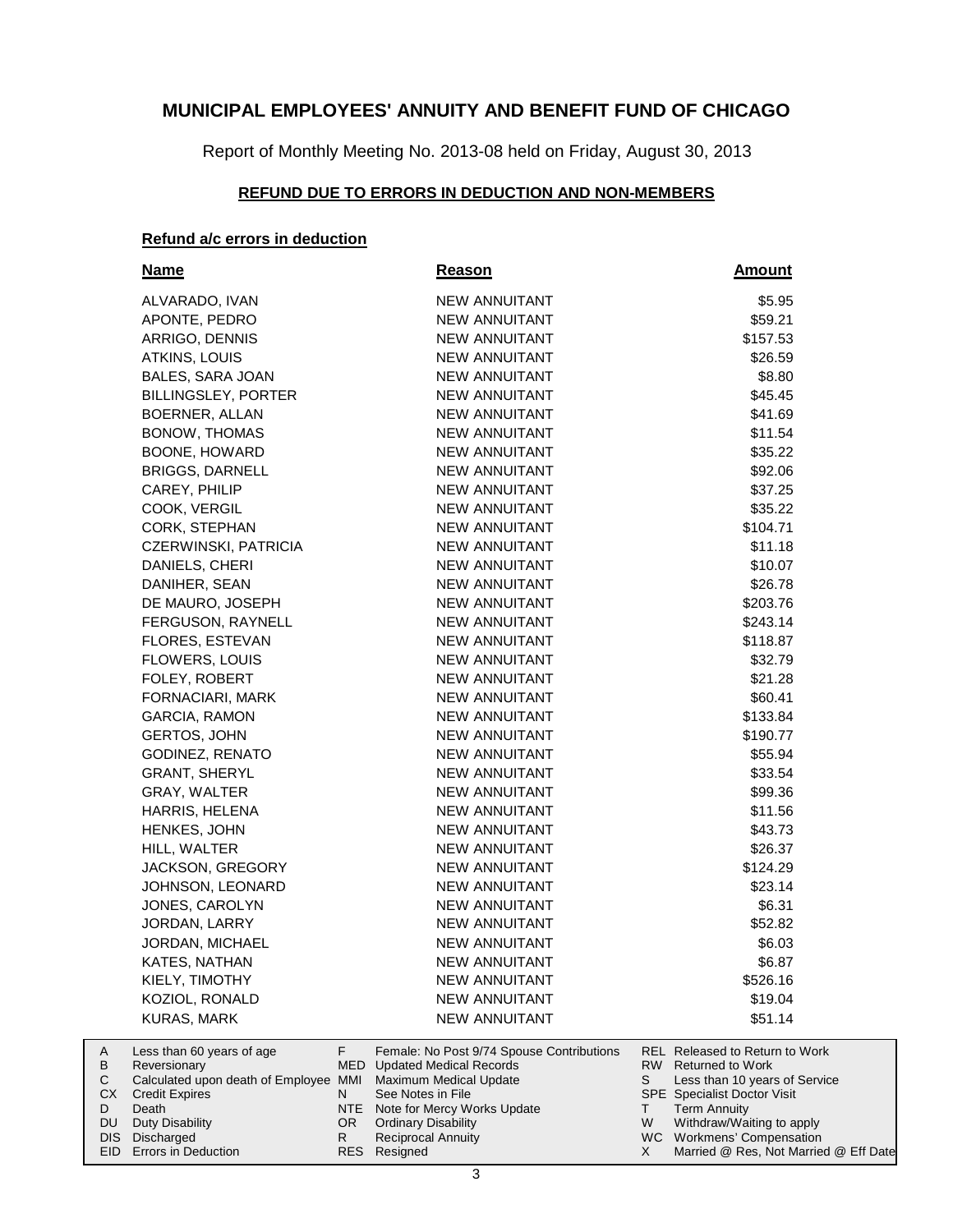Report of Monthly Meeting No. 2013-08 held on Friday, August 30, 2013

### **REFUND DUE TO ERRORS IN DEDUCTION AND NON-MEMBERS**

#### **Refund a/c errors in deduction**

| <b>Name</b>             | <b>Reason</b>        | <b>Amount</b> |
|-------------------------|----------------------|---------------|
| LEWIS, DAVID            | NEW ANNUITANT        | \$22.06       |
| MALDONADO, FIDEL        | <b>NEW ANNUITANT</b> | \$17.61       |
| MARGELEWSKI, MICHAEL    | <b>NEW ANNUITANT</b> | \$227.13      |
| MARTIN, MELVIN          | PAYROLL ADJUSTMENT   | \$23.02       |
| MARUSARZ, JOHN          | <b>NEW ANNUITANT</b> | \$36.45       |
| MC NEIL, GENE           | NEW ANNUITANT        | \$128.03      |
| MCCANE, BERNICE         | <b>NEW ANNUITANT</b> | \$35.36       |
| MECHER, MARK            | <b>NEW ANNUITANT</b> | \$642.35      |
| MILLER, FRANCES         | <b>NEW ANNUITANT</b> | \$50.89       |
| MITRIA, JOHN            | <b>NEW ANNUITANT</b> | \$162.18      |
| MOTYKA, MICHAEL         | <b>NEW ANNUITANT</b> | \$553.47      |
| NELSON, WILLIAM         | <b>NEW ANNUITANT</b> | \$44.12       |
| O BRIEN, PATRICK        | <b>NEW ANNUITANT</b> | \$2,825.59    |
| ORTIZ, CONSUELO         | <b>NEW ANNUITANT</b> | \$6.33        |
| PARKER, JENNIE          | <b>NEW ANNUITANT</b> | \$92.45       |
| POLAND, DAVID           | NEW ANNUITANT        | \$8.02        |
| POPE, LORRAINE          | <b>NEW ANNUITANT</b> | \$59.68       |
| PREUSSER, JAMES         | <b>NEW ANNUITANT</b> | \$325.38      |
| PRUSKI, MICHAEL         | <b>NEW ANNUITANT</b> | \$1,302.39    |
| QUINONES, JOSE          | <b>NEW ANNUITANT</b> | \$17.61       |
| RHIMES, ROOSEVELT       | <b>NEW ANNUITANT</b> | \$78.30       |
| RIZVI, SYED             | <b>NEW ANNUITANT</b> | \$23.48       |
| SANTANA, ROSA           | <b>NEW ANNUITANT</b> | \$5.38        |
| SANTIAGO, JOSE          | <b>NEW ANNUITANT</b> | \$156.07      |
| <b>SCOTT, MICHELLE</b>  | <b>NEW ANNUITANT</b> | \$13.88       |
| SERPA, CARLOS           | <b>NEW ANNUITANT</b> | \$14.56       |
| SITTERLY, DONALD        | <b>NEW ANNUITANT</b> | \$44.58       |
| SMALL, RICHARD          | <b>NEW ANNUITANT</b> | \$53.30       |
| SPENCER, ROVERTIS       | <b>NEW ANNUITANT</b> | \$314.07      |
| STEPHENS, LORINSON      | <b>NEW ANNUITANT</b> | \$1.68        |
| TAMEZ, RUBEN            | <b>NEW ANNUITANT</b> | \$102.53      |
| THOMPSON WELLS, HARRIET | <b>NEW ANNUITANT</b> | \$51.96       |
| TYLER, JOHN             | <b>NEW ANNUITANT</b> | \$853.48      |
| VEGA, DOMINIC           | NEW ANNUITANT        | \$110.98      |
| <b>WALLACE, MONROE</b>  | <b>NEW ANNUITANT</b> | \$52.84       |
| WEATHERSPOON, JEROME    | <b>NEW ANNUITANT</b> | \$1,162.23    |
| WEBB, ROBERTA           | <b>NEW ANNUITANT</b> | \$324.32      |
| WHITSON, WILLIE         | <b>NEW ANNUITANT</b> | \$53.99       |
| WILLIAMS, TRACY         | PAYROLL ADJUSTMENT   | \$34.00       |
|                         |                      |               |

|           | Less than 60 years of age                                    |     | Female: No Post 9/74 Spouse Contributions |   | REL Released to Return to Work        |
|-----------|--------------------------------------------------------------|-----|-------------------------------------------|---|---------------------------------------|
| B         | Reversionary                                                 |     | MED Updated Medical Records               |   | RW Returned to Work                   |
|           | Calculated upon death of Employee MMI Maximum Medical Update |     |                                           |   | Less than 10 years of Service         |
| СX        | <b>Credit Expires</b>                                        |     | See Notes in File                         |   | <b>SPE</b> Specialist Doctor Visit    |
|           | Death                                                        |     | NTE Note for Mercy Works Update           |   | Term Annuity                          |
| <b>DU</b> | Duty Disability                                              | OR. | <b>Ordinary Disability</b>                | W | Withdraw/Waiting to apply             |
|           | DIS Discharged                                               |     | <b>Reciprocal Annuity</b>                 |   | WC Workmens' Compensation             |
|           | <b>EID</b> Errors in Deduction                               |     | RES Resigned                              |   | Married @ Res, Not Married @ Eff Date |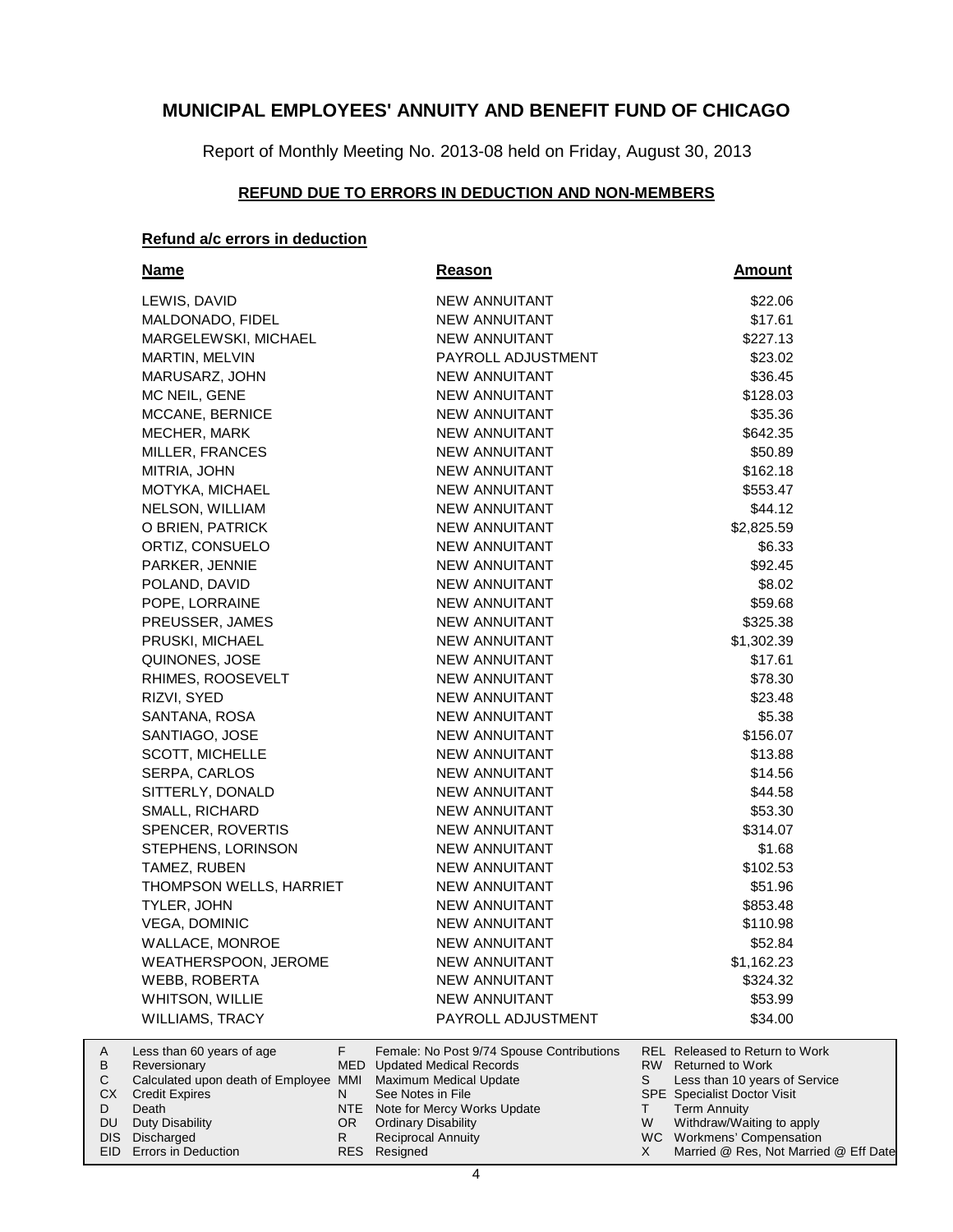Report of Monthly Meeting No. 2013-08 held on Friday, August 30, 2013

### **REFUND DUE TO ERRORS IN DEDUCTION AND NON-MEMBERS**

#### **Refund a/c errors in deduction**

| <b>Name</b>                                             | Reason                   | Amount      |
|---------------------------------------------------------|--------------------------|-------------|
| WOODS, WILLIE                                           | <b>NEW ANNUITANT</b>     | \$6.25      |
| Total Refund a/c errors in deduction                    | 79 Case(s)               | \$12,838.41 |
| Refund to Laborers a/c non-members                      |                          |             |
| <b>Name</b>                                             | <b>Period</b>            | Amount      |
| RAMOS, THOMAS                                           | 12/15/1998 TO 12/15/1998 | \$29.81     |
| Total Refund to Laborers a/c non-<br>members            | 1 Case(s)                | \$29.81     |
| TOTAL REFUND DUE TO ERRORS IN DEDUCTION AND NON-MEMBERS |                          |             |

**80 Case(s) \$12,868.22**

| A    | Less than 60 years of age                                    |    | Female: No Post 9/74 Spouse Contributions |    | <b>REL Released to Return to Work</b> |
|------|--------------------------------------------------------------|----|-------------------------------------------|----|---------------------------------------|
| B    | Reversionary                                                 |    | MED Updated Medical Records               |    | RW Returned to Work                   |
| С    | Calculated upon death of Employee MMI Maximum Medical Update |    |                                           | S. | Less than 10 years of Service         |
| CХ   | <b>Credit Expires</b>                                        | N  | See Notes in File                         |    | <b>SPE</b> Specialist Doctor Visit    |
|      | Death                                                        |    | NTE Note for Mercy Works Update           |    | <b>Term Annuity</b>                   |
| DU   | Duty Disability                                              | OR | <b>Ordinary Disability</b>                | W  | Withdraw/Waiting to apply             |
| DIS. | Discharged                                                   | R  | <b>Reciprocal Annuity</b>                 |    | WC Workmens' Compensation             |
|      | <b>EID</b> Errors in Deduction                               |    | RES Resigned                              |    | Married @ Res, Not Married @ Eff Date |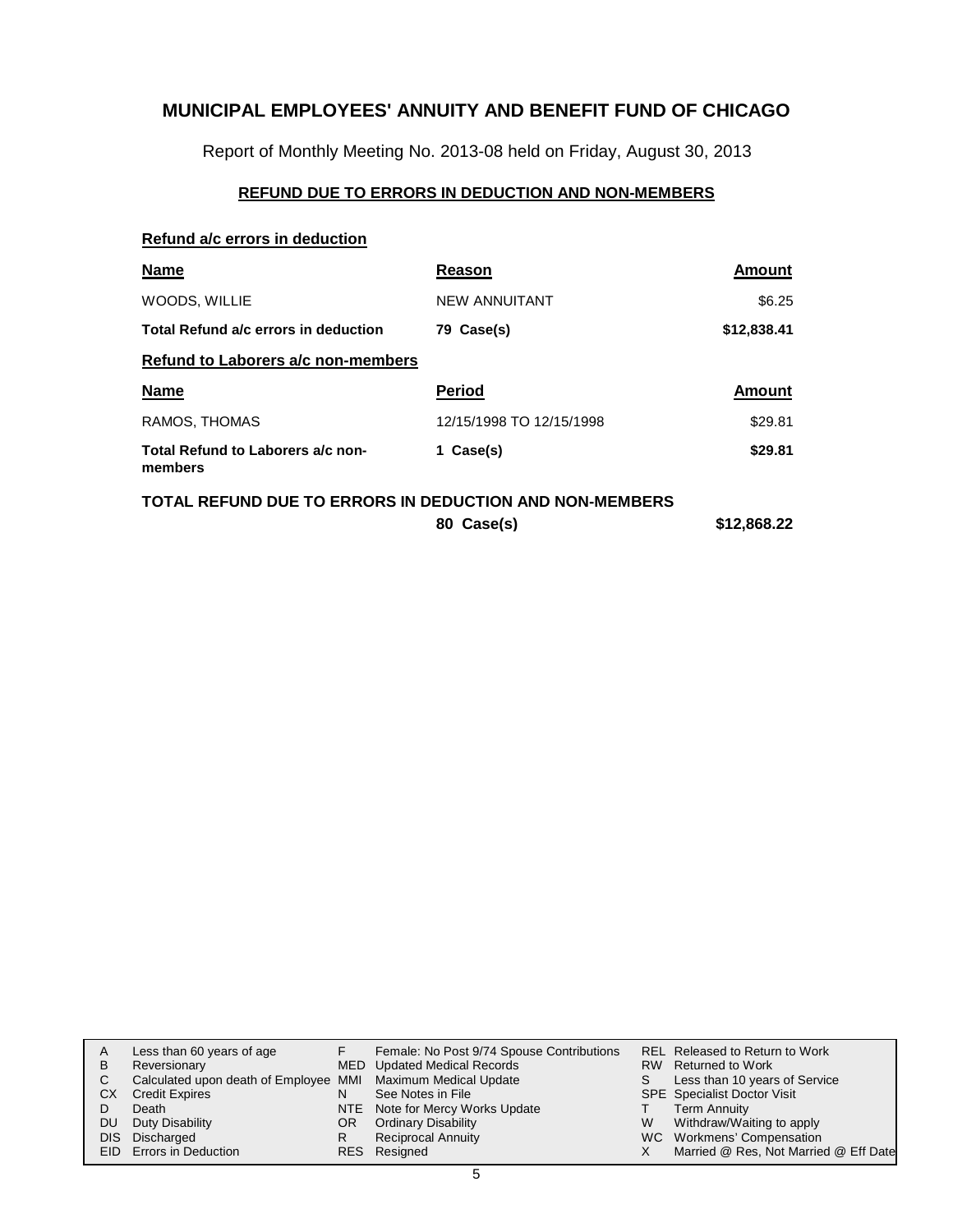Report of Monthly Meeting No. 2013-08 held on Friday, August 30, 2013

### **REFUND TO EMPLOYEES DUE TO SEPARATION FROM SERVICE**

| <u>Name</u>                                                     | <b>Resignation Date</b>                                                     | <b>Amount</b>                                                           | <b>Note</b>       |
|-----------------------------------------------------------------|-----------------------------------------------------------------------------|-------------------------------------------------------------------------|-------------------|
| ALLEN, CHRISTOPHER                                              | 05/30/2013                                                                  | \$8,021.90                                                              | Hold              |
| ALLEN, DONNA                                                    | 06/30/2013                                                                  | \$61,476.82                                                             | A:48, S:23        |
| ALVAREZ, JOSEPH                                                 | 05/29/2013                                                                  | \$5,062.30                                                              |                   |
| ALVAREZ, JOYCE                                                  | 06/21/2013                                                                  | \$3,535.00                                                              | Hold              |
| BAEZA, MARIA                                                    | 06/28/2013                                                                  | \$7,342.86                                                              |                   |
| <b>BASS, VICTORIA</b>                                           | 08/31/2009                                                                  | \$2,252.06                                                              |                   |
| BEASLEY, STEVEN                                                 | 07/02/2013                                                                  | \$3,212.94                                                              | Hold              |
| BIBBS-HAMILTON, LISA                                            | 06/30/2013                                                                  | \$35,002.27                                                             | Hold              |
| <b>BILLS, DANIEL</b>                                            | 07/31/2002                                                                  | \$3,610.80                                                              |                   |
| BOATNER, DEREK                                                  | 06/02/2013                                                                  | \$22,390.27                                                             |                   |
| <b>BOOKER, LATONYA</b>                                          | 06/20/2013                                                                  | \$14,202.10                                                             | Hold              |
| BOWLES, SIMONE                                                  | 01/06/2013                                                                  | \$348.07                                                                |                   |
| BREWSTER, GERALDINE                                             | 06/30/2013                                                                  | \$2,566.09                                                              |                   |
| <b>BROWNLEE, CARMEN</b>                                         | 06/22/2013                                                                  | \$53,764.17                                                             | A:40, S:13        |
| <b>BURCH, LEON</b>                                              | 06/30/2013                                                                  | \$28,697.39                                                             | Hold              |
| BYCHOWSKI, JEROME                                               | 01/29/2013                                                                  | \$33,313.59                                                             | Hold              |
| CAMPOS, TONY                                                    | 06/12/2013                                                                  | \$493.10                                                                |                   |
| CARDOSO, JESUS                                                  | 06/28/2013                                                                  | \$11,318.83                                                             | Hold              |
| CARTER, TONI                                                    | 06/30/2012                                                                  | \$66,434.66                                                             | A:50, S:23.5      |
| CHAPMAN, REGINALD                                               | 09/30/2010                                                                  | \$41,515.56                                                             | Hold              |
| CLAY, DEBORAH                                                   | 06/20/2013                                                                  | \$42,506.53                                                             | Hold              |
| COBB, DANIEL                                                    | 03/01/2012                                                                  | \$610.69                                                                | Hold              |
| <b>COLEMAN, SAMONE</b>                                          | 03/18/2013                                                                  | \$7,554.39                                                              |                   |
| COLLINS, CHERYL                                                 | 07/17/2013                                                                  | \$33,607.29                                                             |                   |
| COLLINS, ERICA                                                  | 05/17/2013                                                                  | \$4,819.36                                                              |                   |
| CONSTANZA, DARLENE                                              | 02/28/2013                                                                  | \$6,507.11                                                              | Hold              |
| DAVENPORT, CHAMPANG                                             | 06/30/2013                                                                  | \$10,096.38                                                             | Hold              |
| DAVIS, ROCHELLE                                                 | 07/18/2013                                                                  | \$9,335.29                                                              | Hold              |
| <b>ERICKSON, TYLER</b>                                          | 10/26/2011                                                                  | \$2,469.83                                                              |                   |
| EUMAN, MARGO                                                    | 07/10/2011                                                                  | \$43,301.04                                                             | Hold              |
| GLENN, LISA                                                     | 06/30/2013                                                                  | \$5,733.10                                                              |                   |
| <b>GUTIERREZ, MIGUEL</b>                                        | 05/25/2012                                                                  | \$61,796.87                                                             | Hold A:43, S:18.5 |
| <b>HAMILTON, KIM</b>                                            | 07/16/2013                                                                  | \$48,540.58                                                             | Hold              |
| HARDING, TENSKAW                                                | 04/30/2013                                                                  | \$4,065.26                                                              |                   |
| HARRIS, DERIK                                                   | 06/25/2013                                                                  | \$63,565.66                                                             | A:47, S:23.5      |
| HARRIS, GWENDOLYN                                               | 06/30/2013                                                                  | \$820.79                                                                | Hold              |
| HAWKINS, TONYA                                                  | 06/25/2012                                                                  | \$13,277.76                                                             |                   |
| HENDERSON, ROBBYE                                               | 06/06/2013                                                                  | \$2,904.81                                                              | Hold              |
| HERNANDEZ, SILVANO                                              | 06/25/2013                                                                  | \$19,832.91                                                             | Hold              |
| HERNANDEZ-FOSTER, RAMONA                                        | 05/04/2012                                                                  | \$121,395.27                                                            | Hold A:41, S:23   |
| HILL, ANGELA                                                    | 04/06/2012                                                                  | \$50,594.85                                                             | Hold A:50, S:12   |
| F.<br>Less than 60 years of age<br>MED<br>Reversionary          | Female: No Post 9/74 Spouse Contributions<br><b>Updated Medical Records</b> | <b>REL Released to Return to Work</b><br><b>Returned to Work</b><br>RW. |                   |
| Calculated upon doath of Employee, MMIL, Maximum Modical Update |                                                                             | Loss than 10 years of Convice<br>C.                                     |                   |

| B            | Reversionary                                                 | MED Updated Medical Records     |   | RW Returned to Work                   |
|--------------|--------------------------------------------------------------|---------------------------------|---|---------------------------------------|
| $\mathsf{C}$ | Calculated upon death of Employee MMI Maximum Medical Update |                                 |   | Less than 10 years of Service         |
|              | <b>CX</b> Credit Expires                                     | See Notes in File               |   | <b>SPE</b> Specialist Doctor Visit    |
| D            | Death                                                        | NTE Note for Mercy Works Update |   | <b>Term Annuity</b>                   |
|              | DU Duty Disability                                           | OR Ordinary Disability          | W | Withdraw/Waiting to apply             |
|              | DIS Discharged                                               | <b>Reciprocal Annuity</b>       |   | WC Workmens' Compensation             |
|              | EID Errors in Deduction                                      | RES Resigned                    |   | Married @ Res, Not Married @ Eff Date |

A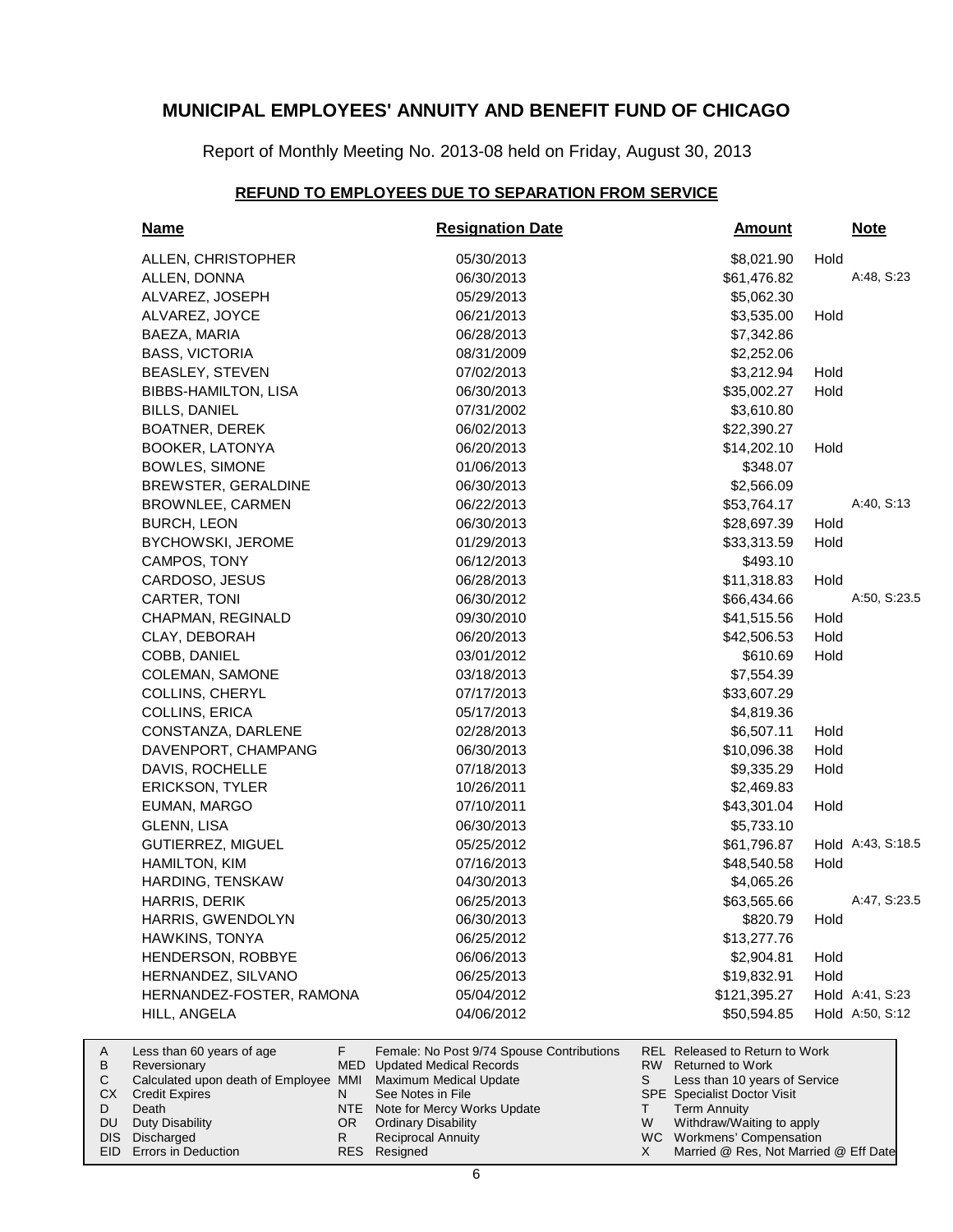Report of Monthly Meeting No. 2013-08 held on Friday, August 30, 2013

#### **REFUND TO EMPLOYEES DUE TO SEPARATION FROM SERVICE**

| <b>Name</b>                                                                                                            | <b>Resignation Date</b>                                                                                                                         | <b>Amount</b>                                                                                                                                 | <b>Note</b>       |
|------------------------------------------------------------------------------------------------------------------------|-------------------------------------------------------------------------------------------------------------------------------------------------|-----------------------------------------------------------------------------------------------------------------------------------------------|-------------------|
| HOPP, GINAMARIE                                                                                                        | 06/30/2013                                                                                                                                      | \$14,150.67<br>Hold                                                                                                                           |                   |
| IVY, VELMA                                                                                                             | 09/02/2004                                                                                                                                      | Hold<br>\$24,153.25                                                                                                                           |                   |
| JOHNSON, PATRICK                                                                                                       | 06/24/2013                                                                                                                                      | Hold<br>\$20,524.03                                                                                                                           |                   |
| JONES, ANTHONY                                                                                                         | 07/08/2013                                                                                                                                      | \$69,376.85                                                                                                                                   | A:50, S:20        |
| JONES-ATKINSON, EDLENA                                                                                                 | 06/19/2013                                                                                                                                      | \$12,157.45                                                                                                                                   |                   |
| JORGE GILL, DEBORAH                                                                                                    | 06/30/2013                                                                                                                                      | \$44,163.76                                                                                                                                   |                   |
| <b>JUDKINS, THEARS</b>                                                                                                 | 06/25/2013                                                                                                                                      | \$5,678.00                                                                                                                                    |                   |
| KARP, ROSS                                                                                                             | 06/28/2013                                                                                                                                      | \$3,547.30                                                                                                                                    |                   |
| KELLEY, YOLANDA                                                                                                        | 05/16/2011                                                                                                                                      | Hold<br>\$5,672.95                                                                                                                            |                   |
| KUBER, MARTIN                                                                                                          | 06/15/2013                                                                                                                                      | Hold<br>\$10,021.08                                                                                                                           |                   |
| LAWRENCE, STEVE                                                                                                        | 06/30/2013                                                                                                                                      | \$25,672.93                                                                                                                                   |                   |
| LEWIS, JEREMI                                                                                                          | 03/31/2012                                                                                                                                      | Hold<br>\$11,362.67                                                                                                                           |                   |
| LITTLEJOHN, VALERIE                                                                                                    | 06/25/2013                                                                                                                                      | Hold<br>\$13,484.02                                                                                                                           |                   |
| LONDON, LYNETTE                                                                                                        | 06/30/2013                                                                                                                                      | \$64,655.07                                                                                                                                   | Hold A:51, S:23   |
| LONG, TERRENCE                                                                                                         | 06/25/2013                                                                                                                                      | \$6,393.08                                                                                                                                    |                   |
| MARKOVIC, SANJA                                                                                                        | 07/10/2013                                                                                                                                      | \$29,530.77                                                                                                                                   |                   |
| MARSHALL, ZACHARY                                                                                                      | 07/02/2013                                                                                                                                      | Hold<br>\$16,486.99                                                                                                                           |                   |
| MARTIN, MELVIN                                                                                                         | 07/05/2013                                                                                                                                      | \$133,203.54                                                                                                                                  | Hold A:45, S:19   |
| MCCLENDON, ASHLEY                                                                                                      | 06/03/2013                                                                                                                                      | \$6,492.31                                                                                                                                    |                   |
| MCGEE, LUTALO                                                                                                          | 08/31/2010                                                                                                                                      | \$3,743.91                                                                                                                                    |                   |
| MILES, WILLIAM                                                                                                         | 07/09/2013                                                                                                                                      | Hold<br>\$19,603.96                                                                                                                           |                   |
| MORRIS, DENICE                                                                                                         | 06/30/2011                                                                                                                                      | \$88,912.62                                                                                                                                   | Hold A:45, S:23.5 |
| MOY, JONATHAN                                                                                                          | 06/30/2012                                                                                                                                      | Hold<br>\$19,558.09                                                                                                                           |                   |
| OCHOA, GUILLERMINA                                                                                                     | 06/24/2013                                                                                                                                      | \$9,993.88                                                                                                                                    |                   |
| OLLIE, JOAN                                                                                                            | 05/21/2013                                                                                                                                      | \$8,133.24                                                                                                                                    |                   |
| ORTIZ, GEORGE                                                                                                          | 07/11/2013                                                                                                                                      | \$36,831.19                                                                                                                                   |                   |
| PERRY, EBONY                                                                                                           | 06/25/2013                                                                                                                                      | \$11,227.18                                                                                                                                   |                   |
| PRANKUS, RONALD                                                                                                        | 08/11/2007                                                                                                                                      | \$1,586.63                                                                                                                                    |                   |
| RAMOS, NANCY                                                                                                           | 06/30/2011                                                                                                                                      | \$10,350.30                                                                                                                                   |                   |
| RAMOS, RUBEN                                                                                                           | 03/29/2013                                                                                                                                      | \$25,262.62<br>Hold                                                                                                                           |                   |
| RIVERA, MINERVA                                                                                                        | 06/30/2013                                                                                                                                      | \$4,990.37                                                                                                                                    |                   |
| ROSENZWEIG, ILANA                                                                                                      | 05/31/2013                                                                                                                                      | \$81,529.43                                                                                                                                   | A:44, S:6         |
| RYALS, TANIA                                                                                                           | 06/28/2013                                                                                                                                      | \$1,225.57                                                                                                                                    |                   |
| RYSKE, ELLEN                                                                                                           | 09/14/2012                                                                                                                                      | \$51,919.71                                                                                                                                   | A:58, S:5.5       |
| SAGO, SHATIA                                                                                                           | 06/19/2013                                                                                                                                      | \$11,919.40<br>Hold                                                                                                                           |                   |
| SANDERS, INGRID                                                                                                        | 06/30/2013                                                                                                                                      | \$5,755.10                                                                                                                                    |                   |
| SCHAEFFER, BRANDI                                                                                                      | 07/10/2013                                                                                                                                      | \$13,454.66                                                                                                                                   |                   |
| SEIDU-FUSEINI, HABIBA                                                                                                  | 10/29/2006                                                                                                                                      | \$14,865.25                                                                                                                                   |                   |
| SELIG, EMMA                                                                                                            | 02/13/2013                                                                                                                                      | \$6,133.52                                                                                                                                    |                   |
| SERAFINI, DEBORAH                                                                                                      | 08/21/2001                                                                                                                                      | \$1,041.22                                                                                                                                    |                   |
| SIMMONS, JAMIL                                                                                                         | 04/10/2013                                                                                                                                      | \$34,531.01<br>Hold                                                                                                                           |                   |
| F.<br>Less than 60 years of age<br>Reversionary<br>Calculated upon death of Employee MMI<br><b>Credit Expires</b><br>N | Female: No Post 9/74 Spouse Contributions<br><b>MED</b><br><b>Updated Medical Records</b><br><b>Maximum Medical Update</b><br>See Notes in File | REL Released to Return to Work<br>RW  <br><b>Returned to Work</b><br>S<br>Less than 10 years of Service<br><b>SPE</b> Specialist Doctor Visit |                   |
| Death                                                                                                                  | NTE<br>Note for Mercy Works Update                                                                                                              | <b>Term Annuity</b><br>Τ                                                                                                                      |                   |
| <b>Duty Disability</b><br>OR.                                                                                          | <b>Ordinary Disability</b>                                                                                                                      | W<br>Withdraw/Waiting to apply                                                                                                                |                   |

Reciprocal Annuity

Resigned RES

R

WC Workmens' Compensation

X

Married @ Res, Not Married @ Eff Date

Discharged DIS EID Errors in Deduction

A B  ${\bf C}$ CX D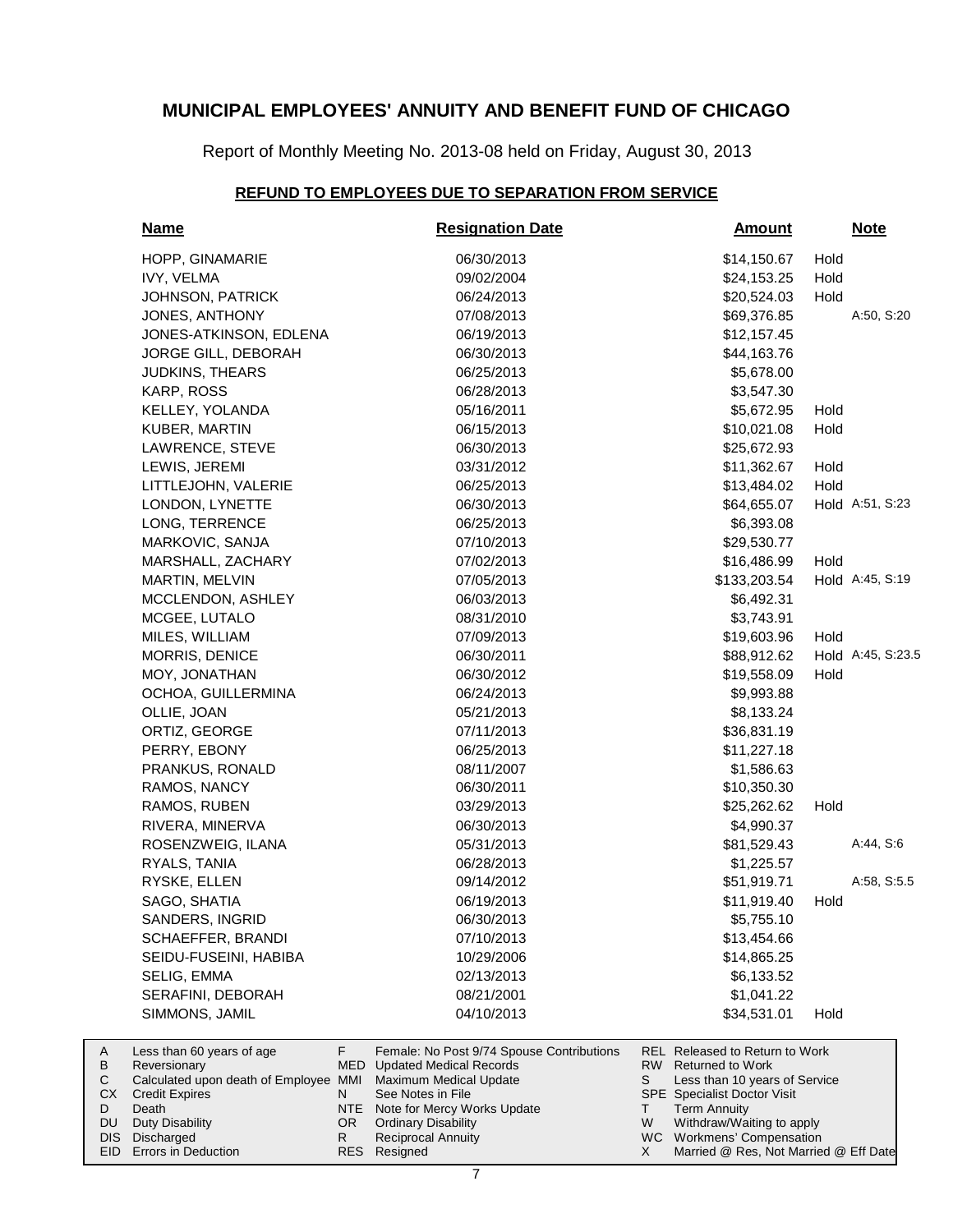Report of Monthly Meeting No. 2013-08 held on Friday, August 30, 2013

### **REFUND TO EMPLOYEES DUE TO SEPARATION FROM SERVICE**

| <b>Name</b>               | <b>Resignation Date</b> | <b>Amount</b> | <b>Note</b>     |
|---------------------------|-------------------------|---------------|-----------------|
| SIMS, ROSILYN             | 06/22/2013              | \$12,894.53   |                 |
| SINCLAIR, AMASA           | 06/26/2013              | \$7,103.23    | Hold            |
| SLED, DONNA               | 02/28/2013              | \$592.34      |                 |
| STONEWALL, RANDY          | 06/30/2013              | \$15,691.08   | Hold            |
| STORY, CAMILLE            | 06/21/2013              | \$15,725.68   | Hold            |
| TAYLOR, MELVIN            | 07/11/2013              | \$61,551.82   | A:41, S:12      |
| THOMPSON, EMILY           | 06/22/2013              | \$3,498.18    |                 |
| TILLER, TOMMIE            | 06/20/2013              | \$24,307.20   |                 |
| TILLMAN, SHEILA           | 06/20/2013              | \$6,148.62    |                 |
| WAGNER, ANDREA            | 04/06/2012              | \$19,511.77   |                 |
| <b>WILLIAMS, DANIELLE</b> | 08/27/2003              | \$5,909.79    | Hold            |
| WILLIAMS, JOSEPH          | 06/28/2013              | \$68,731.63   | A:46, S:20      |
| WILLIAMS, LEON            | 06/30/2013              | \$25,876.78   | Hold            |
| WILLIFORD, KIMBERLY       | 12/14/2009              | \$76,911.34   | A:39, S:13.5    |
| WILLIS, DARYL             | 06/30/2013              | \$7,426.49    |                 |
| WILLIS, RYAN              | 03/01/2013              | \$10,283.46   |                 |
| <b>WILSON, PATRICK</b>    | 06/24/2013              | \$63,203.75   | Hold A:43, S:10 |
| YOUNG, KIRBI              | 06/28/2013              | \$5,625.88    |                 |
| ZAMUDIO, MARIA            | 06/30/2013              | \$40,413.96   | Hold            |
| ZURITA, LOURDES           | 06/26/2013              | \$8,608.77    |                 |

**TOTAL REFUND TO EMPLOYEES DUE TO SEPARATION FROM SERVICE**

**102 Case(s) \$2,417,208.43**

| A   | Less than 60 years of age                                    |    | Female: No Post 9/74 Spouse Contributions |    | REL Released to Return to Work        |
|-----|--------------------------------------------------------------|----|-------------------------------------------|----|---------------------------------------|
| B   | Reversionary                                                 |    | MED Updated Medical Records               |    | RW Returned to Work                   |
|     | Calculated upon death of Employee MMI Maximum Medical Update |    |                                           | S. | Less than 10 years of Service         |
| CХ  | <b>Credit Expires</b>                                        | N  | See Notes in File                         |    | <b>SPE</b> Specialist Doctor Visit    |
|     | Death                                                        |    | NTE Note for Mercy Works Update           |    | Term Annuity                          |
| DU. | Duty Disability                                              | OR | <b>Ordinary Disability</b>                | W  | Withdraw/Waiting to apply             |
|     | DIS Discharged                                               | R  | <b>Reciprocal Annuity</b>                 |    | WC Workmens' Compensation             |
|     | EID Errors in Deduction                                      |    | RES Resigned                              |    | Married @ Res, Not Married @ Eff Date |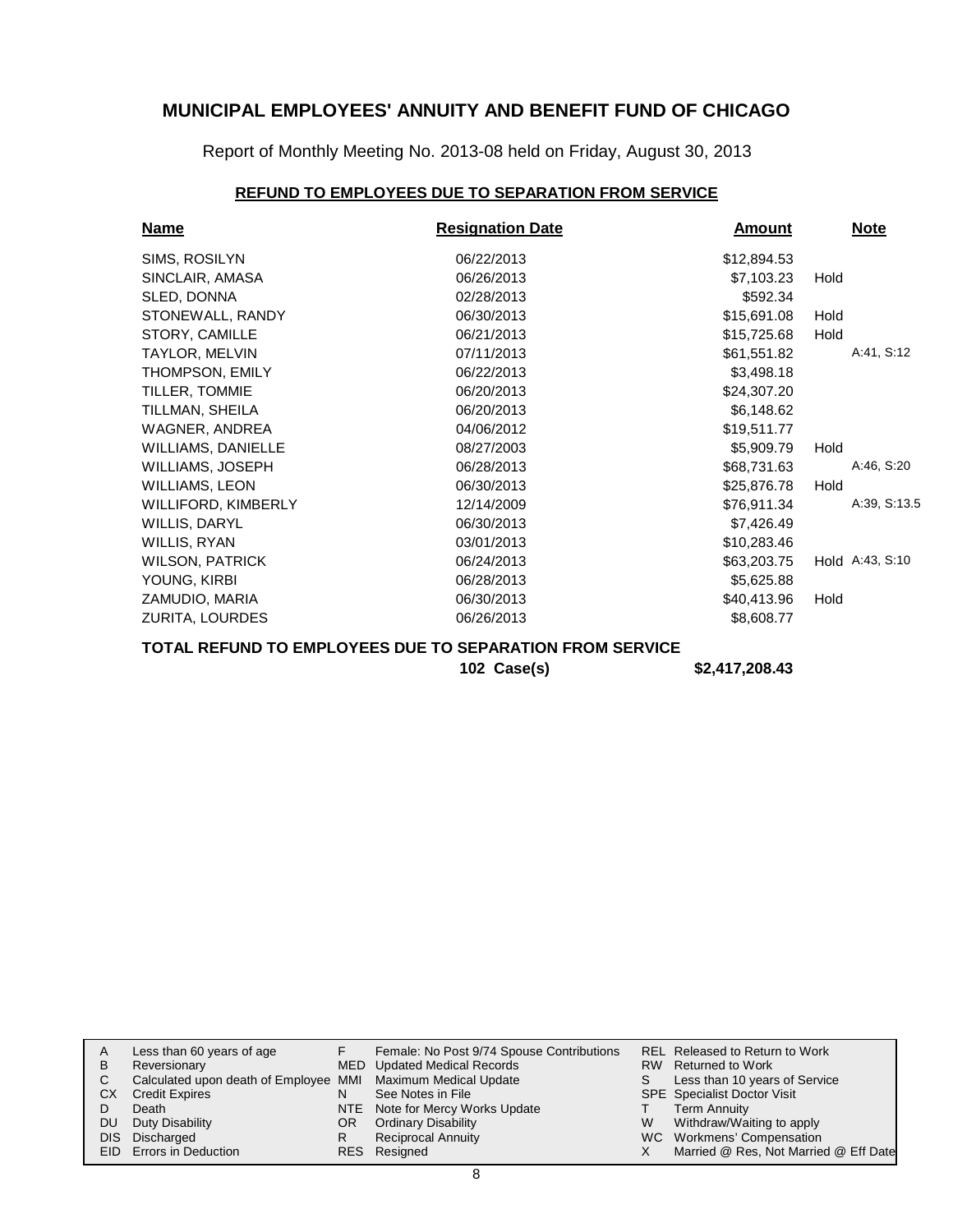Report of Monthly Meeting No. 2013-08 held on Friday, August 30, 2013

#### **REFUND IN ACCORDANCE WITH SECTION 8-170 OF THE LAW GOVERNING THIS FUND**

| <b>Name</b>                                                                     | Date of Death | Pay to         | Amount       |  |
|---------------------------------------------------------------------------------|---------------|----------------|--------------|--|
| LEATZOW, MARIAN                                                                 | 06/04/2013    | DesBen         | \$68,352.34  |  |
| PEARSON, LARRY                                                                  | 04/29/2013    | DesBen (3/3)   | \$106,460.88 |  |
| VAZQUEZ, EDIA                                                                   | 11/05/2010    | DesBen (1/4)   | \$103.70     |  |
| <b>WILLIAMS, TRACY</b>                                                          | 06/27/2012    | DesBen $(2/3)$ | \$40,533.08  |  |
| Total REFUND IN ACCORDANCE WITH SECTION 8-170 OF<br>THE LAW GOVERNING THIS FUND |               | 4 Case(s)      | \$215,450.00 |  |

#### **REFUND OF DIFFERENCE IN ACCORDANCE WITH SECTION 8-170 OF THE LAW GOVERNING THIS FUND**

| <u>Name</u>                                                                                          | Date of Death | Pay to       | Amount     |
|------------------------------------------------------------------------------------------------------|---------------|--------------|------------|
| ROBINSON, RENEE                                                                                      | 12/04/2009    | DesBen (1/4) | \$1,203,75 |
| <b>Total REFUND OF DIFFERENCE IN ACCORDANCE WITH</b><br>SECTION 8-170 OF THE LAW GOVERNING THIS FUND |               | 1 Case(s)    | \$1,203.75 |

#### **REFUND ELECTIONS IN LIEU OF EMPLOYEE ANNUITY**

| <b>Name</b>                                               | <b>Resignation Date</b> |            | Amount       |      |
|-----------------------------------------------------------|-------------------------|------------|--------------|------|
| HENRY, YVONNE                                             | 06/30/2013              |            | \$7,535.79   | Hold |
| LIBEROPOULOS, ANDRIANA                                    | 08/14/2012              |            | \$4,302.55   |      |
| LUELLEN, NELLA                                            | 06/21/2013              |            | \$3,100.60   |      |
| SANCHEZ, ANGEL                                            | 07/05/2013              |            | \$26,860.33  |      |
| SHEPPARD, JAMES                                           | 09/18/2012              |            | \$32,760.40  |      |
| <b>TORO, CARMEN</b>                                       | 06/30/2013              |            | \$22,822,06  | Hold |
| TRICHE, YVONNE                                            | 06/28/2013              |            | \$39,243.42  |      |
| TRUE, CHARLOTTE                                           | 06/30/2013              |            | \$8,439.81   |      |
| WARD, JOEANNA                                             | 06/30/2013              |            | \$39.457.94  | Hold |
| WELCH, ELEE                                               | 06/25/2013              |            | \$8,616.22   | Hold |
| <b>Total REFUND ELECTIONS IN LIEU OF EMPLOYEE ANNUITY</b> |                         | 10 Case(s) | \$193,139.12 |      |

#### **REFUND ELECTIONS IN LIEU OF SPOUSE ANNUITY**

| <u>Name</u>                                             | Date of Death | <b>Spouse Name</b>   | Amount     |
|---------------------------------------------------------|---------------|----------------------|------------|
| GIBSON, KENNETH                                         | 03/12/2013    | <b>FOWLER-GIBSON</b> | \$5.730.82 |
| <b>Total REFUND ELECTIONS IN LIEU OF SPOUSE ANNUITY</b> |               | 1 Case(s)            | \$5,730.82 |

| A   | Less than 60 years of age                                    |    | Female: No Post 9/74 Spouse Contributions |    | REL Released to Return to Work        |
|-----|--------------------------------------------------------------|----|-------------------------------------------|----|---------------------------------------|
| B   | Reversionary                                                 |    | MED Updated Medical Records               |    | RW Returned to Work                   |
|     | Calculated upon death of Employee MMI Maximum Medical Update |    |                                           | S. | Less than 10 years of Service         |
| CХ  | <b>Credit Expires</b>                                        | N  | See Notes in File                         |    | <b>SPE</b> Specialist Doctor Visit    |
|     | Death                                                        |    | NTE Note for Mercy Works Update           |    | Term Annuity                          |
| DU. | Duty Disability                                              | OR | <b>Ordinary Disability</b>                | W  | Withdraw/Waiting to apply             |
|     | DIS Discharged                                               | R  | Reciprocal Annuity                        |    | WC Workmens' Compensation             |
|     | <b>EID</b> Errors in Deduction                               |    | RES Resigned                              |    | Married @ Res, Not Married @ Eff Date |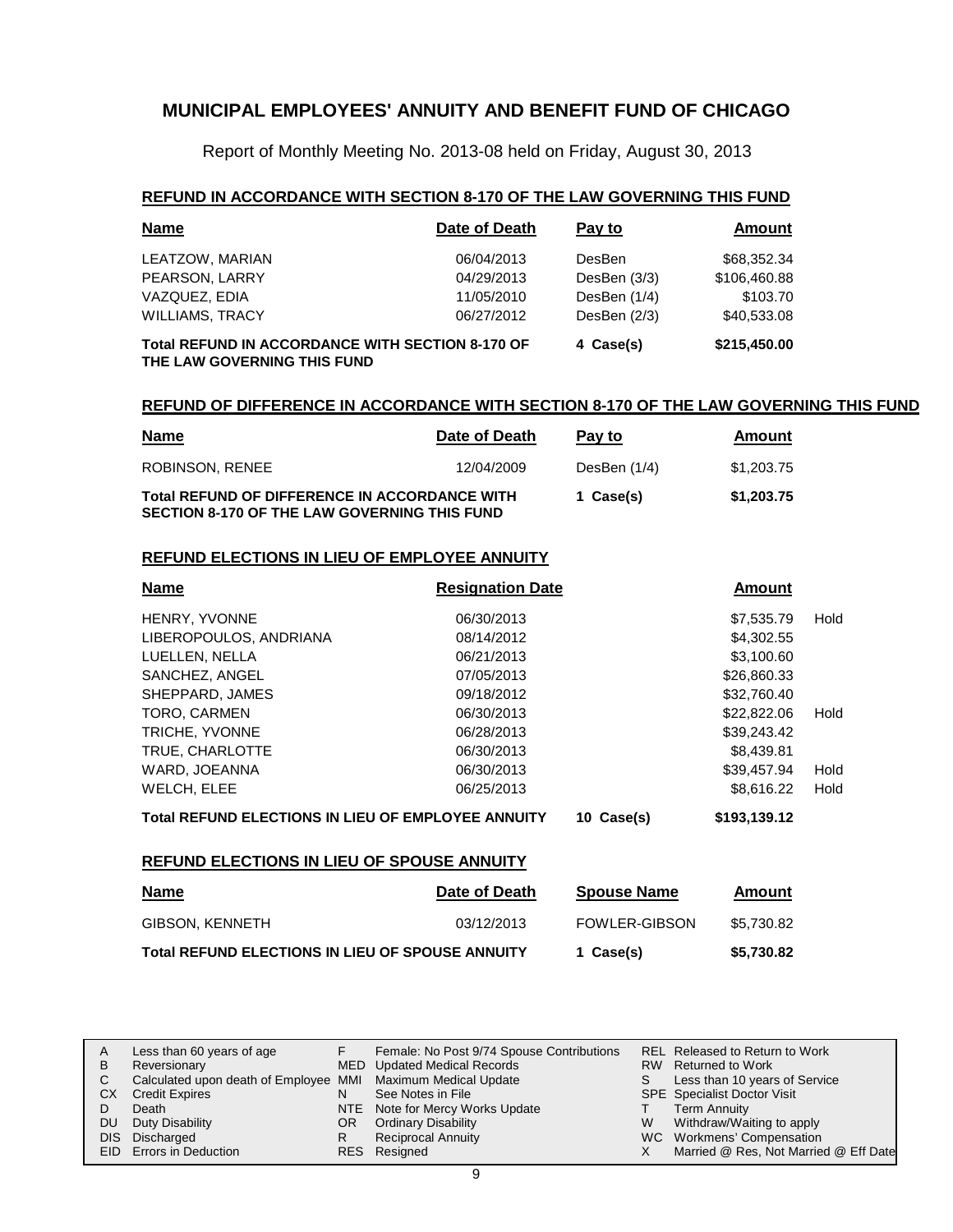Report of Monthly Meeting No. 2013-08 held on Friday, August 30, 2013

# **REFUND OF SPOUSAL CONTRIBUTIONS (To New Annuitants with No Spouse at the Time of Retirement)**

| <b>Name</b>                | <b>Effective Date</b> | <b>Amount</b> |
|----------------------------|-----------------------|---------------|
| ADAMS, LULA                | 05/30/2013            | \$4,362.39    |
| ALVAREZ, LOUIS             | 07/01/2013            | \$19,787.11   |
| AMOS, BLANCHE              | 03/03/2011            | \$19,462.68   |
| ARNOLD, CHERYL             | 07/01/2013            | \$8,495.12    |
| ASHLEY, BETTY              | 07/01/2012            | \$1,951.94    |
| ATKINS, LOUIS              | 07/01/2013            | \$12,475.49   |
| BAILEY, LUCY               | 07/01/2013            | \$5,085.38    |
| BALES, SARA JOAN           | 07/01/2013            | \$21,642.77   |
| <b>BANNISTER, ROBERT</b>   | 07/24/2013            | \$14,413.12   |
| BELL, MARY                 | 07/01/2013            | \$15,682.72   |
| <b>BENNETT, SHARON</b>     | 06/22/2013            | \$5,176.57    |
| BETHEA, GENEVA             | 07/01/2013            | \$2,388.45    |
| <b>BILLINGSLEY, PORTER</b> | 07/01/2013            | \$30,863.76   |
| BLAKEY, DONNA              | 07/01/2013            | \$13,356.71   |
| BLATHERWICK, MARY JUDITH   | 07/01/2013            | \$4,918.68    |
| BOONE, HOWARD              | 07/01/2013            | \$21,072.71   |
| BOYD, MEMORY               | 07/01/2013            | \$5,014.27    |
| BOYD, MICHELLE             | 07/01/2013            | \$31,803.47   |
| <b>BRAME, LOUIS</b>        | 07/01/2013            | \$31,748.23   |
| <b>BRIGGS, DARNELL</b>     | 07/01/2013            | \$23,697.18   |
| BROADWAY, DELLA            | 07/01/2013            | \$17,611.38   |
| <b>BUGAL, JUDITH</b>       | 06/29/2013            | \$22,827.46   |
| BYRD, SHIRLEY              | 07/01/2013            | \$12,885.52   |
| CABRERA, ARTURO            | 06/27/2013            | \$4,283.94    |
| CALHOUN, OLLIE             | 06/13/2013            | \$15,913.06   |
| CAPRIO, VAL                | 07/01/2013            | \$27,087.53   |
| COCHRAN, EULA              | 06/29/2013            | \$14,855.46   |
| <b>COLEMAN, DENISE</b>     | 06/15/2013            | \$3,898.50    |
| COOK, LARRY                | 04/26/2013            | \$19,423.79   |
| COOK, VERGIL               | 07/01/2013            | \$13,912.21   |
| CORK, STEPHAN              | 07/01/2013            | \$27,547.94   |
| COULTER, VERNITA           | 07/01/2013            | \$11,676.05   |
| CURTIS, IRVING             | 07/01/2013            | \$1,718.61    |
| DAVIS, JEANNE              | 07/01/2013            | \$26,594.18   |
| DE MAURO, JOSEPH           | 07/01/2013            | \$27,490.92   |
| DELANE, JAMES              | 07/01/2013            | \$6,608.30    |
| DEYOUNG, MARK              | 07/01/2013            | \$28,504.32   |
| DOBROWOLSKA, WIESLAWA      | 11/04/2012            | \$1,851.24    |
| DURAN, TEOFILO             | 07/01/2013            | \$4,845.50    |
| ELIAS, ELLEN               | 06/01/2013            | \$9,863.78    |
| FELICIANO, FELICITA        | 07/01/2013            | \$7,619.37    |
|                            |                       |               |

|           | Less than 60 years of age                                    |     | Female: No Post 9/74 Spouse Contributions |   | REL Released to Return to Work        |
|-----------|--------------------------------------------------------------|-----|-------------------------------------------|---|---------------------------------------|
| B         | Reversionary                                                 |     | MED Updated Medical Records               |   | RW Returned to Work                   |
|           | Calculated upon death of Employee MMI Maximum Medical Update |     |                                           |   | Less than 10 years of Service         |
| СX        | <b>Credit Expires</b>                                        |     | See Notes in File                         |   | <b>SPE</b> Specialist Doctor Visit    |
|           | Death                                                        |     | NTE Note for Mercy Works Update           |   | Term Annuity                          |
| <b>DU</b> | Duty Disability                                              | OR. | <b>Ordinary Disability</b>                | W | Withdraw/Waiting to apply             |
|           | DIS Discharged                                               |     | <b>Reciprocal Annuity</b>                 |   | WC Workmens' Compensation             |
|           | <b>EID</b> Errors in Deduction                               |     | RES Resigned                              |   | Married @ Res, Not Married @ Eff Date |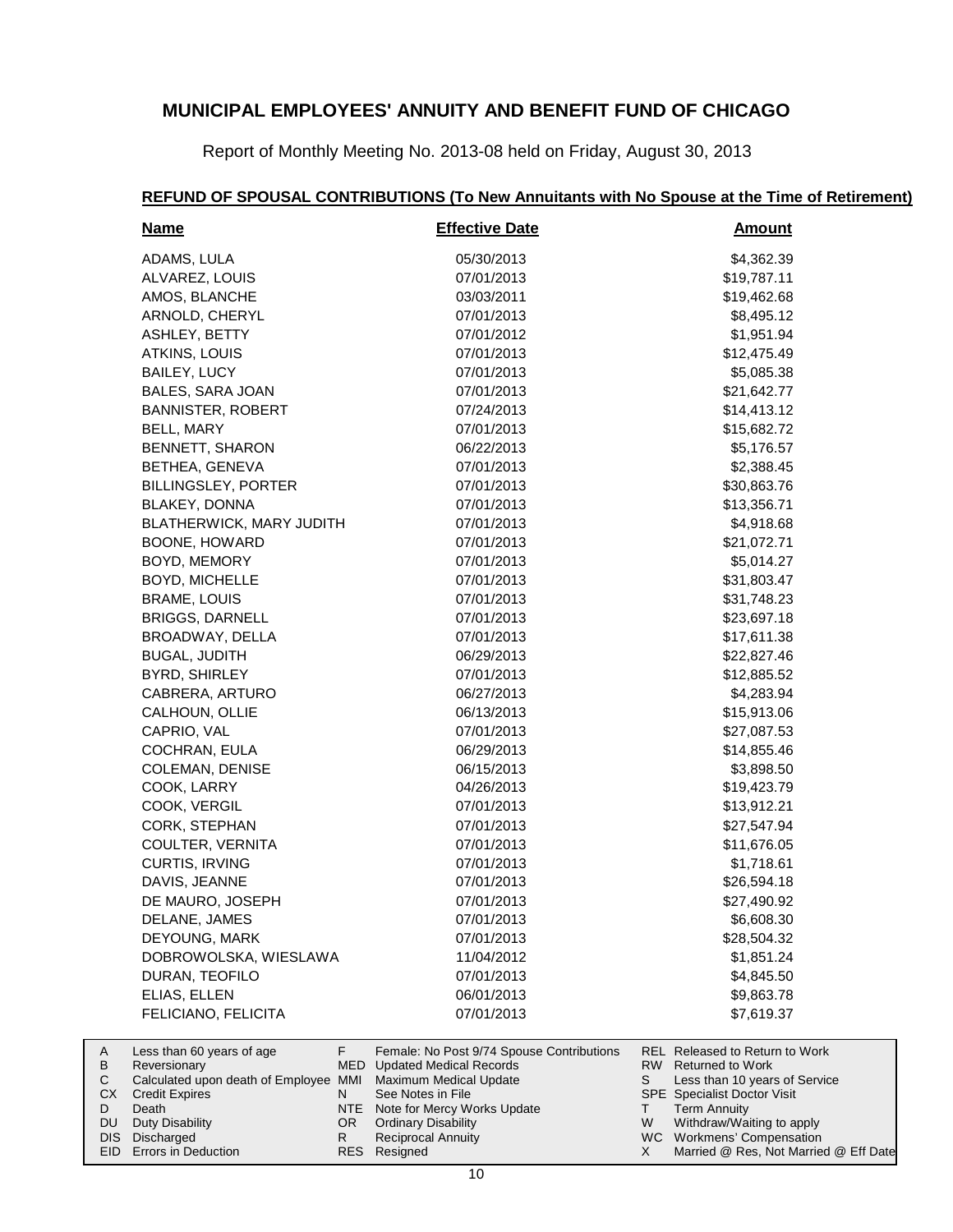Report of Monthly Meeting No. 2013-08 held on Friday, August 30, 2013

HAMPTON, CAROLYN 09/24/2011 64.812.57 HARPS, TENNESSIE 06/26/2013 06/26/2013 \$5,601.73 HARRIS, HELENA 07/01/2013 \$36,098.33 HARTZ, LOUIS 07/01/2013 \$27,252.24 HAZAN, JACK 07/05/2013 \$34,348.57 HEARD, MYRA 67/01/2013 613,073.40 HEINZ, PATRINA 06/01/2013 \$12,029.23 HILL, EDITH 07/01/2013 \$26,353.20 HOLLANDSWORTH, LORI 07/01/2013 \$24,456.89 IRIZARRY, MILAGROS 01/07/2013 \$84.75 JACKSON, FINAS 06/22/2013 \$10,774.46 JARUSZEWSKA, JOLANTA 07/01/2013 \$2,742.26 JOHNSON, JANICE 06/26/2013 06/26/2013 \$6,034.81 JONES, CAROLYN 07/01/2013 07/01/2013 \$9,512.19 JONES, JEROME 07/01/2013 \$21,812.22 JORDAN, GWENDOLYN 07/01/2013 \$25,822.72 JORDAN, LARRY 06/29/2013 \$19,087.70 JORDAN, MICHAEL 07/01/2013 \$15,524.00 KELLEY, BETTY 07/01/2013 \$4,369.87 KELLUM, ERMA 06/25/2013 \$6,355.12 KELLY, BERNETTE 06/29/2013 06/29/2013 \$18,248.39 KIELY, TIMOTHY 07/01/2013 \$38,857.88 KING, PEARLIE 06/29/2013 \$5,105.36 KIRK, SANDRA 07/01/2013 \$5,969.11

#### **Name Effective Date Amount** FERRARELL, JOSEPH 06/30/2013 \$16,690.37 FLEIGEL, DOREEN 06/27/2013 \$13,447.56 FLORENCE, JUANITA 06/25/2013 \$16,554.08 FLORES, ANITA 06/30/2013 \$21,656.28 FRANCIS, PETER 67/01/2013 625,346.17 GARCIA, CARMEN 07/01/2013 \$11,434.76 GARCIA, RAMON 07/01/2013 \$27,421.92 GARNER, BETTY 07/01/2013 \$2,604.43 GAVIN, KATHLEEN 07/01/2013 \$25,996.65 GEORGANAS, KATINA 07/01/2013 \$4,373.59 GIBBS, JOAN 12/31/2012 520.81 GILLIARD, YVONNE 66/30/2012 66/30/2012 GRANT, SHERYL 07/01/2013 \$30,118.35 GREEN, SANDRA 07/01/2013 \$14,426.23 GREER, GLORIA 66/22/2013 66/22/2013 \$9,581.23 GUICE, CHRISTINE 07/01/2013 \$2,779.67

| REFUND OF SPOUSAL CONTRIBUTIONS (To New Annuitants with No Spouse at the Time of Retirement) |  |
|----------------------------------------------------------------------------------------------|--|
|                                                                                              |  |

|      | LANIER, CHARLES                                              |     | 07/01/2013                                |   | \$16,284,08                           |
|------|--------------------------------------------------------------|-----|-------------------------------------------|---|---------------------------------------|
| A    | Less than 60 years of age                                    |     | Female: No Post 9/74 Spouse Contributions |   | <b>REL Released to Return to Work</b> |
| B    | Reversionary                                                 |     | <b>MED</b> Updated Medical Records        |   | RW Returned to Work                   |
| C.   | Calculated upon death of Employee MMI Maximum Medical Update |     |                                           | S | Less than 10 years of Service         |
| СX   | <b>Credit Expires</b>                                        | N   | See Notes in File                         |   | <b>SPE</b> Specialist Doctor Visit    |
|      | Death                                                        | NTE | Note for Mercy Works Update               |   | <b>Term Annuity</b>                   |
| DU.  | Duty Disability                                              | OR. | <b>Ordinary Disability</b>                | W | Withdraw/Waiting to apply             |
| DIS. | Discharged                                                   | R   | <b>Reciprocal Annuity</b>                 |   | WC Workmens' Compensation             |
|      | <b>EID</b> Errors in Deduction                               |     | <b>RES</b> Resigned                       |   | Married @ Res, Not Married @ Eff Date |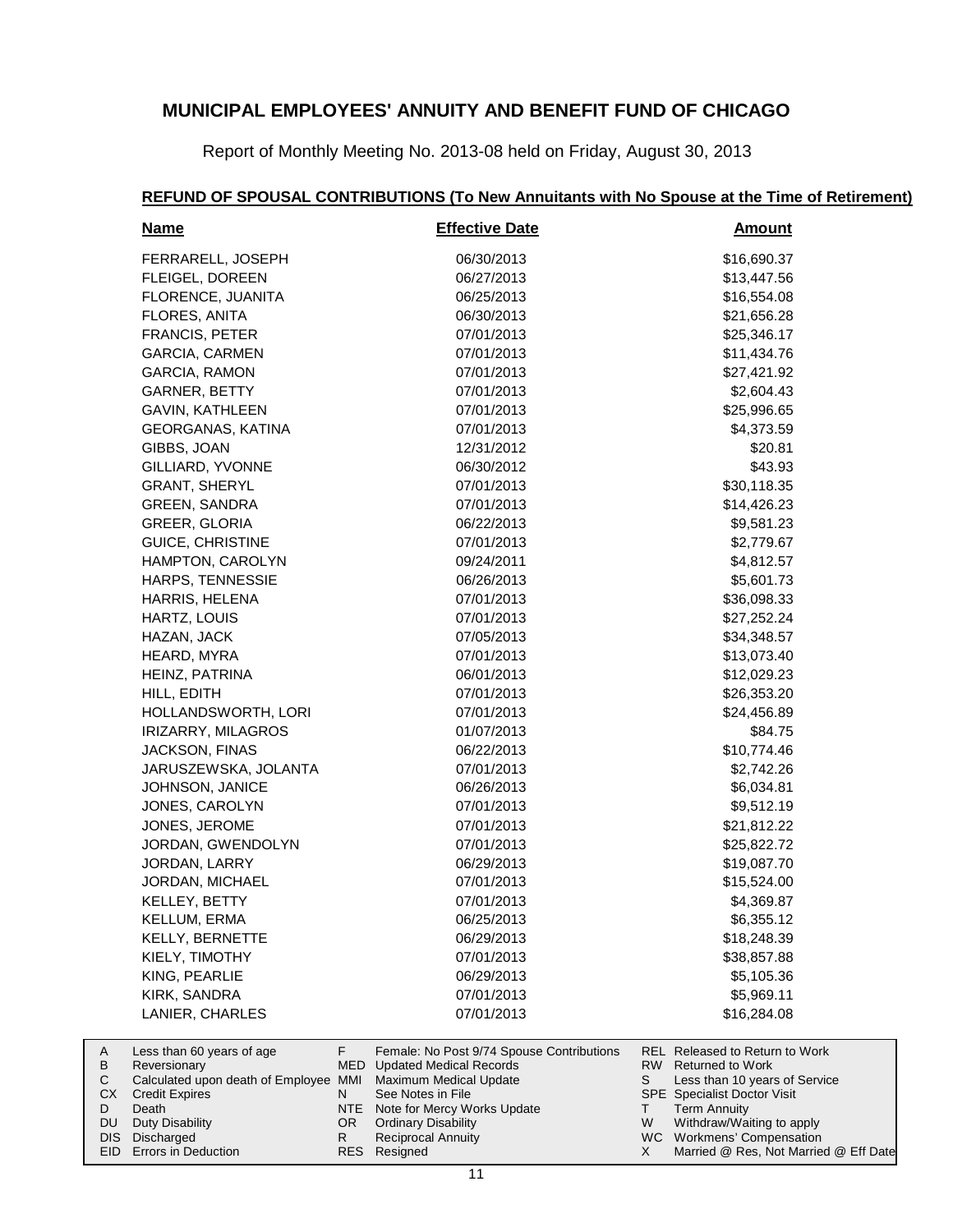Report of Monthly Meeting No. 2013-08 held on Friday, August 30, 2013

#### **Name Effective Date REFUND OF SPOUSAL CONTRIBUTIONS (To New Annuitants with No Spouse at the Time of Retirement) Amount** LAWLER, THOMAS 07/01/2013 \$36,547.39 LEONARD, CHERYL 07/01/2013 \$24,201.98 LEWIS, DAVID 07/01/2013 \$28,584.37 LOVE, SANDRA 06/22/2013 \$4,702.98

| LAWLER, THOMAS        | 07/01/2013 | \$36,547.39 |
|-----------------------|------------|-------------|
| LEONARD, CHERYL       | 07/01/2013 | \$24,201.98 |
| LEWIS, DAVID          | 07/01/2013 | \$28,584.37 |
| LOVE, SANDRA          | 06/22/2013 | \$4,702.98  |
| LOZANO, GUADALUPE     | 05/25/2013 | \$5,352.01  |
| MAROSE, CARMEN        | 07/01/2013 | \$12,947.60 |
| MARSHALL, GLORIA      | 07/01/2013 | \$13,367.56 |
| MARTINEZ, EDITH       | 06/25/2013 | \$7,232.05  |
| MAYS, ARMONIA         | 07/01/2013 | \$6,526.24  |
| MC CORMICK, CHERYL    | 07/01/2013 | \$24,191.25 |
| MC DONALD, EDRINA     | 07/01/2013 | \$37,402.86 |
| MC NEIL, GENE         | 07/16/2013 | \$34,860.83 |
| MCCANE, BERNICE       | 06/19/2013 | \$3,206.82  |
| MCDOWELL, LORAINE     | 07/01/2013 | \$10,797.24 |
| MELANIPHY, MICHELE    | 06/29/2013 | \$16,572.01 |
| MELLESKI, ANDREW      | 07/01/2013 | \$23,116.38 |
| MELO, ALEJANDRA       | 07/01/2013 | \$4,685.90  |
| MEYER, MARILYN        | 07/01/2013 | \$25,851.67 |
| MILLER, FRANCES       | 07/01/2013 | \$30,444.66 |
| MITRIA, JOHN          | 07/01/2013 | \$20,291.48 |
| MONTES, FELICITA      | 07/01/2013 | \$2,216.50  |
| MOORE, TROY           | 07/01/2013 | \$18,002.48 |
| MORENO, MARIA         | 07/13/2013 | \$2,709.45  |
| MOSELEY, CAROLYN      | 07/01/2013 | \$9,049.94  |
| MOUGOLIAS, AMALIA     | 06/21/2013 | \$9,037.27  |
| MUFARREH, NUHA        | 07/01/2013 | \$2,029.80  |
| MYSLINSKI, KAREN      | 07/01/2013 | \$13,143.81 |
| NELSON-HARPER, MADLYN | 07/01/2013 | \$12,015.74 |
| ORBIGOSO, EDITH       | 06/28/2013 | \$3,565.15  |
| ORTIZ, CONSUELO       | 07/01/2013 | \$8,553.67  |
| OWENS, LINDA          | 07/01/2013 | \$12,399.36 |
| PAGE, CAROLYN         | 06/25/2013 | \$6,189.67  |
| PAGE, GERALDINE       | 07/01/2013 | \$17,503.22 |
| PARKER, JENNIE        | 07/01/2013 | \$23,231.26 |
| PASSMORE, BEVERLY     | 06/29/2013 | \$1,494.41  |
| PATE-MARTIN, SHARON   | 07/01/2013 | \$5,231.67  |
| PEOPLES, CLYDIE       | 07/01/2013 | \$23,812.06 |
| PERKINS, LOIS         | 07/01/2013 | \$30,098.45 |
| PERRY, CARMEN         | 07/01/2013 | \$8,749.61  |
| PERTEET, MARTHA       | 07/01/2013 | \$3,116.02  |
| POINTER, BRENDA       | 06/29/2013 | \$18,314.89 |
|                       |            |             |

|    | Less than 60 years of age                                    |     | Female: No Post 9/74 Spouse Contributions |    | REL Released to Return to Work        |
|----|--------------------------------------------------------------|-----|-------------------------------------------|----|---------------------------------------|
| B  | Reversionary                                                 |     | MED Updated Medical Records               |    | RW Returned to Work                   |
|    | Calculated upon death of Employee MMI Maximum Medical Update |     |                                           | S. | Less than 10 years of Service         |
| СX | <b>Credit Expires</b>                                        |     | See Notes in File                         |    | <b>SPE</b> Specialist Doctor Visit    |
|    | Death                                                        |     | NTE Note for Mercy Works Update           |    | <b>Term Annuity</b>                   |
| DU | Duty Disability                                              | OR. | <b>Ordinary Disability</b>                | W  | Withdraw/Waiting to apply             |
|    | DIS Discharged                                               |     | <b>Reciprocal Annuity</b>                 |    | WC Workmens' Compensation             |
|    | <b>EID</b> Errors in Deduction                               |     | RES Resigned                              |    | Married @ Res, Not Married @ Eff Date |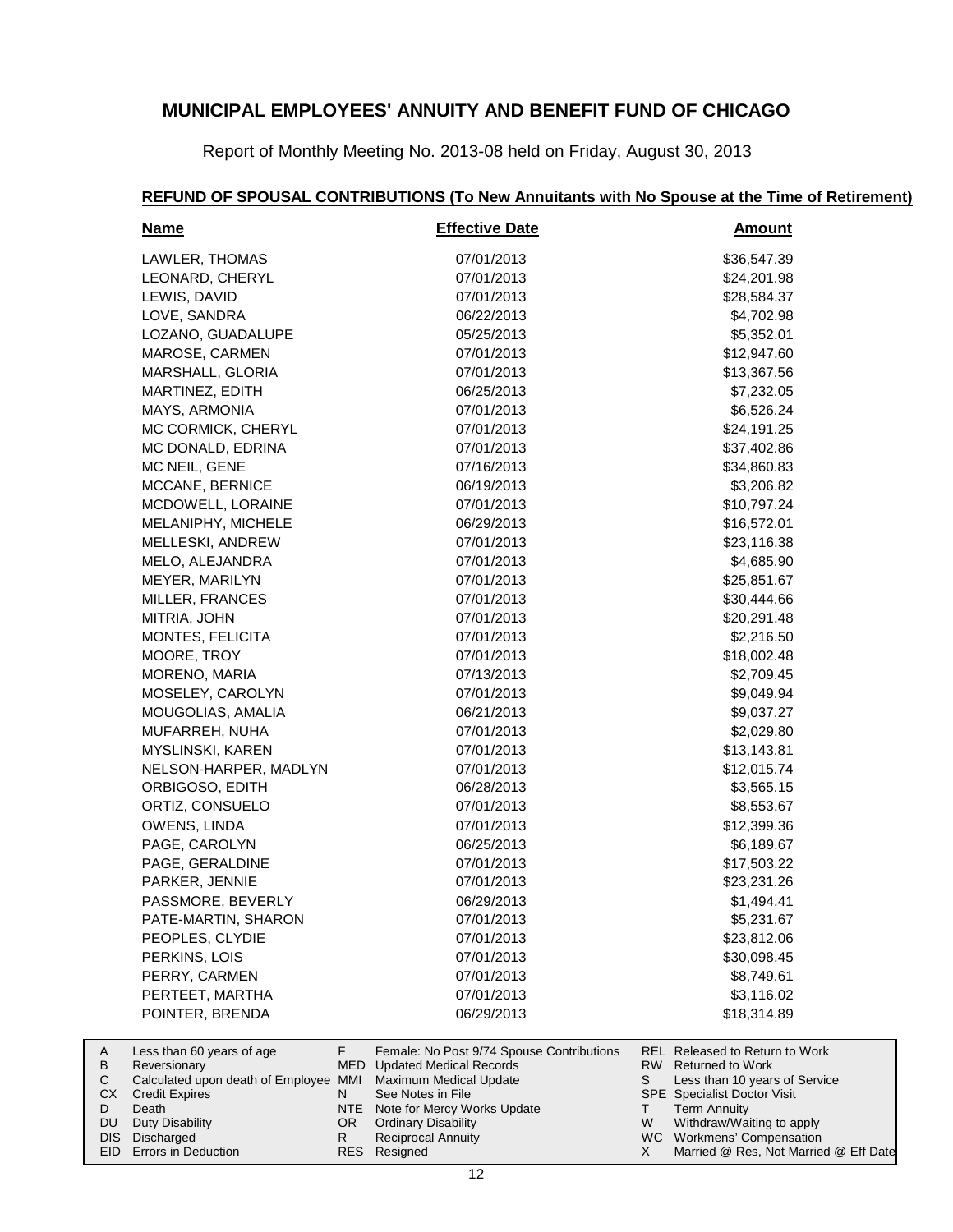Report of Monthly Meeting No. 2013-08 held on Friday, August 30, 2013

#### **Name Effective Date Amount** POPE, LORRAINE 06/29/2013 613.617.33 PRAK, MARA 67/01/2013 621,686.09 321,686.09 PREUSSER, JAMES 07/01/2013 \$25,378.22 PRITCHETT, IZOLA 07/01/2013 \$26,523.81 PRYOR, VERA 08/04/2012 \$19,948.42 RASUL, NOREEN 67/01/2013 64.171.15 RAY, MARY 66/30/2013 66/30/2013 \$12,222.27 REDDEN, SHIRLEY 07/01/2013 \$14,311.71 RIVERA, NILDA 07/01/2013 \$7,520.87 ROBINSON, CAROL 67/01/2013 618,547.66 SANTANA, JUAN 06/11/2013 \$5,630.24 SCOTT, MICHELLE 07/01/2013 07/01/2013 \$22,919.33 SEABROOK, JANICE 06/20/2013 06/20/2013 \$1,619.07 SHANNON, CAROLYN 07/01/2013 07/01/2013 \$40,700.50 SIMMONS, ALLEN 06/29/2013 618,035.74 SIMPSON, CHERYL 07/01/2013 \$21,907.62 SMITH, ANDREA 06/26/2013 \$4,780.27 STEELE, CAROL 06/29/2013 \$20,968.77 STUART, HAZEL 07/01/2013 \$10,699.70 SZATKOWSKI, ALINA 07/09/2013 \$9,801.87 TAYLOR REED, CASSANDRA 06/29/2013 \$19,146.35 TAYLOR, BARBARA 07/01/2013 \$25,873.86 THOMAS, DEBORAH 07/01/2013 07/01/2013 \$36,331.39 THOMAS, EUNICE 07/01/2013 07/01/2013 \$25,755.37 THOMAS, LEDA 06/29/2013 \$9,999.72 THOMPSON WELLS, HARRIET 07/01/2013 318,533.50 TURNER, ALVISE 07/01/2013 \$6,061.88 TURNER, DIANNE 07/16/2013 623,841.70 TURRUBIARTES, DORA 07/01/2013 633,410.13 TYREE, LEROY 07/01/2013 \$24,043.65 UNROE, MARY 67/16/2013 67/16/2013 59,175.73 VALENZUELA, ANA 07/01/2013 \$18,026.35 VAN HYNING, MARK 07/01/2013 07/01/2013 \$25,101.83 VENABLE, ANNELL 07/01/2013 07/01/2013 \$11,663.33 WALTON, SOYINI 07/01/2013 \$2,246.97 WATSON, SANDRA 631,231.41 WATTS, SANDRA 67/01/2013 618,916.81 WEBB, ROBERTA 07/01/2013 \$45,576.22 WHEAT, FREDERICA 07/01/2013 07/01/2013 \$10,994.45 WHITSON, WILLIE 07/01/2013 07/01/2013 \$16.019.55 WILLIAMS, ARLENE 07/01/2013 07/01/2013 \$25,070.43

|    | Less than 60 years of age                                    |     | Female: No Post 9/74 Spouse Contributions |   | REL Released to Return to Work        |
|----|--------------------------------------------------------------|-----|-------------------------------------------|---|---------------------------------------|
| В  | Reversionary                                                 |     | MED Updated Medical Records               |   | RW Returned to Work                   |
|    | Calculated upon death of Employee MMI Maximum Medical Update |     |                                           |   | Less than 10 years of Service         |
| CХ | <b>Credit Expires</b>                                        | N   | See Notes in File                         |   | <b>SPE</b> Specialist Doctor Visit    |
|    | Death                                                        |     | NTE Note for Mercy Works Update           |   | <b>Term Annuity</b>                   |
|    | DU Duty Disability                                           | OR. | Ordinary Disability                       | W | Withdraw/Waiting to apply             |
|    | DIS Discharged                                               |     | <b>Reciprocal Annuity</b>                 |   | WC Workmens' Compensation             |
|    | <b>EID</b> Errors in Deduction                               |     | RES Resigned                              |   | Married @ Res, Not Married @ Eff Date |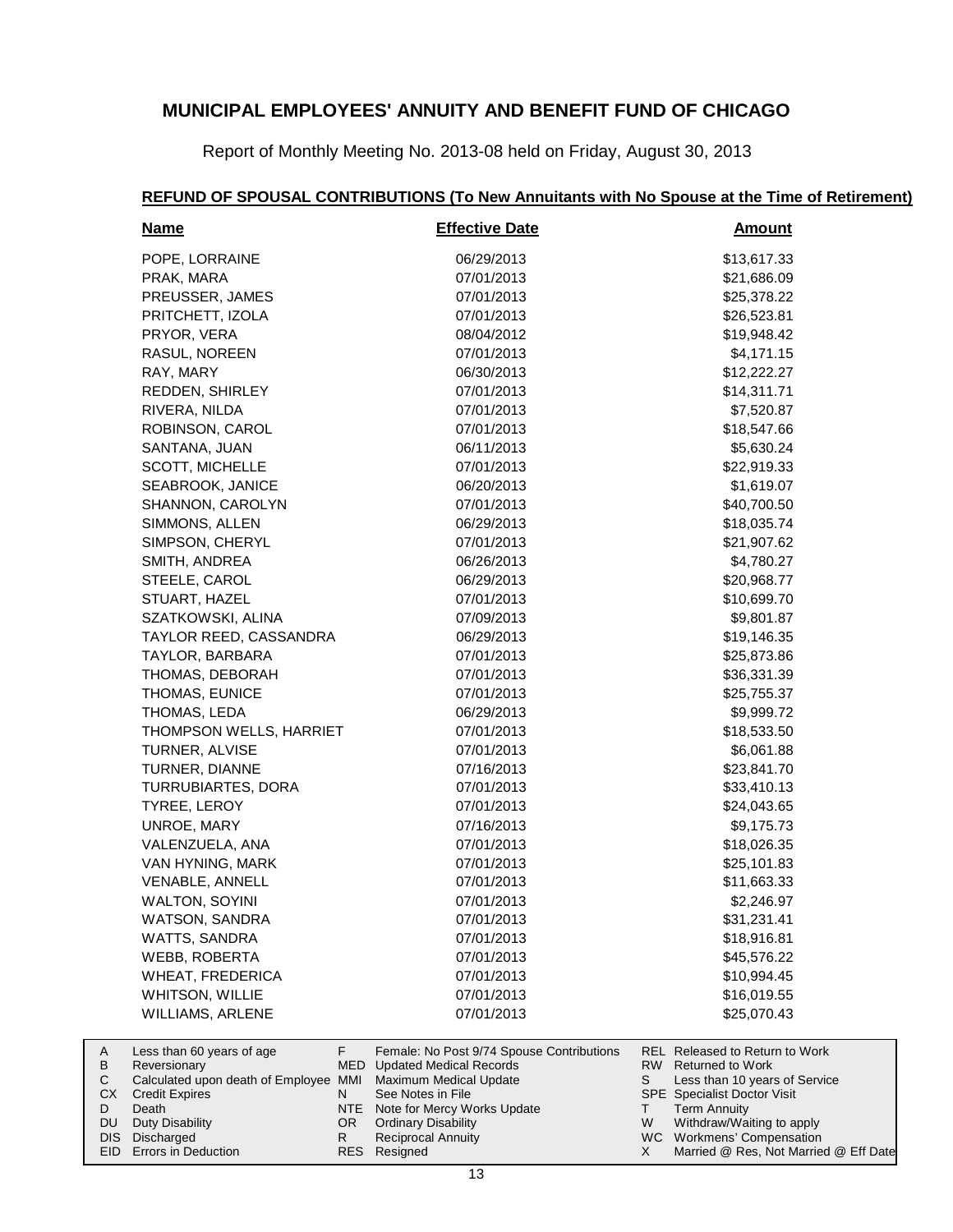Report of Monthly Meeting No. 2013-08 held on Friday, August 30, 2013

#### **REFUND OF SPOUSAL CONTRIBUTIONS (To New Annuitants with No Spouse at the Time of Retirement)**

| <b>Name</b>                                          | <b>Effective Date</b> |             | <b>Amount</b>  |
|------------------------------------------------------|-----------------------|-------------|----------------|
| WILLIAMS, JANET                                      | 07/01/2013            |             | \$11,092.53    |
| <b>WILLIAMS, ONETTA</b>                              | 07/01/2013            |             | \$41,081.63    |
| <b>WILLIAMS, PATRICIA</b>                            | 07/01/2013            |             | \$15,225.31    |
| WILLIS, GLORIA                                       | 06/20/2013            |             | \$7,929.22     |
| WOODS, MARY                                          | 07/01/2013            |             | \$4,457.42     |
| <b>WRIGHT, MARY</b>                                  | 06/29/2013            |             | \$10,154.37    |
| YARMOSKI, CATHY                                      | 07/01/2013            |             | \$38,829.71    |
| <b>Total REFUND OF SPOUSAL CONTRIBUTIONS (To New</b> |                       | 171 Case(s) | \$2,701,654.09 |

**Annuitants with No Spouse at the Time of Retirement)**

#### **TOTAL REFUNDS \$5,547,254.43**

| A   | Less than 60 years of age                                    |     | Female: No Post 9/74 Spouse Contributions |   | REL Released to Return to Work        |
|-----|--------------------------------------------------------------|-----|-------------------------------------------|---|---------------------------------------|
| B   | Reversionary                                                 |     | <b>MED</b> Updated Medical Records        |   | RW Returned to Work                   |
| C.  | Calculated upon death of Employee MMI Maximum Medical Update |     |                                           | S | Less than 10 years of Service         |
| СX  | <b>Credit Expires</b>                                        | N   | See Notes in File                         |   | <b>SPE</b> Specialist Doctor Visit    |
|     | Death                                                        |     | NTE Note for Mercy Works Update           |   | Term Annuity                          |
| DU. | Duty Disability                                              | OR. | <b>Ordinary Disability</b>                | W | Withdraw/Waiting to apply             |
|     | DIS Discharged                                               | R   | <b>Reciprocal Annuity</b>                 |   | WC Workmens' Compensation             |
|     | <b>EID</b> Errors in Deduction                               |     | RES Resigned                              |   | Married @ Res, Not Married @ Eff Date |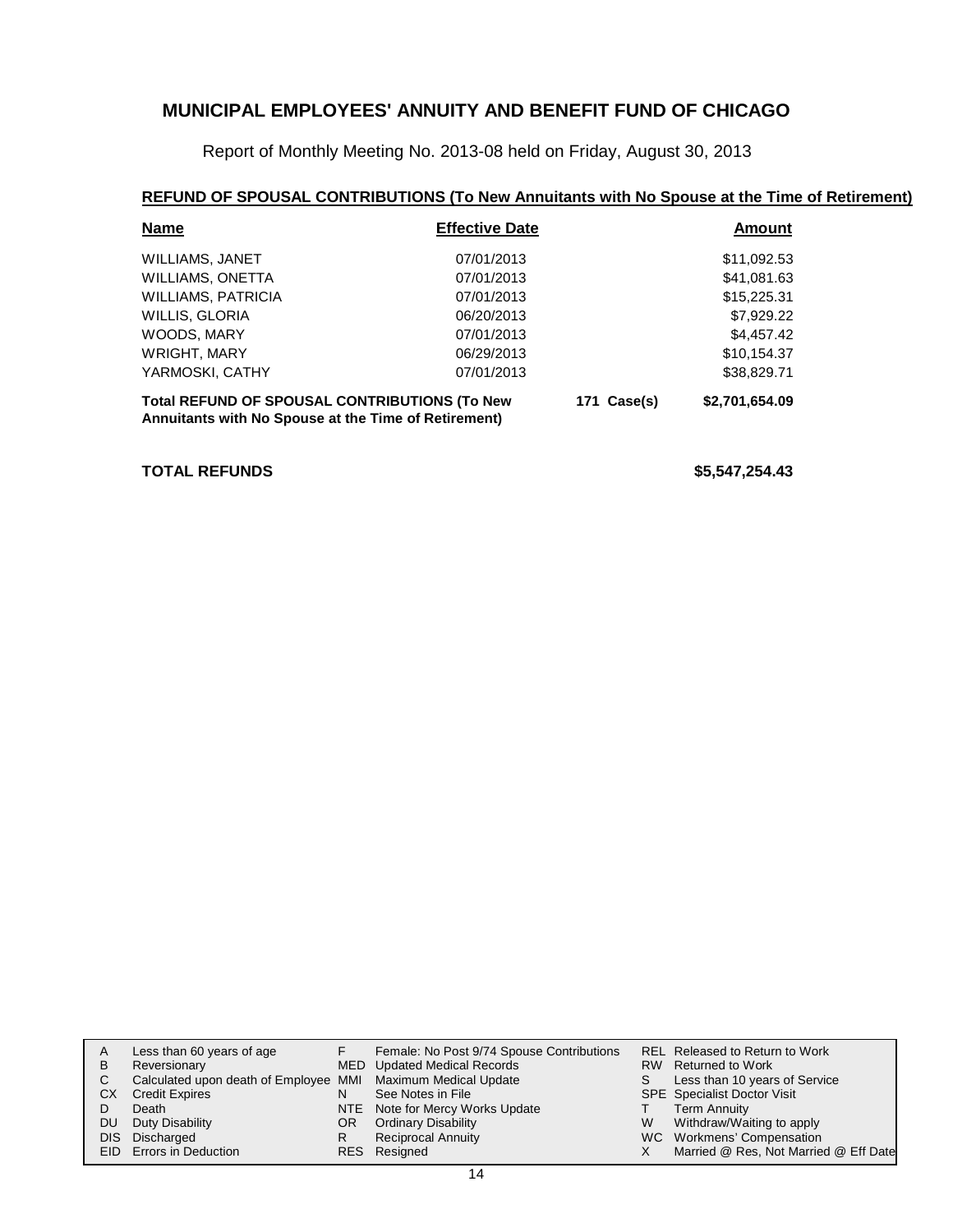Report of Monthly Meeting No. 2013-08 held on Friday, August 30, 2013

#### **ADJUSTED REFUND**

| <b>Name</b> | Refund Type Reason | <b>Resignation Date</b> | Amount |            |
|-------------|--------------------|-------------------------|--------|------------|
| <b>NONE</b> |                    |                         |        | ORG<br>ADJ |

Ms. Neely moved that the various amounts shown for refunds be approved for payment in the amount shown opposite their respective names. Seconded Mr. Sheils. Carried: Ayes Messrs. Clancy, Durkan, Guest, Sheils, and Ms. Neely. Nays-None.

| A    | Less than 60 years of age                                    |    | Female: No Post 9/74 Spouse Contributions |   | <b>REL Released to Return to Work</b> |
|------|--------------------------------------------------------------|----|-------------------------------------------|---|---------------------------------------|
| в    | Reversionary                                                 |    | MED Updated Medical Records               |   | RW Returned to Work                   |
| С    | Calculated upon death of Employee MMI Maximum Medical Update |    |                                           |   | Less than 10 years of Service         |
| CХ   | <b>Credit Expires</b>                                        | N  | See Notes in File                         |   | <b>SPE</b> Specialist Doctor Visit    |
|      | Death                                                        |    | NTE Note for Mercy Works Update           |   | <b>Term Annuity</b>                   |
| DU   | Duty Disability                                              | OR | <b>Ordinary Disability</b>                | W | Withdraw/Waiting to apply             |
| DIS. | Discharged                                                   | R  | <b>Reciprocal Annuity</b>                 |   | WC Workmens' Compensation             |
|      | <b>EID</b> Errors in Deduction                               |    | RES Resigned                              |   | Married @ Res, Not Married @ Eff Date |
|      |                                                              |    |                                           |   |                                       |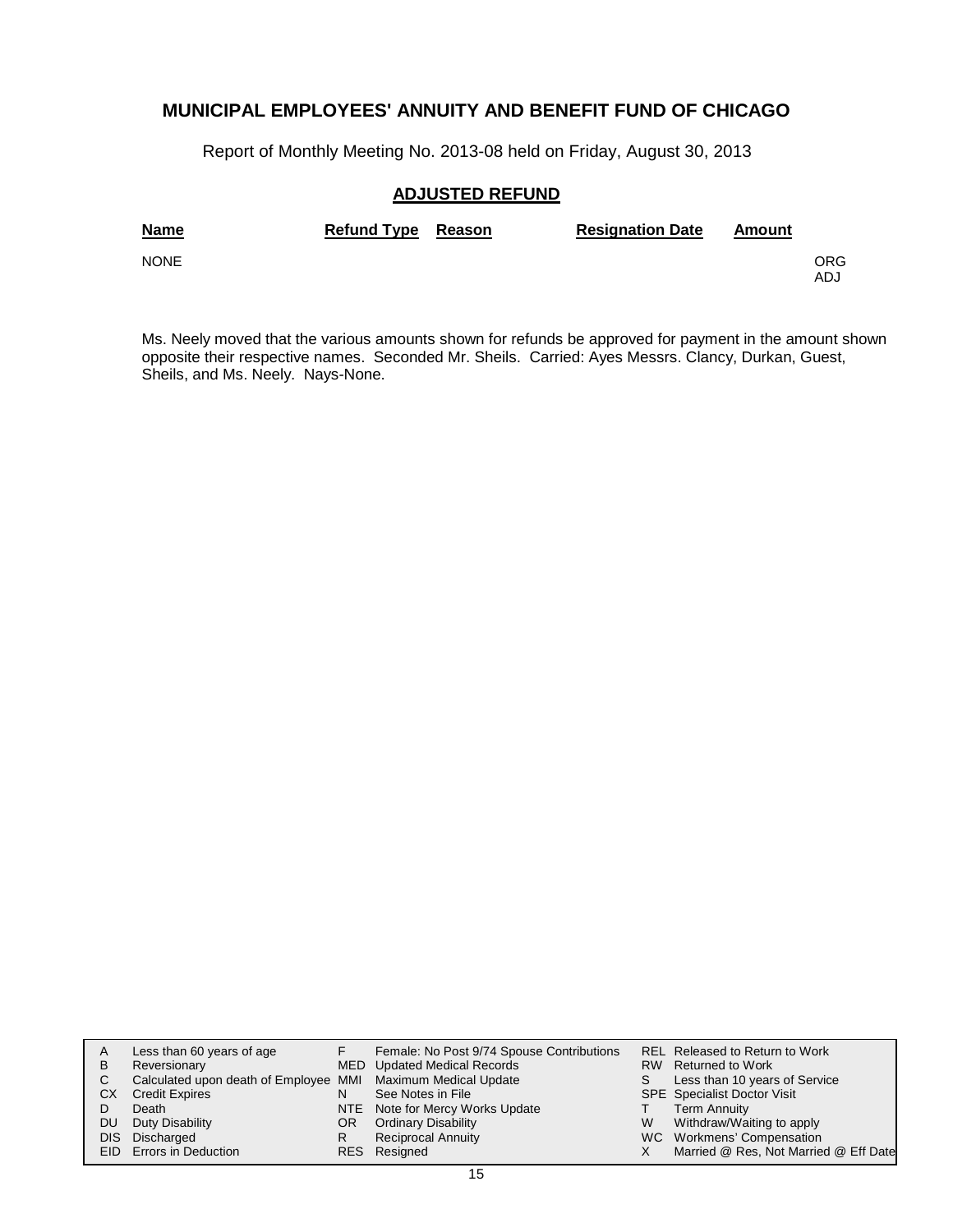# **Report for Monthly Meeting No. 2013-08 held on Friday, August 30, 2013**

# **ADMINISTRATIVE & OPERATING DISBURSEMENTS**

| <b>PERSONNEL:</b>                                                                |                |              |                  |
|----------------------------------------------------------------------------------|----------------|--------------|------------------|
| Salaries & Wages - Regular                                                       |                | \$223,152.69 |                  |
| Salaries & Wages - Part-Time                                                     |                | 1,904.75     | \$<br>225,057.44 |
| <b>Employee Insurance &amp; Benefits:</b>                                        |                |              |                  |
| <b>Employee Medical Insurance</b>                                                | 88,726.39<br>S |              |                  |
| <b>Employee Cost</b>                                                             | (3,645.66)     | 85,080.73    |                  |
| Retiree Health Insurance                                                         | 16,795.30      |              |                  |
| <b>MEAB Retiree Cost</b>                                                         | (5,615.86)     | 11,179.44    | 96,260.17        |
| <b>TOTAL PERSONNEL</b>                                                           |                |              | 321,317.61       |
| <b>PROFESSIONAL SERVICES:</b>                                                    |                |              |                  |
| <b>Actuarial Services:</b>                                                       |                |              |                  |
| Gabriel, Roeder, Smith, & Company:                                               |                |              |                  |
| 06/27/13, Inv#402107, Impact statement projections                               |                | 1,500.00     |                  |
| Laborers' Annuity & Benefit Fund of Chicago:                                     |                |              |                  |
| 07/22/13, Inv#2nd Qtr Re: Katherine Schanding                                    |                | 18,191.08    | 19,691.08        |
| <b>Legal Advisory Services:</b>                                                  |                |              |                  |
| Burke Burns & Pinelli, Ltd.: Legal services                                      |                |              |                  |
| 07/18/13, Inv#16583, 06/03/13 - 06/27/13                                         |                | 5,464.00     |                  |
| 07/18/13, Inv#16583, Reimbursable expenses                                       |                | 8.41         | 5,472.41         |
| <b>Other Consulting Services:</b>                                                |                |              |                  |
| Terence P Sullivan, Medical consulting, 07/13                                    |                | 3,980.86     |                  |
| Robert S Molaro & Associates, Legislative Liaison, 06/13                         |                | 1,433.41     | 5,414.27         |
| Vedder Price P.C., IRS Determination Letter:                                     |                |              |                  |
| 06/24/13, Inv#470992                                                             |                |              | 472.50           |
| Xerillion Corporation, 06/30/13, Inv#10723, Network support - onsite             |                | 1,040.00     |                  |
| Chicago Web Management, 06/28/13, Inv#0002103, Consulting - website              |                | 270.00       | 1,310.00         |
| Northern Trust Co., Processing Benefits Pymts, Qtr ending 03/31/13<br>ADP, Inc.: |                | 99,359.71    |                  |
| Payroll processing charges for PPE 06/21/13                                      | 211.36         |              |                  |
| Payroll processing charges for PPE 07/05/13                                      | 218.66         |              |                  |
| Time & Attendance - 06/10/13 - 07/09/13 (51 EEs)                                 | 242.25         |              |                  |
| Workforce Now Essential HR - 06/07/13 - 07/03/13 (52 EEs)                        | 114.40         | 786.67       | 100,146.38       |
| <b>TOTAL PROFESSIONAL SERVICES</b>                                               |                |              | 132,506.64       |
| <b>COMMUNICATIONS EXPENSES:</b>                                                  |                |              |                  |
| Postage:                                                                         |                |              |                  |
| Postmaster:                                                                      |                |              |                  |
| Business Reply Maintenance fee re: Pension Verification                          | 635.00         |              |                  |
| Business Reply Mail re: Pension Verification                                     | 2,390.00       |              |                  |
| Mailing of 2012 Annual Report postcards<br>United States Postal Service:         | 11,669.46      | 14,694.46    |                  |
| 07/13, Regular Postage - meter account                                           | 1,700.00       |              |                  |
| Postage for mailing 1,168 Contribution Statements in house                       | 537.28         | 2,237.28     |                  |
| US Messenger & Logistics, Inc., 06/30/13, Inv#3234-19971                         |                |              |                  |
| services from 06/03/13 - 06/28/13                                                |                | 42.80        | 16,974.54        |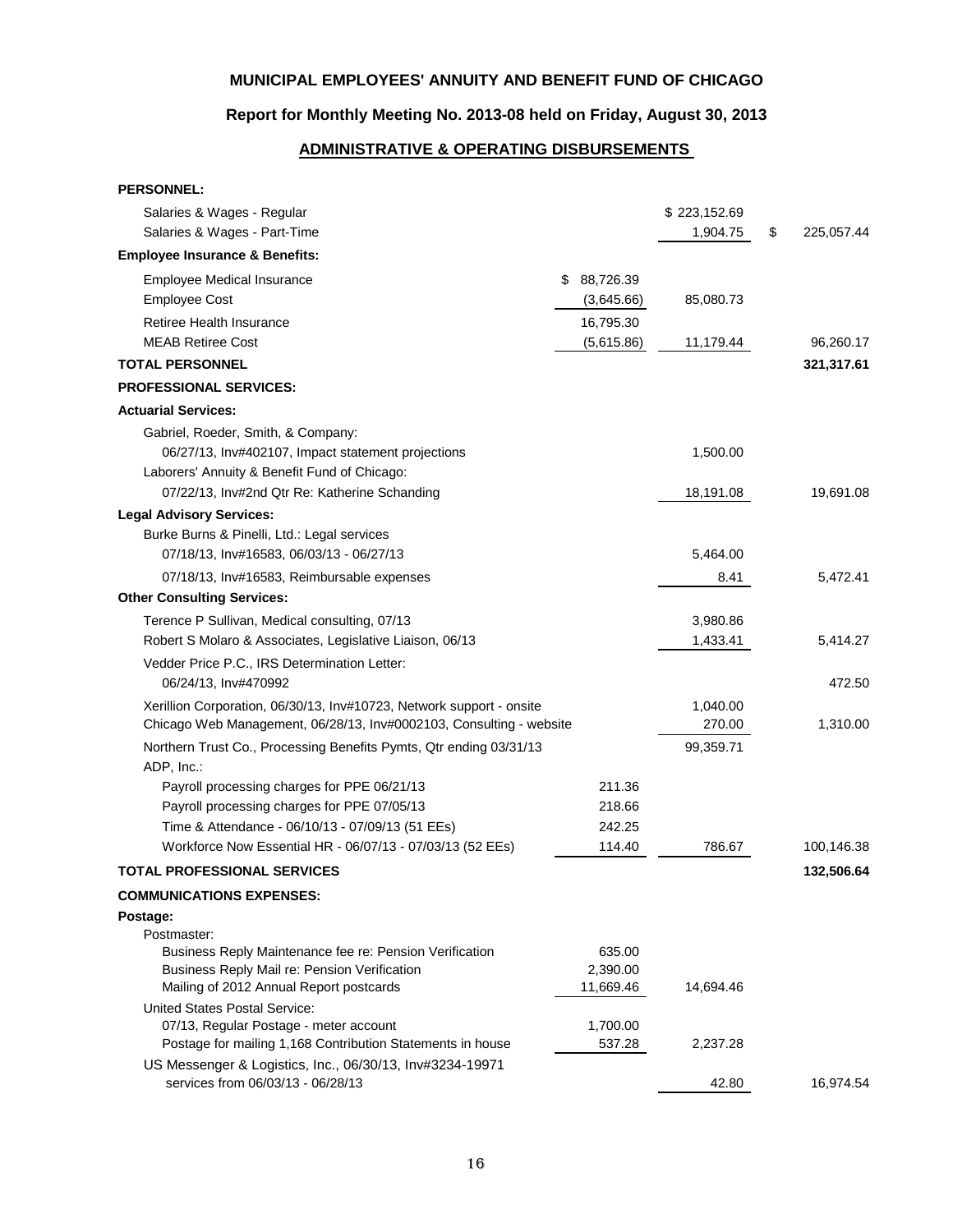# **Report for Monthly Meeting No. 2013-08 held on Friday, August 30, 2013**

| <b>Telephone &amp; Communications:</b>                                                                                |                |                          |                |
|-----------------------------------------------------------------------------------------------------------------------|----------------|--------------------------|----------------|
| ShoreTel, 07/01/13, Inv#0223754, Phone system, 08/13<br>Access Point, Inc., Inv#3420849, VOIP Telefax services, 07/13 |                | \$<br>2,471.85<br>132.75 |                |
| Cook Co. Pension: 07/12/13, Inv#IV342, Telephone - DR Site<br>Verizon Financial Services LLC, 07/10/13, Inv#6807668   |                | 25.26                    |                |
| Data connection - DR site                                                                                             |                | 318.89                   |                |
| XO Comm, 07/01/13, Inv#46905632, Internet - Onsite                                                                    |                | 447.59                   |                |
| Business Continuity - Managers Cell Phone Reimbursement for                                                           |                |                          |                |
| July                                                                                                                  |                | 390.00                   | \$<br>3,786.34 |
| <b>TOTAL COMMUNICATIONS EXPENSES</b>                                                                                  |                |                          | 20,760.88      |
| <b>OTHER OPERATING EXPENSES:</b>                                                                                      |                |                          |                |
| <b>Rental &amp; Utilities:</b>                                                                                        |                |                          |                |
| Hines REIT 321 N. Clark St. LLC, 07/13 rent                                                                           | 46,392.80<br>S |                          |                |
| Cook Co. Pension, 07/12/13, Inv#IV342, Rent 07/13 - DR site                                                           | 1,020.80       | 47,413.60                |                |
| <b>Utilities:</b>                                                                                                     |                |                          |                |
| ComEd, 07/08/13, Services from 06/04/13 - 07/05/13                                                                    |                | 778.16                   |                |
| Cook Co. Pension, 07/12/13, Inv#IV342, DR site                                                                        |                |                          |                |
| Electricity                                                                                                           | 88.44          |                          |                |
| <b>Cooling Services</b>                                                                                               | 78.80          | 167.24                   | 48,359.00      |
| <b>Contractual Services:</b>                                                                                          |                |                          |                |
| Cintas Document Mngmt, Inv#DD25205151, Shredding charges                                                              |                | 60.00                    |                |
| Iron Mountain, Inv#HEC2563, 07/13 Storage charges                                                                     |                | 612.74                   |                |
| Federal Companies, Inv#826090, 07/13 Storage charges                                                                  |                | 801.67                   | 1,474.41       |
| <b>Dues &amp; Subscriptions:</b>                                                                                      |                |                          |                |
| Hrdirect, 07/08/13, Inv#1440799, Poster Guard Protection                                                              |                |                          | 64.99          |
| <b>Equipment Rental &amp; Maintenance:</b>                                                                            |                |                          |                |
| Ricoh USA:                                                                                                            |                |                          |                |
| Inv#5026691101, Benefits copier Q3/13                                                                                 |                | 172.50                   |                |
| Inv#5026691101, Color copier (Executive) Q2/12<br>Inv#5026691101, Color copier (Executive) Q3/13                      |                | 108.06<br>172.50         |                |
| Inv#5026691101, Color copier (Acctg) Q2/12                                                                            |                | 553.70                   |                |
| Inv#5026691101, Color copier (Acctg) Q3/13                                                                            |                | 172.50                   | 1,179.26       |
| <b>Repairs &amp; Maintenance - Office:</b>                                                                            |                |                          |                |
| Office Maintenance Supplies - 2 keys                                                                                  |                | (6.00)                   |                |
| Petty Cash Fund, Office Maintenance Supplies                                                                          |                | 92.13                    |                |
| Warehouse Direct, Inc., 06/24/13, Inv#1984379-0                                                                       |                | 66.00                    | 152.13         |
| Travel Expenses - Conferences & Others:                                                                               |                |                          |                |
| American Express, Credit                                                                                              |                | (40.00)                  |                |
| Laborers' Annuity & Benefit Fund of Chicago:                                                                          |                |                          |                |
| 07/22/13, Inv#2nd Qtr, Expenses for Katherine Schanding                                                               |                |                          |                |
| while attending the Actuarial conf held in Washington, DC                                                             |                |                          |                |
| on 04/06/13 - 04/10/13                                                                                                |                | 855.16                   | 815.16         |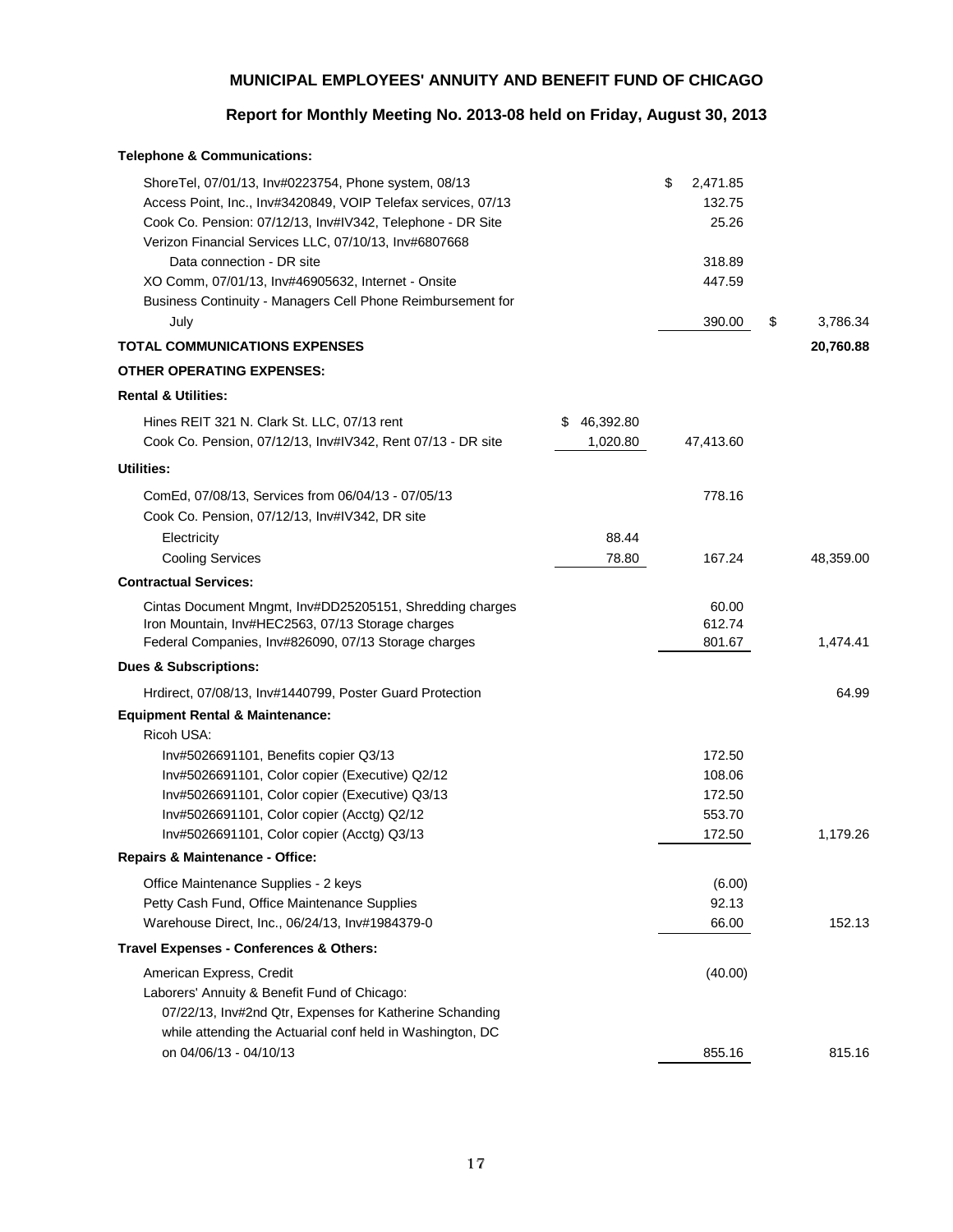# **Report for Monthly Meeting No. 2013-08 held on Friday, August 30, 2013**

| \$<br>162.93<br>Staples Advantage, 07/06/13, Inv#3203806128<br>Warehouse Direct, Inc.:<br>07/02/13, Inv#1992418-0<br>\$<br>199.03<br>20.30<br>07/03/13, Inv#1994286-0<br>21.95<br>404.21<br>07/03/13, Inv#1994286-0, Other office supplies<br>241.28<br>\$<br><b>Materials &amp; Supplies - Equipment:</b><br>Illinois Paper & Copier Co., 06/28/13, Inv#IN57689, Copy paper<br>1,260.00<br>Warehouse Direct, Inc., 06/25/13, Inv#1984382-0, Microfilm supplies<br>402.00<br>127.41<br>First Choice, 07/15/13, Inv#277639, Lunchroom supplies<br>1,789.41<br><b>Computer/Technical Supplies:</b><br>K&R Webstores LLC, Inv#451441, Laptop batteries<br>118.00<br>Petty Cash Fund, Computer Supplies<br>28.39<br>Zones, 06/29/13, Inv#S32869860101, Adobe TLP<br>144.00<br>290.39<br><b>Miscellaneous Expense:</b><br>07/13, Qildro & Subpoena Fees:<br>(300.00)<br>Petty Cash Replenishment<br>262.08<br>Death Certificates:<br>Certified copy of death records for the following:<br><b>Bonita Street</b><br>17.00<br>Alonti Café & Catering:<br>169.00<br>06/20/13, Board Room Supplies<br>169.00<br>338.00<br>07/24/13, Board Room Supplies<br>317.08<br><b>TOTAL OTHER OPERATING EXPENSES</b><br>54,846.04<br><b>SPECIAL PROJECTS:</b><br>500.00<br>InSite, 07/23/13, Inv#255, Document Management System - Imaging<br><b>TOTAL SPECIAL PROJECTS</b><br>500.00<br>TOTAL ADMINISTRATIVE OPERATING EXPENSES BEFORE INVESTMENT FEES<br>529,931.17<br><b>INVESTMENT EXPENSES:</b><br><b>Investment Management Fees:</b><br>Ariel Investments, LLC, Services for the quarter ending 06/30/13<br>123,952.82<br>CastleArk Management, LLC, Services for the quarter ending 06/30/13<br>102,371.35<br>Cornerstone Capital Management, Services for the quarter ending 06/30/13<br>142,960.12<br>Earnest Partners, LLC, Services for the quarter ending 06/30/13<br>148,695.70<br>Geneva Capital Management Ltd., Services for the quarter ending 06/30/13<br>109,233.00<br>Holland Capital Management, LLC, Services for the quarter ending 06/30/13<br>102,393.75<br>Keeley Asset Management Corp., Services for the quarter ending 06/30/13<br>176,719.75<br>LM Capital Group, LLC, Services for the quarter ending 06/30/13<br>112,425.26<br>LSV Asset Management, Services for the quarter ending 06/30/13<br>167,398.00 | <b>Office Supplies:</b> |  |  |  |
|--------------------------------------------------------------------------------------------------------------------------------------------------------------------------------------------------------------------------------------------------------------------------------------------------------------------------------------------------------------------------------------------------------------------------------------------------------------------------------------------------------------------------------------------------------------------------------------------------------------------------------------------------------------------------------------------------------------------------------------------------------------------------------------------------------------------------------------------------------------------------------------------------------------------------------------------------------------------------------------------------------------------------------------------------------------------------------------------------------------------------------------------------------------------------------------------------------------------------------------------------------------------------------------------------------------------------------------------------------------------------------------------------------------------------------------------------------------------------------------------------------------------------------------------------------------------------------------------------------------------------------------------------------------------------------------------------------------------------------------------------------------------------------------------------------------------------------------------------------------------------------------------------------------------------------------------------------------------------------------------------------------------------------------------------------------------------------------------------------------------------------------------------------------------------------------------------------------------------------------------------------------------------------------------------------------------------|-------------------------|--|--|--|
|                                                                                                                                                                                                                                                                                                                                                                                                                                                                                                                                                                                                                                                                                                                                                                                                                                                                                                                                                                                                                                                                                                                                                                                                                                                                                                                                                                                                                                                                                                                                                                                                                                                                                                                                                                                                                                                                                                                                                                                                                                                                                                                                                                                                                                                                                                                          |                         |  |  |  |
|                                                                                                                                                                                                                                                                                                                                                                                                                                                                                                                                                                                                                                                                                                                                                                                                                                                                                                                                                                                                                                                                                                                                                                                                                                                                                                                                                                                                                                                                                                                                                                                                                                                                                                                                                                                                                                                                                                                                                                                                                                                                                                                                                                                                                                                                                                                          |                         |  |  |  |
|                                                                                                                                                                                                                                                                                                                                                                                                                                                                                                                                                                                                                                                                                                                                                                                                                                                                                                                                                                                                                                                                                                                                                                                                                                                                                                                                                                                                                                                                                                                                                                                                                                                                                                                                                                                                                                                                                                                                                                                                                                                                                                                                                                                                                                                                                                                          |                         |  |  |  |
|                                                                                                                                                                                                                                                                                                                                                                                                                                                                                                                                                                                                                                                                                                                                                                                                                                                                                                                                                                                                                                                                                                                                                                                                                                                                                                                                                                                                                                                                                                                                                                                                                                                                                                                                                                                                                                                                                                                                                                                                                                                                                                                                                                                                                                                                                                                          |                         |  |  |  |
|                                                                                                                                                                                                                                                                                                                                                                                                                                                                                                                                                                                                                                                                                                                                                                                                                                                                                                                                                                                                                                                                                                                                                                                                                                                                                                                                                                                                                                                                                                                                                                                                                                                                                                                                                                                                                                                                                                                                                                                                                                                                                                                                                                                                                                                                                                                          |                         |  |  |  |
|                                                                                                                                                                                                                                                                                                                                                                                                                                                                                                                                                                                                                                                                                                                                                                                                                                                                                                                                                                                                                                                                                                                                                                                                                                                                                                                                                                                                                                                                                                                                                                                                                                                                                                                                                                                                                                                                                                                                                                                                                                                                                                                                                                                                                                                                                                                          |                         |  |  |  |
|                                                                                                                                                                                                                                                                                                                                                                                                                                                                                                                                                                                                                                                                                                                                                                                                                                                                                                                                                                                                                                                                                                                                                                                                                                                                                                                                                                                                                                                                                                                                                                                                                                                                                                                                                                                                                                                                                                                                                                                                                                                                                                                                                                                                                                                                                                                          |                         |  |  |  |
|                                                                                                                                                                                                                                                                                                                                                                                                                                                                                                                                                                                                                                                                                                                                                                                                                                                                                                                                                                                                                                                                                                                                                                                                                                                                                                                                                                                                                                                                                                                                                                                                                                                                                                                                                                                                                                                                                                                                                                                                                                                                                                                                                                                                                                                                                                                          |                         |  |  |  |
|                                                                                                                                                                                                                                                                                                                                                                                                                                                                                                                                                                                                                                                                                                                                                                                                                                                                                                                                                                                                                                                                                                                                                                                                                                                                                                                                                                                                                                                                                                                                                                                                                                                                                                                                                                                                                                                                                                                                                                                                                                                                                                                                                                                                                                                                                                                          |                         |  |  |  |
|                                                                                                                                                                                                                                                                                                                                                                                                                                                                                                                                                                                                                                                                                                                                                                                                                                                                                                                                                                                                                                                                                                                                                                                                                                                                                                                                                                                                                                                                                                                                                                                                                                                                                                                                                                                                                                                                                                                                                                                                                                                                                                                                                                                                                                                                                                                          |                         |  |  |  |
|                                                                                                                                                                                                                                                                                                                                                                                                                                                                                                                                                                                                                                                                                                                                                                                                                                                                                                                                                                                                                                                                                                                                                                                                                                                                                                                                                                                                                                                                                                                                                                                                                                                                                                                                                                                                                                                                                                                                                                                                                                                                                                                                                                                                                                                                                                                          |                         |  |  |  |
|                                                                                                                                                                                                                                                                                                                                                                                                                                                                                                                                                                                                                                                                                                                                                                                                                                                                                                                                                                                                                                                                                                                                                                                                                                                                                                                                                                                                                                                                                                                                                                                                                                                                                                                                                                                                                                                                                                                                                                                                                                                                                                                                                                                                                                                                                                                          |                         |  |  |  |
|                                                                                                                                                                                                                                                                                                                                                                                                                                                                                                                                                                                                                                                                                                                                                                                                                                                                                                                                                                                                                                                                                                                                                                                                                                                                                                                                                                                                                                                                                                                                                                                                                                                                                                                                                                                                                                                                                                                                                                                                                                                                                                                                                                                                                                                                                                                          |                         |  |  |  |
|                                                                                                                                                                                                                                                                                                                                                                                                                                                                                                                                                                                                                                                                                                                                                                                                                                                                                                                                                                                                                                                                                                                                                                                                                                                                                                                                                                                                                                                                                                                                                                                                                                                                                                                                                                                                                                                                                                                                                                                                                                                                                                                                                                                                                                                                                                                          |                         |  |  |  |
|                                                                                                                                                                                                                                                                                                                                                                                                                                                                                                                                                                                                                                                                                                                                                                                                                                                                                                                                                                                                                                                                                                                                                                                                                                                                                                                                                                                                                                                                                                                                                                                                                                                                                                                                                                                                                                                                                                                                                                                                                                                                                                                                                                                                                                                                                                                          |                         |  |  |  |
|                                                                                                                                                                                                                                                                                                                                                                                                                                                                                                                                                                                                                                                                                                                                                                                                                                                                                                                                                                                                                                                                                                                                                                                                                                                                                                                                                                                                                                                                                                                                                                                                                                                                                                                                                                                                                                                                                                                                                                                                                                                                                                                                                                                                                                                                                                                          |                         |  |  |  |
|                                                                                                                                                                                                                                                                                                                                                                                                                                                                                                                                                                                                                                                                                                                                                                                                                                                                                                                                                                                                                                                                                                                                                                                                                                                                                                                                                                                                                                                                                                                                                                                                                                                                                                                                                                                                                                                                                                                                                                                                                                                                                                                                                                                                                                                                                                                          |                         |  |  |  |
|                                                                                                                                                                                                                                                                                                                                                                                                                                                                                                                                                                                                                                                                                                                                                                                                                                                                                                                                                                                                                                                                                                                                                                                                                                                                                                                                                                                                                                                                                                                                                                                                                                                                                                                                                                                                                                                                                                                                                                                                                                                                                                                                                                                                                                                                                                                          |                         |  |  |  |
|                                                                                                                                                                                                                                                                                                                                                                                                                                                                                                                                                                                                                                                                                                                                                                                                                                                                                                                                                                                                                                                                                                                                                                                                                                                                                                                                                                                                                                                                                                                                                                                                                                                                                                                                                                                                                                                                                                                                                                                                                                                                                                                                                                                                                                                                                                                          |                         |  |  |  |
|                                                                                                                                                                                                                                                                                                                                                                                                                                                                                                                                                                                                                                                                                                                                                                                                                                                                                                                                                                                                                                                                                                                                                                                                                                                                                                                                                                                                                                                                                                                                                                                                                                                                                                                                                                                                                                                                                                                                                                                                                                                                                                                                                                                                                                                                                                                          |                         |  |  |  |
|                                                                                                                                                                                                                                                                                                                                                                                                                                                                                                                                                                                                                                                                                                                                                                                                                                                                                                                                                                                                                                                                                                                                                                                                                                                                                                                                                                                                                                                                                                                                                                                                                                                                                                                                                                                                                                                                                                                                                                                                                                                                                                                                                                                                                                                                                                                          |                         |  |  |  |
|                                                                                                                                                                                                                                                                                                                                                                                                                                                                                                                                                                                                                                                                                                                                                                                                                                                                                                                                                                                                                                                                                                                                                                                                                                                                                                                                                                                                                                                                                                                                                                                                                                                                                                                                                                                                                                                                                                                                                                                                                                                                                                                                                                                                                                                                                                                          |                         |  |  |  |
|                                                                                                                                                                                                                                                                                                                                                                                                                                                                                                                                                                                                                                                                                                                                                                                                                                                                                                                                                                                                                                                                                                                                                                                                                                                                                                                                                                                                                                                                                                                                                                                                                                                                                                                                                                                                                                                                                                                                                                                                                                                                                                                                                                                                                                                                                                                          |                         |  |  |  |
|                                                                                                                                                                                                                                                                                                                                                                                                                                                                                                                                                                                                                                                                                                                                                                                                                                                                                                                                                                                                                                                                                                                                                                                                                                                                                                                                                                                                                                                                                                                                                                                                                                                                                                                                                                                                                                                                                                                                                                                                                                                                                                                                                                                                                                                                                                                          |                         |  |  |  |
|                                                                                                                                                                                                                                                                                                                                                                                                                                                                                                                                                                                                                                                                                                                                                                                                                                                                                                                                                                                                                                                                                                                                                                                                                                                                                                                                                                                                                                                                                                                                                                                                                                                                                                                                                                                                                                                                                                                                                                                                                                                                                                                                                                                                                                                                                                                          |                         |  |  |  |
|                                                                                                                                                                                                                                                                                                                                                                                                                                                                                                                                                                                                                                                                                                                                                                                                                                                                                                                                                                                                                                                                                                                                                                                                                                                                                                                                                                                                                                                                                                                                                                                                                                                                                                                                                                                                                                                                                                                                                                                                                                                                                                                                                                                                                                                                                                                          |                         |  |  |  |
|                                                                                                                                                                                                                                                                                                                                                                                                                                                                                                                                                                                                                                                                                                                                                                                                                                                                                                                                                                                                                                                                                                                                                                                                                                                                                                                                                                                                                                                                                                                                                                                                                                                                                                                                                                                                                                                                                                                                                                                                                                                                                                                                                                                                                                                                                                                          |                         |  |  |  |
|                                                                                                                                                                                                                                                                                                                                                                                                                                                                                                                                                                                                                                                                                                                                                                                                                                                                                                                                                                                                                                                                                                                                                                                                                                                                                                                                                                                                                                                                                                                                                                                                                                                                                                                                                                                                                                                                                                                                                                                                                                                                                                                                                                                                                                                                                                                          |                         |  |  |  |
|                                                                                                                                                                                                                                                                                                                                                                                                                                                                                                                                                                                                                                                                                                                                                                                                                                                                                                                                                                                                                                                                                                                                                                                                                                                                                                                                                                                                                                                                                                                                                                                                                                                                                                                                                                                                                                                                                                                                                                                                                                                                                                                                                                                                                                                                                                                          |                         |  |  |  |
|                                                                                                                                                                                                                                                                                                                                                                                                                                                                                                                                                                                                                                                                                                                                                                                                                                                                                                                                                                                                                                                                                                                                                                                                                                                                                                                                                                                                                                                                                                                                                                                                                                                                                                                                                                                                                                                                                                                                                                                                                                                                                                                                                                                                                                                                                                                          |                         |  |  |  |
|                                                                                                                                                                                                                                                                                                                                                                                                                                                                                                                                                                                                                                                                                                                                                                                                                                                                                                                                                                                                                                                                                                                                                                                                                                                                                                                                                                                                                                                                                                                                                                                                                                                                                                                                                                                                                                                                                                                                                                                                                                                                                                                                                                                                                                                                                                                          |                         |  |  |  |
|                                                                                                                                                                                                                                                                                                                                                                                                                                                                                                                                                                                                                                                                                                                                                                                                                                                                                                                                                                                                                                                                                                                                                                                                                                                                                                                                                                                                                                                                                                                                                                                                                                                                                                                                                                                                                                                                                                                                                                                                                                                                                                                                                                                                                                                                                                                          |                         |  |  |  |
|                                                                                                                                                                                                                                                                                                                                                                                                                                                                                                                                                                                                                                                                                                                                                                                                                                                                                                                                                                                                                                                                                                                                                                                                                                                                                                                                                                                                                                                                                                                                                                                                                                                                                                                                                                                                                                                                                                                                                                                                                                                                                                                                                                                                                                                                                                                          |                         |  |  |  |
|                                                                                                                                                                                                                                                                                                                                                                                                                                                                                                                                                                                                                                                                                                                                                                                                                                                                                                                                                                                                                                                                                                                                                                                                                                                                                                                                                                                                                                                                                                                                                                                                                                                                                                                                                                                                                                                                                                                                                                                                                                                                                                                                                                                                                                                                                                                          |                         |  |  |  |
|                                                                                                                                                                                                                                                                                                                                                                                                                                                                                                                                                                                                                                                                                                                                                                                                                                                                                                                                                                                                                                                                                                                                                                                                                                                                                                                                                                                                                                                                                                                                                                                                                                                                                                                                                                                                                                                                                                                                                                                                                                                                                                                                                                                                                                                                                                                          |                         |  |  |  |
|                                                                                                                                                                                                                                                                                                                                                                                                                                                                                                                                                                                                                                                                                                                                                                                                                                                                                                                                                                                                                                                                                                                                                                                                                                                                                                                                                                                                                                                                                                                                                                                                                                                                                                                                                                                                                                                                                                                                                                                                                                                                                                                                                                                                                                                                                                                          |                         |  |  |  |
|                                                                                                                                                                                                                                                                                                                                                                                                                                                                                                                                                                                                                                                                                                                                                                                                                                                                                                                                                                                                                                                                                                                                                                                                                                                                                                                                                                                                                                                                                                                                                                                                                                                                                                                                                                                                                                                                                                                                                                                                                                                                                                                                                                                                                                                                                                                          |                         |  |  |  |
| MacKay Shields LLC, Services for the quarter ending 06/30/13<br>209,508.52                                                                                                                                                                                                                                                                                                                                                                                                                                                                                                                                                                                                                                                                                                                                                                                                                                                                                                                                                                                                                                                                                                                                                                                                                                                                                                                                                                                                                                                                                                                                                                                                                                                                                                                                                                                                                                                                                                                                                                                                                                                                                                                                                                                                                                               |                         |  |  |  |
| Neuberger Berman Fixed Income LLC, Services for the quarter ending 06/30/13<br>44,478.00                                                                                                                                                                                                                                                                                                                                                                                                                                                                                                                                                                                                                                                                                                                                                                                                                                                                                                                                                                                                                                                                                                                                                                                                                                                                                                                                                                                                                                                                                                                                                                                                                                                                                                                                                                                                                                                                                                                                                                                                                                                                                                                                                                                                                                 |                         |  |  |  |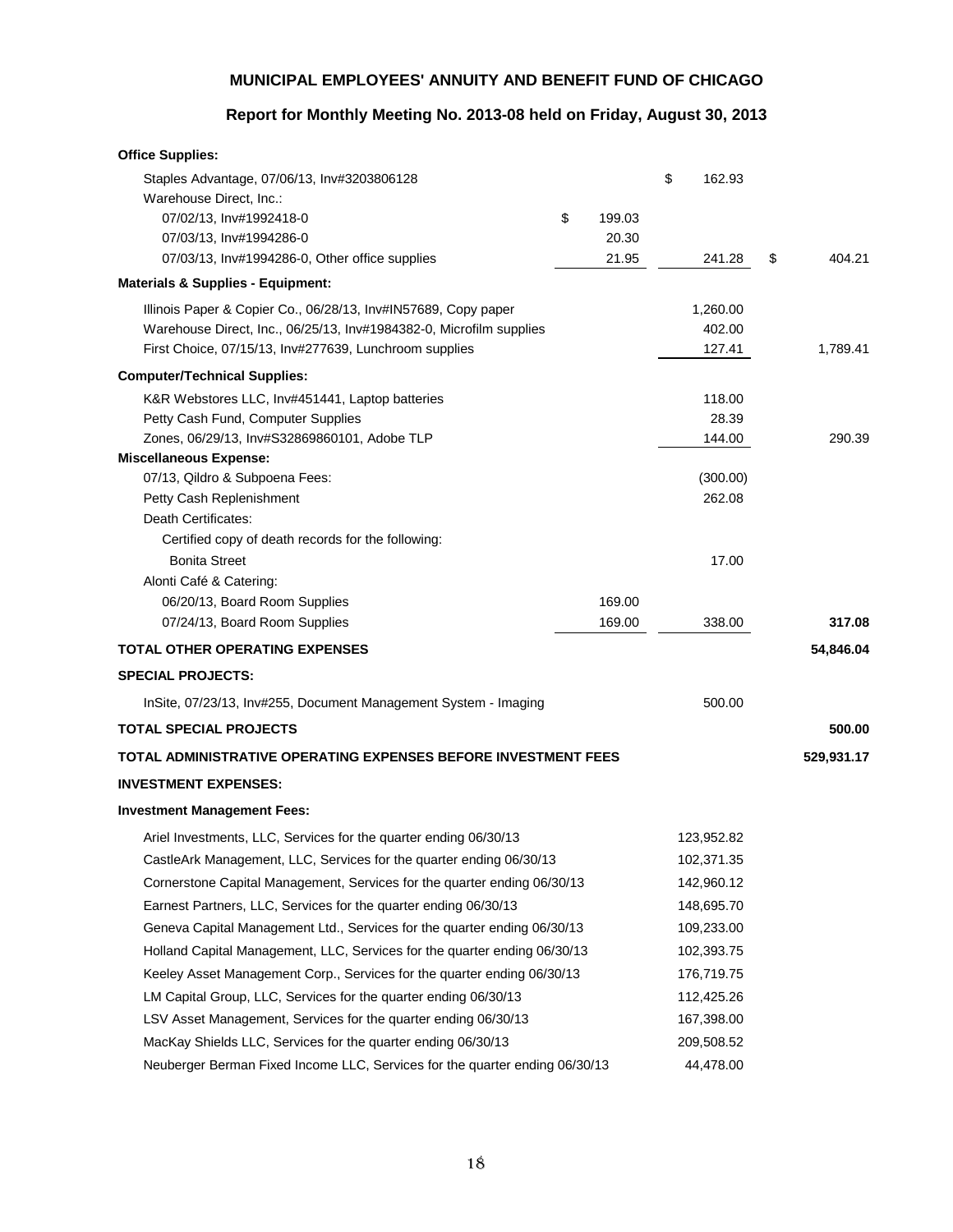# **Report for Monthly Meeting No. 2013-08 held on Friday, August 30, 2013**

| Northern Trust Company, Services for the quarter ending 06/30/13                                                     |                |              |                    |
|----------------------------------------------------------------------------------------------------------------------|----------------|--------------|--------------------|
| CMU <sub>12</sub>                                                                                                    | 54,512.60<br>S |              |                    |
| CMU <sub>13</sub>                                                                                                    | 54,078.24      | \$108,590.84 |                    |
| RhumbLine Advisers, Services for the quarter ending 06/30/13                                                         |                | 12,130.00    |                    |
| Segall Bryant & Hamill, Services for the quarter ending 06/30/13                                                     |                | 66,816.26    |                    |
| Symphony Asset Management LLC, Services for the quarter ending 06/30/13                                              |                | 132,346.77   |                    |
| Walter Scott & Partners Limited, Services for the quarter ending 06/30/13                                            |                | 202,849.70   |                    |
| William Blair & Company, LLC, Services for the quarter ending 06/30/13                                               |                |              |                    |
| CMU08                                                                                                                | 253,621.00     |              |                    |
| <b>MCG</b>                                                                                                           | 153,397.00     | 407,018.00   |                    |
| <b>Investment Management Fees</b>                                                                                    |                |              | \$<br>2,369,887.84 |
| <b>Custodial Services:</b>                                                                                           |                |              |                    |
| Northern Trust Company, Services for the quarter ending 06/30/13                                                     |                |              |                    |
| Custody                                                                                                              |                | 31,250.00    |                    |
| Custody - Bank Loans                                                                                                 |                | 16,378.76    |                    |
| <b>Custodial Services</b>                                                                                            |                |              | 47,628.76          |
| <b>Investment Legal Services:</b>                                                                                    |                |              |                    |
| Seitz Ross Aronstam & Moritz LLP:                                                                                    |                |              |                    |
| 07/02/13, Inv#1953, 06/10/13                                                                                         |                | 84.93        |                    |
| <b>Investment Legal Services</b>                                                                                     |                |              | 84.93              |
| <b>TOTAL INVESTMENT EXPENSES</b>                                                                                     |                |              | \$<br>2,417,601.53 |
| TOTAL ADMINISTRATIVE AND OPERATING DISBURSEMENTS                                                                     |                |              | 2,947,532.70       |
| Ms. Neely moved to approve disbursements as reflected above, to persons or firms in the amounts shown opposite their |                |              |                    |
|                                                                                                                      |                |              |                    |

respective names. Second by Mr. Guest.

Carried: Ayes - Messrs. Clancy, Durkan, Sheils, Guest and Ms. Neely. Nays - None.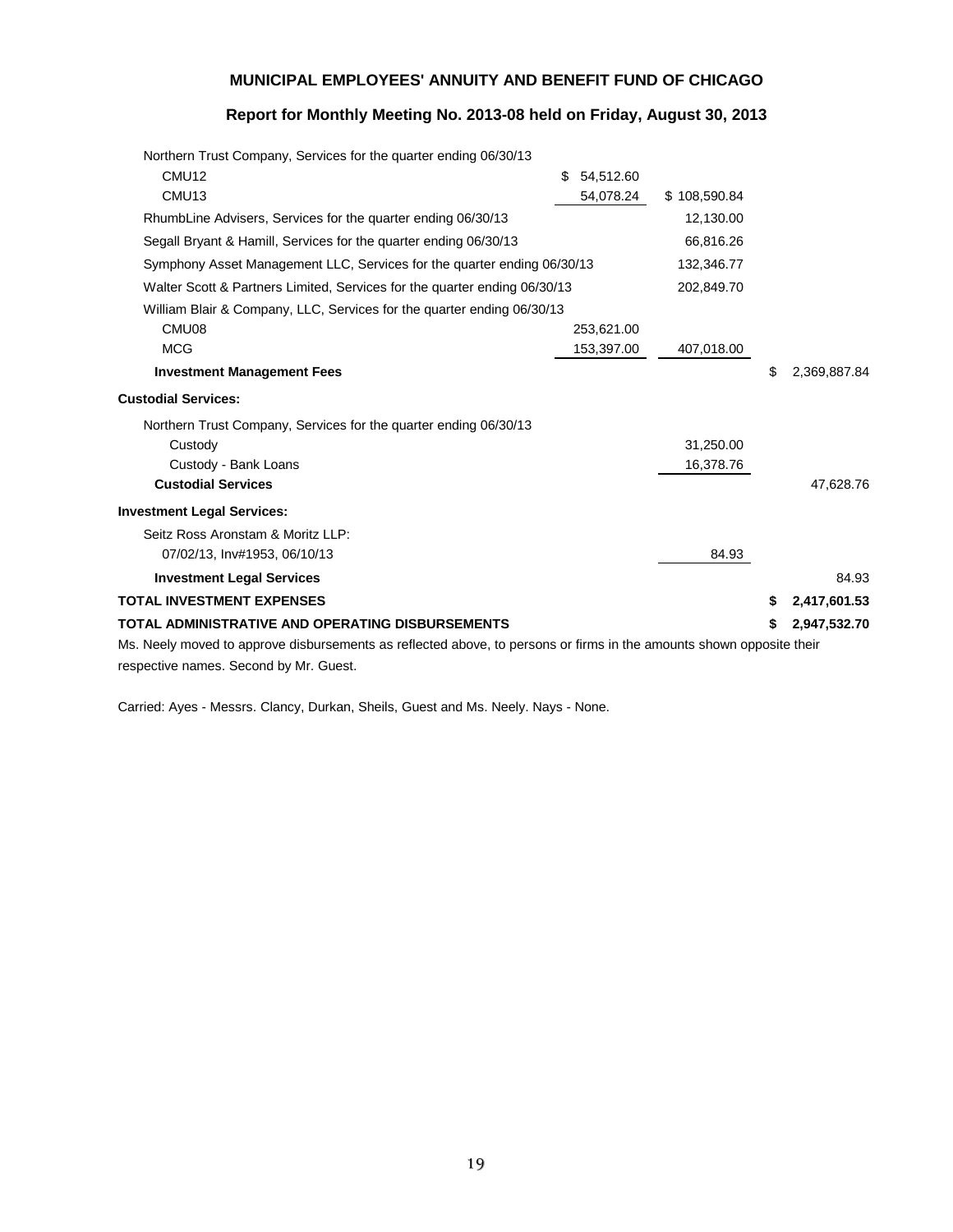Report of Monthly Meeting No. 2013-08 held on Friday, August 30, 2013

The Fund presents the following Resolutions pertaining to Annuities

Resolved, that each of the following named members of the Fund be granted an annuity of the amount stated, and to continue for life, unless otherwise stated in the notes, provided that separation from the service of the City of Chicago shall have become effective as of such date:

 **Annuity Amount**

| <b>Name</b>                               | ER          | <b>Title</b>                | <b>Eff Date</b> | <b>Employee</b> | <b>Spouse</b> | <b>Notes</b> |
|-------------------------------------------|-------------|-----------------------------|-----------------|-----------------|---------------|--------------|
| ADAMS, LULA                               | B           | COOK I                      | 05/30/2013      | \$850.00        | N/A           |              |
| AFUANG, CESAR V                           | C           | <b>AUDITOR IV</b>           | 07/01/2013      | \$5,737.72      | \$2,868.86    |              |
| AKINDELE MURRAY, CORA<br>L                | B           | <b>LUNCHRM MGR</b>          | 06/22/2013      | \$2,403.15      | \$1,201.58    |              |
| ALVARADO, IVAN C                          | $\mathsf C$ | <b>CLERK IV</b>             | 07/01/2013      | \$3,077.26      | \$1,538.63    |              |
| ALVAREZ, LOUIS D                          | С           | <b>WATER RATE TAKER</b>     | 07/01/2013      | \$3,824.51      | N/A           | B            |
| AMOS, BLANCHE L                           | B           | <b>CWA</b>                  | 03/03/2011      | \$2,687.64      | N/A           |              |
| ANDRADE, DANIEL R                         | $\mathsf C$ | <b>AUDITOR III</b>          | 07/01/2013      | \$5,606.31      | \$2,803.16    |              |
| ANISH, GARY M                             | C           | PLUMBING INSPEC             | 07/01/2013      | \$2,754.68      | \$1,600.55    | R.           |
| ANSELL, DALE                              | C           | CIVIL ENG IV                | 07/01/2013      | \$6,415.40      | \$3,207.70    |              |
| APONTE, PEDRO J                           | С           | <b>CUST WKR</b>             | 07/01/2013      | \$893.13        | \$800.00      |              |
| ARMSTRONG, ERIC S                         | B           | <b>SCH SECURITY OFFICER</b> | 07/01/2013      | \$3,606.61      | \$1,785.27    |              |
| ARNDT, JAMIE M                            | B           | ENG CUST GR IV              | 07/01/2013      | \$6,011.56      | \$3,005.78    |              |
| ARNOLD, CHERYL J                          | C           | <b>CROSSING GUARD</b>       | 07/01/2013      | \$1,253.82      | N/A           |              |
| ARRIGO, DENNIS                            | C           | ASST CHIEF OPER ENG         | 07/01/2013      | \$6,789.14      | \$3,012.68    |              |
| ASHLEY, BETTY L                           | B           | <b>LRA</b>                  | 07/01/2012      | \$850.00        | N/A           |              |
| ASRES, KOKEBIE                            | B           | <b>TELEPHONE OPER</b>       | 06/27/2013      | \$132.77        | \$66.39       | <b>RS</b>    |
| ATKINS, LOUIS E                           | C           | <b>WATCHMAN</b>             | 07/01/2013      | \$2,695.68      | N/A           |              |
| AVALOS, RAYMOND D                         | C           | <b>STATION LABORER</b>      | 07/01/2013      | \$2,124.58      | \$1,062.29    |              |
| <b>BAILEY, LUCY M</b>                     | B           | <b>COOK III</b>             | 07/01/2013      | \$850.00        | N/A           |              |
| <b>BALES, SARA JOAN</b>                   | $\mathsf C$ | <b>DEPUTY COMM</b>          | 07/01/2013      | \$2,961.36      | N/A           |              |
| <b>BANNISTER, ROBERT C</b>                | $\mathsf C$ | <b>ASST DEPUTY DIR</b>      | 07/24/2013      | \$2,103.08      | N/A           |              |
| BARGAS, ROSE ANN                          | B           | <b>TEACHER ASST</b>         | 06/26/2013      | \$1,529.90      | \$809.55      |              |
| <b>BARRIENTOS, AIDA L</b>                 | B           | <b>LUNCHRM MGR</b>          | 06/29/2013      | \$1,412.94      | \$800.00      |              |
| <b>BAUTISTA, MARINA</b>                   | В           | <b>LRA</b>                  | 07/01/2013      | \$850.00        | \$800.00      |              |
| BAYANI, ROGELI O                          | $\mathsf C$ | <b>ACCT III</b>             | 06/21/2013      | \$3,589.87      | \$2,249.90    |              |
| BELL, MARY H                              | B           | <b>CWA</b>                  | 07/01/2013      | \$2,756.71      | N/A           |              |
| BENNETT, SHARON E                         | B           | COOK II                     | 06/22/2013      | \$850.00        | N/A           |              |
| BENZON, MERLITA A                         | C           | ACCT I                      | 07/01/2013      | \$3,177.29      | \$1,588.64    |              |
| BERMEJO, MIRIAM                           | B           | <b>LRA</b>                  | 07/01/2013      | \$850.00        | \$800.00      |              |
| BETHEA, GENEVA                            | B           | <b>LRA</b>                  | 07/01/2013      | \$850.00        | N/A           |              |
| <b>BIGGS, JESSE P</b>                     | C           | PROPERTY CUST               | 07/01/2013      | \$2,913.46      | \$1,456.73    |              |
| BILLINGSLEY, PORTER                       | $\mathsf C$ | <b>MTD</b>                  | 07/01/2013      | \$4,210.44      | N/A           |              |
| <b>BLACKMON, BRUCE R</b>                  | $\mathsf C$ | <b>GEN FOREMAN LINEMEN</b>  | 07/01/2013      | \$6,395.69      | \$3,336.68    |              |
| BLAKEY, DONNA R                           | B           | <b>LUNCHRM MGR</b>          | 07/01/2013      | \$2,201.98      | N/A           |              |
| <b>BLATHERWICK, MARY</b><br><b>JUDITH</b> | B           | <b>TEACHER ASST</b>         | 07/01/2013      | \$850.00        | N/A           |              |

| A   | Less than 60 years of age                                    |     | Female: No Post 9/74 Spouse Contributions |   | REL Released to Return to Work        |
|-----|--------------------------------------------------------------|-----|-------------------------------------------|---|---------------------------------------|
| B   | Reversionary                                                 |     | MED Updated Medical Records               |   | RW Returned to Work                   |
|     | Calculated upon death of Employee MMI Maximum Medical Update |     |                                           |   | Less than 10 years of Service         |
| CX. | <b>Credit Expires</b>                                        |     | See Notes in File                         |   | <b>SPE</b> Specialist Doctor Visit    |
|     | Death                                                        |     | NTE Note for Mercy Works Update           |   | <b>Term Annuity</b>                   |
| DU. | Duty Disability                                              | OR. | <b>Ordinary Disability</b>                | W | Withdraw/Waiting to apply             |
|     | DIS Discharged                                               |     | <b>Reciprocal Annuity</b>                 |   | WC Workmens' Compensation             |
|     | <b>EID</b> Errors in Deduction                               |     | RES Resigned                              |   | Married @ Res, Not Married @ Eff Date |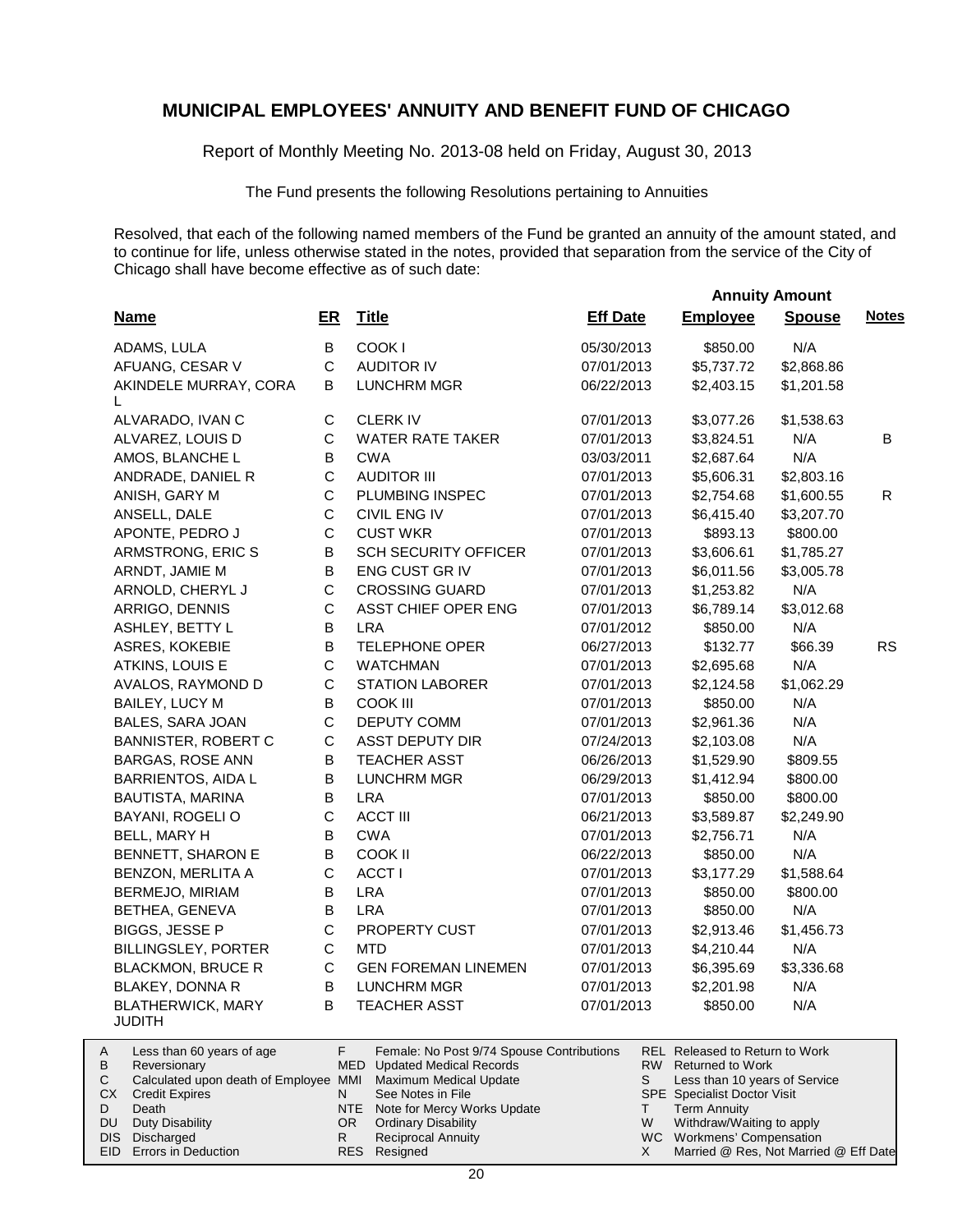Report of Monthly Meeting No. 2013-08 held on Friday, August 30, 2013

The Fund presents the following Resolutions pertaining to Annuities

|                                                                                                                                                                                                                                 |                    |                                                                                                                                                                                                                                                                  | <b>Annuity Amount</b> |                                                                                                                                                                                                                                                               |               |              |
|---------------------------------------------------------------------------------------------------------------------------------------------------------------------------------------------------------------------------------|--------------------|------------------------------------------------------------------------------------------------------------------------------------------------------------------------------------------------------------------------------------------------------------------|-----------------------|---------------------------------------------------------------------------------------------------------------------------------------------------------------------------------------------------------------------------------------------------------------|---------------|--------------|
| <b>Name</b>                                                                                                                                                                                                                     | ER                 | <b>Title</b>                                                                                                                                                                                                                                                     | <b>Eff Date</b>       | <b>Employee</b>                                                                                                                                                                                                                                               | <b>Spouse</b> | <b>Notes</b> |
| <b>BOERNER, ALLAN F</b>                                                                                                                                                                                                         | $\mathsf C$        | <b>ELEC MECH</b>                                                                                                                                                                                                                                                 | 07/01/2013            | \$5,313.16                                                                                                                                                                                                                                                    | \$2,739.85    |              |
| BONANO, MARGARET                                                                                                                                                                                                                | C                  | COMM REP I                                                                                                                                                                                                                                                       | 06/01/2013            | \$1,067.52                                                                                                                                                                                                                                                    | \$800.00      | $\mathsf{R}$ |
| BONOW, THOMAS E                                                                                                                                                                                                                 | C                  | <b>SERVICE WRITER</b>                                                                                                                                                                                                                                            | 07/01/2013            | \$4,795.97                                                                                                                                                                                                                                                    | \$2,397.98    |              |
| BOONE, HOWARD                                                                                                                                                                                                                   | $\mathsf C$        | <b>MTD</b>                                                                                                                                                                                                                                                       | 07/01/2013            | \$2,905.33                                                                                                                                                                                                                                                    | N/A           |              |
| BOYD, MEMORY L                                                                                                                                                                                                                  | $\mathsf C$        | <b>CROSSING GUARD</b>                                                                                                                                                                                                                                            | 07/01/2013            | \$850.00                                                                                                                                                                                                                                                      | N/A           |              |
| BOYD, MICHELLE D                                                                                                                                                                                                                | $\mathsf C$        | SPECIAL ASST                                                                                                                                                                                                                                                     | 07/01/2013            | \$5,919.48                                                                                                                                                                                                                                                    | N/A           |              |
| <b>BRAME, LOUIS K</b>                                                                                                                                                                                                           | $\mathsf C$        | <b>BUILDING CONSTR INSPEC</b>                                                                                                                                                                                                                                    | 07/01/2013            | \$6,515.28                                                                                                                                                                                                                                                    | N/A           |              |
| <b>BRIGGS, DARNELL J</b>                                                                                                                                                                                                        | $\mathsf C$        | <b>MTD</b>                                                                                                                                                                                                                                                       | 07/01/2013            | \$3,484.38                                                                                                                                                                                                                                                    | N/A           |              |
| BROADWAY, DELLA                                                                                                                                                                                                                 | B                  | <b>LUNCHRM MGR</b>                                                                                                                                                                                                                                               | 07/01/2013            | \$2,920.33                                                                                                                                                                                                                                                    | N/A           |              |
| BROWN, HELLENER                                                                                                                                                                                                                 | $\mathsf{C}$       | ADMIN ASST DEP CORP<br><b>COUNSEL</b>                                                                                                                                                                                                                            | 06/29/2013            | \$4,558.10                                                                                                                                                                                                                                                    | \$2,279.05    | В            |
| <b>BROWN, LAVEATTI</b>                                                                                                                                                                                                          | C                  | <b>CROSSING GUARD</b>                                                                                                                                                                                                                                            | 07/01/2013            | \$850.00                                                                                                                                                                                                                                                      | \$800.00      |              |
| <b>BUGAL, JUDITH</b>                                                                                                                                                                                                            | $\mathsf C$        | <b>CLERK IV</b>                                                                                                                                                                                                                                                  | 06/29/2013            | \$4,085.33                                                                                                                                                                                                                                                    | N/A           |              |
| <b>BURT, VELMA</b>                                                                                                                                                                                                              | $\mathsf{C}$       | PUBLIC HEALTH NURSE IV                                                                                                                                                                                                                                           | 07/11/2013            | \$3,185.56                                                                                                                                                                                                                                                    | \$1,779.10    |              |
| BYRD, SHIRLEY A                                                                                                                                                                                                                 | $\mathbf C$        | <b>CLERK III</b>                                                                                                                                                                                                                                                 | 07/01/2013            | \$2,457.66                                                                                                                                                                                                                                                    | N/A           |              |
| CABRERA, ANA E                                                                                                                                                                                                                  | B                  | SCH SOC SERV ASST                                                                                                                                                                                                                                                | 07/01/2013            | \$1,922.45                                                                                                                                                                                                                                                    | \$961.22      |              |
| CABRERA, ARTURO                                                                                                                                                                                                                 | $\sf B$            | <b>PORTER</b>                                                                                                                                                                                                                                                    | 06/27/2013            | \$850.00                                                                                                                                                                                                                                                      | N/A           |              |
| CADENA, ELVA I                                                                                                                                                                                                                  | B                  | <b>LRA</b>                                                                                                                                                                                                                                                       | 06/22/2013            | \$850.00                                                                                                                                                                                                                                                      | \$800.00      |              |
| CALHOUN, OLLIE S                                                                                                                                                                                                                | B                  | <b>LUNCHRM MGR</b>                                                                                                                                                                                                                                               | 06/13/2013            | \$2,733.32                                                                                                                                                                                                                                                    | N/A           |              |
| CAPRIO, VAL E                                                                                                                                                                                                                   | $\mathsf C$        | POLICE COMM OPER II                                                                                                                                                                                                                                              | 07/01/2013            | \$5,139.18                                                                                                                                                                                                                                                    | N/A           |              |
| CARDONA, FELIX                                                                                                                                                                                                                  | $\mathsf C$        | <b>TRAFFIC CTRL AIDE</b>                                                                                                                                                                                                                                         | 07/01/2013            | \$3,938.80                                                                                                                                                                                                                                                    | \$1,969.40    | B            |
| CAREY, PHILIP J                                                                                                                                                                                                                 | $\mathsf C$        | <b>MTD</b>                                                                                                                                                                                                                                                       | 07/01/2013            | \$3,121.75                                                                                                                                                                                                                                                    | \$1,666.42    |              |
| CARNELL, IRENE                                                                                                                                                                                                                  | В                  | <b>TEACHER ASST</b>                                                                                                                                                                                                                                              | 04/10/2010            | \$850.00                                                                                                                                                                                                                                                      | \$800.00      |              |
| CHAVEZ, YOLANDA                                                                                                                                                                                                                 | B                  | <b>SCH CLERK I</b>                                                                                                                                                                                                                                               | 07/01/2013            | \$2,647.15                                                                                                                                                                                                                                                    | \$1,329.88    |              |
| COCHRAN, EULA M                                                                                                                                                                                                                 | $\mathbf C$        | <b>CUST WKR</b>                                                                                                                                                                                                                                                  | 06/29/2013            | \$2,231.89                                                                                                                                                                                                                                                    | N/A           |              |
| <b>COLEMAN, DENISE R</b>                                                                                                                                                                                                        | B                  | <b>SCH SECURITY OFFICER</b>                                                                                                                                                                                                                                      | 06/15/2013            | \$850.00                                                                                                                                                                                                                                                      | N/A           |              |
| COLLINS, DELORIA                                                                                                                                                                                                                | B                  | <b>GUID CNSLR AIDE</b>                                                                                                                                                                                                                                           | 07/24/2013            | \$1,268.14                                                                                                                                                                                                                                                    | N/A           | X            |
| COOK, LARRY                                                                                                                                                                                                                     | $\mathsf C$        | <b>LINEMAN</b>                                                                                                                                                                                                                                                   | 04/26/2013            | \$4,577.45                                                                                                                                                                                                                                                    | N/A           |              |
| COOK, VERGIL                                                                                                                                                                                                                    | $\mathsf C$        | <b>MTD</b>                                                                                                                                                                                                                                                       | 07/01/2013            | \$1,971.42                                                                                                                                                                                                                                                    | N/A           |              |
| COOKS, WALTER R                                                                                                                                                                                                                 | B                  | <b>SCH SECURITY OFFICER</b>                                                                                                                                                                                                                                      | 06/29/2013            | \$1,934.76                                                                                                                                                                                                                                                    | \$967.38      |              |
| CORK, STEPHAN M                                                                                                                                                                                                                 | $\mathsf C$        | <b>FOREMAN BRICKLAYERS</b>                                                                                                                                                                                                                                       | 07/01/2013            | \$3,788.90                                                                                                                                                                                                                                                    | N/A           |              |
| COULTER, VERNITA                                                                                                                                                                                                                | В                  | <b>LUNCHRM MGR</b>                                                                                                                                                                                                                                               | 07/01/2013            | \$2,440.87                                                                                                                                                                                                                                                    | N/A           |              |
| CRESPO, RAQUEL                                                                                                                                                                                                                  | B                  | <b>LRA</b>                                                                                                                                                                                                                                                       | 07/01/2013            | \$850.00                                                                                                                                                                                                                                                      | \$800.00      |              |
| CURTIS, IRVING E                                                                                                                                                                                                                | C                  | <b>CROSSING GUARD</b>                                                                                                                                                                                                                                            | 07/01/2013            | \$850.00                                                                                                                                                                                                                                                      | N/A           | S            |
| CZERWINSKI, PATRICIA R                                                                                                                                                                                                          | $\sf B$            | <b>TEACHER ASST</b>                                                                                                                                                                                                                                              | 07/01/2013            | \$1,452.44                                                                                                                                                                                                                                                    | \$800.00      |              |
| DANIELS, CHERI L                                                                                                                                                                                                                | С                  | CHIEF VOUCHER EXPEDITER                                                                                                                                                                                                                                          | 07/01/2013            | \$5,259.54                                                                                                                                                                                                                                                    | \$2,629.77    |              |
| DANIHER, SEAN M                                                                                                                                                                                                                 | C                  | MGR FLEET SERV                                                                                                                                                                                                                                                   | 07/01/2013            | \$3,898.69                                                                                                                                                                                                                                                    | \$2,053.37    |              |
| Less than 60 years of age<br>A<br>В<br>Reversionary<br>Calculated upon death of Employee MMI<br>С<br>СX<br><b>Credit Expires</b><br>D<br>Death<br><b>Duty Disability</b><br>DU<br>Discharged<br>DIS.<br>EID Errors in Deduction | F<br>N<br>OR.<br>R | Female: No Post 9/74 Spouse Contributions<br><b>MED</b> Updated Medical Records<br>Maximum Medical Update<br>See Notes in File<br><b>NTE</b><br>Note for Mercy Works Update<br><b>Ordinary Disability</b><br><b>Reciprocal Annuity</b><br>Resigned<br><b>RES</b> | S<br>T.<br>W<br>X     | <b>REL Released to Return to Work</b><br>RW Returned to Work<br>Less than 10 years of Service<br><b>SPE</b> Specialist Doctor Visit<br><b>Term Annuity</b><br>Withdraw/Waiting to apply<br>WC Workmens' Compensation<br>Married @ Res, Not Married @ Eff Date |               |              |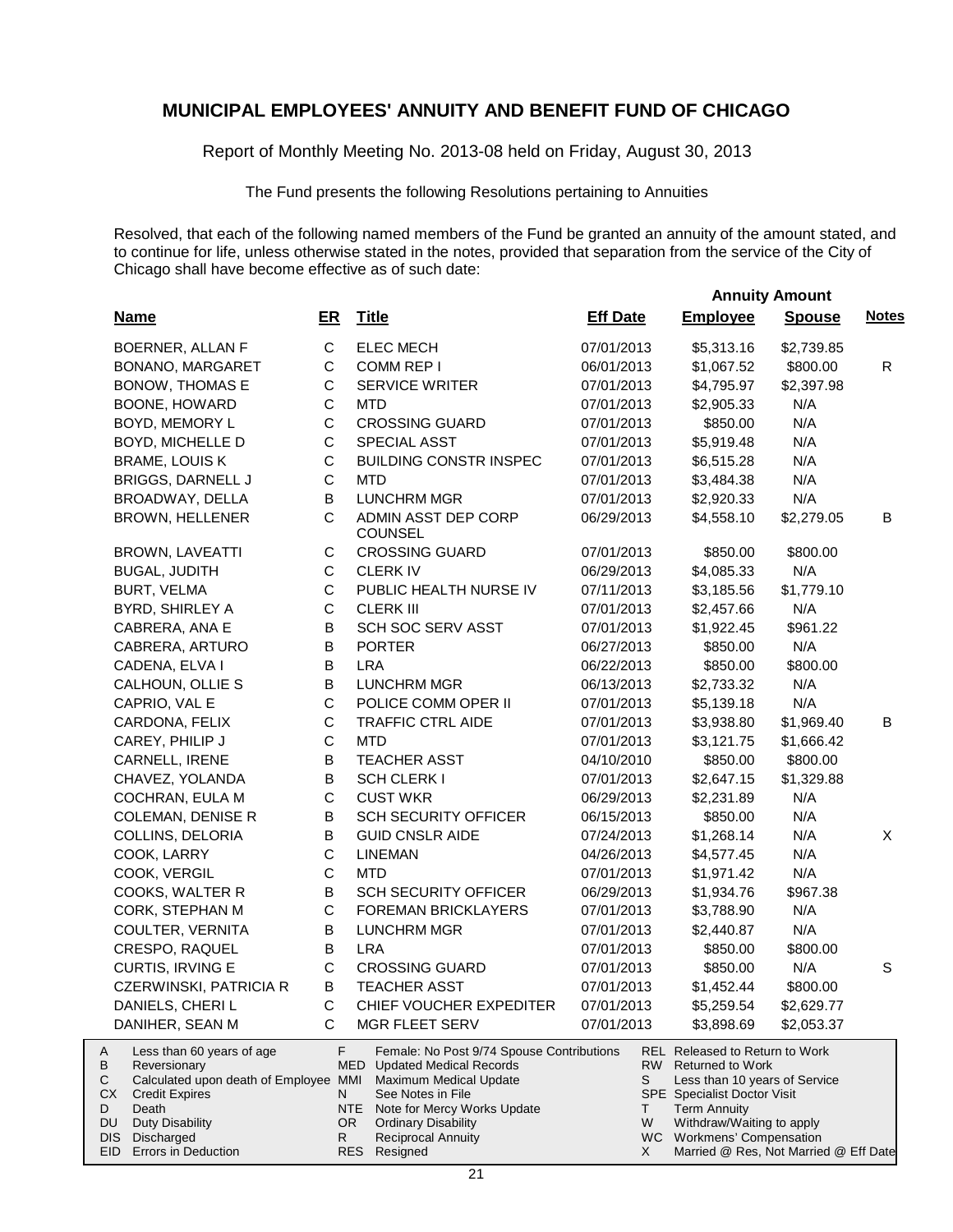Report of Monthly Meeting No. 2013-08 held on Friday, August 30, 2013

The Fund presents the following Resolutions pertaining to Annuities

Resolved, that each of the following named members of the Fund be granted an annuity of the amount stated, and to continue for life, unless otherwise stated in the notes, provided that separation from the service of the City of Chicago shall have become effective as of such date:

 **Annuity Amount**

| <b>Name</b>                                                                                                                                                                                                                | ER           |                                          | <b>Title</b>                                                                                                                                                                                                                     | <b>Eff Date</b> |                   | <b>Employee</b>                                                                                                                                                                                                                                        | <b>Spouse</b> | <b>Notes</b> |
|----------------------------------------------------------------------------------------------------------------------------------------------------------------------------------------------------------------------------|--------------|------------------------------------------|----------------------------------------------------------------------------------------------------------------------------------------------------------------------------------------------------------------------------------|-----------------|-------------------|--------------------------------------------------------------------------------------------------------------------------------------------------------------------------------------------------------------------------------------------------------|---------------|--------------|
| DAVIS, JEANNE M                                                                                                                                                                                                            | $\mathbf C$  |                                          | ANIMAL CTRL OFFICER                                                                                                                                                                                                              | 07/01/2013      |                   | \$4,259.80                                                                                                                                                                                                                                             | N/A           |              |
| DAVIS, JOHNNIE L                                                                                                                                                                                                           | B            |                                          | <b>CUST WKR</b>                                                                                                                                                                                                                  | 06/18/2013      |                   | \$2,128.07                                                                                                                                                                                                                                             | \$1,064.04    |              |
| DE MAURO, JOSEPH D                                                                                                                                                                                                         | $\mathsf C$  |                                          | <b>LABORER</b>                                                                                                                                                                                                                   | 07/01/2013      |                   | \$4,919.90                                                                                                                                                                                                                                             | N/A           |              |
| DELANE, JAMES E                                                                                                                                                                                                            | $\sf B$      |                                          | <b>SCH SECURITY OFFICER</b>                                                                                                                                                                                                      | 07/01/2013      |                   | \$999.45                                                                                                                                                                                                                                               | N/A           |              |
| DESANTIAGO, CARMEN                                                                                                                                                                                                         | $\sf B$      |                                          | <b>TEACHER ASST</b>                                                                                                                                                                                                              | 07/01/2013      |                   | \$1,495.60                                                                                                                                                                                                                                             | \$800.00      |              |
| DEYOUNG, MARK A                                                                                                                                                                                                            | B            |                                          | ENG CUST GR II                                                                                                                                                                                                                   | 07/01/2013      |                   | \$4,826.70                                                                                                                                                                                                                                             | N/A           |              |
| DIAZ, NILDA                                                                                                                                                                                                                | $\sf B$      |                                          | <b>LRA</b>                                                                                                                                                                                                                       | 07/01/2013      |                   | \$850.00                                                                                                                                                                                                                                               | \$800.00      |              |
| DOBROWOLSKA,<br>WIESLAWA                                                                                                                                                                                                   | B            |                                          | <b>SCH ASST</b>                                                                                                                                                                                                                  | 11/04/2012      |                   | \$92.32                                                                                                                                                                                                                                                | N/A           | RAS          |
| DORE, MARK M                                                                                                                                                                                                               | $\mathsf C$  |                                          | <b>FOREMAN LINEMEN</b>                                                                                                                                                                                                           | 07/01/2013      |                   | \$6,358.30                                                                                                                                                                                                                                             | \$3,236.03    |              |
| DURAN, TEOFILO C                                                                                                                                                                                                           | $\sf B$      |                                          | <b>PORTER</b>                                                                                                                                                                                                                    | 07/01/2013      |                   | \$850.00                                                                                                                                                                                                                                               | N/A           |              |
| ELIAS, ELLEN J                                                                                                                                                                                                             | $\mathsf C$  |                                          | <b>CROSSING GUARD</b>                                                                                                                                                                                                            | 06/01/2013      |                   | \$1,206.01                                                                                                                                                                                                                                             | N/A           |              |
| ELLIOTT, JAMES M                                                                                                                                                                                                           | $\mathsf C$  |                                          | <b>CONSUMER INVESTIGATOR II</b>                                                                                                                                                                                                  | 07/01/2013      |                   | \$2,991.14                                                                                                                                                                                                                                             | \$1,095.51    |              |
| EVANS, CLARA                                                                                                                                                                                                               | $\sf B$      |                                          | <b>SCH HEALTH AIDE</b>                                                                                                                                                                                                           | 07/01/2013      |                   | \$2,494.86                                                                                                                                                                                                                                             | \$1,369.18    |              |
| FELICIANO, FELICITA                                                                                                                                                                                                        | $\sf B$      |                                          | <b>PORTER</b>                                                                                                                                                                                                                    | 07/01/2013      |                   | \$1,254.56                                                                                                                                                                                                                                             | N/A           |              |
| FENNELL, SUSAN J                                                                                                                                                                                                           | $\sf B$      |                                          | SCH CLERK ASST                                                                                                                                                                                                                   | 07/01/2013      |                   | \$1,960.20                                                                                                                                                                                                                                             | \$1,005.53    |              |
| FERGUSON, RAYNELL N                                                                                                                                                                                                        | $\mathsf C$  |                                          | <b>MTD</b>                                                                                                                                                                                                                       | 07/01/2013      |                   | \$4,064.82                                                                                                                                                                                                                                             | \$2,032.41    |              |
| FERRARELL, JOSEPH O                                                                                                                                                                                                        | $\mathsf C$  |                                          | <b>SR LIBRARY CLERK</b>                                                                                                                                                                                                          | 06/30/2013      |                   | \$3,429.60                                                                                                                                                                                                                                             | N/A           |              |
| FLEIGEL, DOREEN M                                                                                                                                                                                                          | B            |                                          | <b>TEACHER ASST</b>                                                                                                                                                                                                              | 06/27/2013      |                   | \$2,130.78                                                                                                                                                                                                                                             | N/A           |              |
| FLORENCE, JUANITA                                                                                                                                                                                                          | B            |                                          | <b>SCH SECURITY OFFICER</b>                                                                                                                                                                                                      | 06/25/2013      |                   | \$2,526.61                                                                                                                                                                                                                                             | N/A           |              |
| FLORES, ANITA O                                                                                                                                                                                                            | B            |                                          | <b>SCH CLERK I</b>                                                                                                                                                                                                               | 06/30/2013      |                   | \$3,606.48                                                                                                                                                                                                                                             | N/A           |              |
| FLORES, ESTEVAN A                                                                                                                                                                                                          | $\mathsf C$  |                                          | <b>HOISTING ENG</b>                                                                                                                                                                                                              | 07/01/2013      |                   | \$3,870.98                                                                                                                                                                                                                                             | \$2,154.24    |              |
| FLORES, FREDDY R                                                                                                                                                                                                           | $\mathsf C$  |                                          | <b>ARCHITECT IV</b>                                                                                                                                                                                                              | 07/01/2013      |                   | \$4,957.35                                                                                                                                                                                                                                             | \$2,478.68    |              |
| FLOWERS, LOUIS S                                                                                                                                                                                                           | $\mathsf C$  |                                          | <b>BUILDING CONSTR INSPEC</b>                                                                                                                                                                                                    | 06/29/2013      |                   | \$5,513.47                                                                                                                                                                                                                                             | \$2,570.66    |              |
| FOLEY, ROBERT M                                                                                                                                                                                                            | $\mathsf C$  |                                          | TRAFFIC SIGNAL REPAIRMAN                                                                                                                                                                                                         | 07/01/2013      |                   | \$3,763.18                                                                                                                                                                                                                                             | \$1,881.59    | R            |
| FONTANEZ, MARTHA                                                                                                                                                                                                           | В            |                                          | <b>SCH CLERK I</b>                                                                                                                                                                                                               | 07/01/2013      |                   | \$2,442.62                                                                                                                                                                                                                                             | \$1,229.13    |              |
| FORNACIARI, MARK K                                                                                                                                                                                                         | $\mathsf C$  |                                          | <b>GEN SUPT STS SAN</b>                                                                                                                                                                                                          | 07/01/2013      |                   | \$7,631.10                                                                                                                                                                                                                                             | \$3,567.54    |              |
| FOSTER, ROBERT                                                                                                                                                                                                             | $\sf B$      |                                          | <b>SCH SECURITY OFFICER</b>                                                                                                                                                                                                      | 07/01/2013      |                   | \$2,172.86                                                                                                                                                                                                                                             | \$1,029.39    | В            |
| FOSTER, ROSALIND                                                                                                                                                                                                           | $\mathsf C$  |                                          | <b>CROSSING GUARD</b>                                                                                                                                                                                                            | 06/20/2013      |                   | \$1,184.94                                                                                                                                                                                                                                             | \$800.00      |              |
| <b>FRANCIS, PETER</b>                                                                                                                                                                                                      | $\mathsf C$  |                                          | <b>ACCT III</b>                                                                                                                                                                                                                  | 07/01/2013      |                   | \$4,079.40                                                                                                                                                                                                                                             | N/A           |              |
| FRANCONE, GERTRUDE A                                                                                                                                                                                                       | C            |                                          | <b>CROSSING GUARD</b>                                                                                                                                                                                                            | 06/28/2013      |                   | \$850.00                                                                                                                                                                                                                                               | \$800.00      |              |
| GARCIA, BERTHA                                                                                                                                                                                                             | B            |                                          | <b>TEACHER ASST</b>                                                                                                                                                                                                              | 06/22/2013      |                   | \$1,561.71                                                                                                                                                                                                                                             | \$891.24      |              |
| GARCIA, CARMEN                                                                                                                                                                                                             | B            |                                          | <b>SCH HEALTH AIDE</b>                                                                                                                                                                                                           | 07/01/2013      |                   | \$1,964.49                                                                                                                                                                                                                                             | N/A           |              |
| <b>GARCIA, MANUEL</b>                                                                                                                                                                                                      | B            |                                          | <b>TEACHER ASST</b>                                                                                                                                                                                                              | 07/01/2013      |                   | \$2,525.62                                                                                                                                                                                                                                             | \$1,111.27    |              |
| GARCIA, RAMON                                                                                                                                                                                                              | $\mathsf{C}$ |                                          | <b>CARPENTER</b>                                                                                                                                                                                                                 | 07/01/2013      |                   | \$4,022.34                                                                                                                                                                                                                                             | N/A           |              |
| GARCIA, SOLEDAD                                                                                                                                                                                                            | в            |                                          | LRA                                                                                                                                                                                                                              | 06/26/2013      |                   | \$850.00                                                                                                                                                                                                                                               | \$800.00      |              |
| GARNER, BETTY J                                                                                                                                                                                                            | B            |                                          | <b>SCH BUS AIDE</b>                                                                                                                                                                                                              | 07/01/2013      |                   | \$850.00                                                                                                                                                                                                                                               | N/A           |              |
| Less than 60 years of age<br>A<br>Reversionary<br>В<br>Calculated upon death of Employee MMI<br>С<br>СX<br><b>Credit Expires</b><br>Death<br>D<br>Duty Disability<br>DU.<br>Discharged<br>DIS I<br>EID Errors in Deduction |              | F.<br>MED<br>N<br>NTE<br>OR.<br>R<br>RES | Female: No Post 9/74 Spouse Contributions<br><b>Updated Medical Records</b><br>Maximum Medical Update<br>See Notes in File<br>Note for Mercy Works Update<br><b>Ordinary Disability</b><br><b>Reciprocal Annuity</b><br>Resigned |                 | S<br>T.<br>W<br>X | REL Released to Return to Work<br>RW Returned to Work<br>Less than 10 years of Service<br><b>SPE</b> Specialist Doctor Visit<br><b>Term Annuity</b><br>Withdraw/Waiting to apply<br>WC Workmens' Compensation<br>Married @ Res, Not Married @ Eff Date |               |              |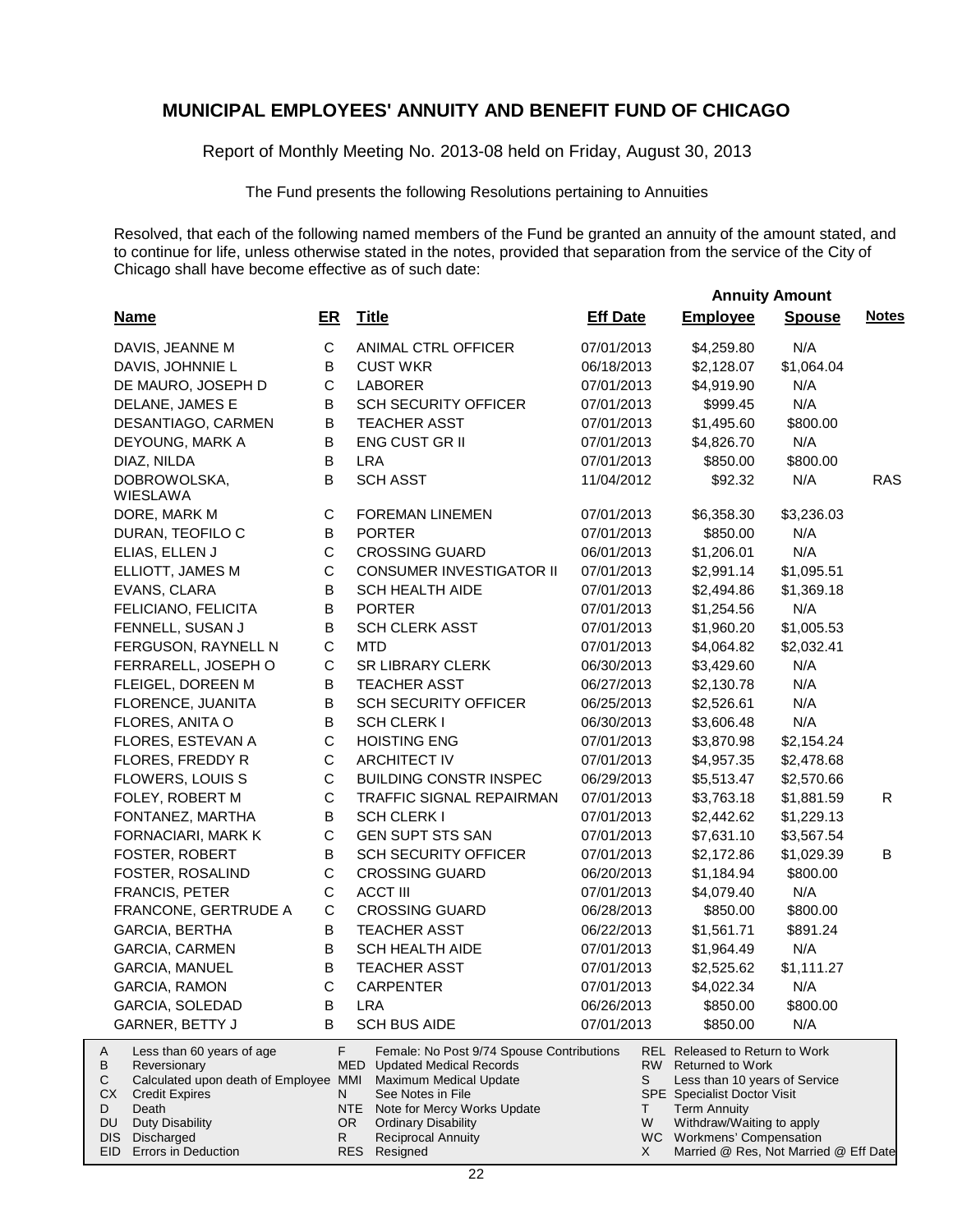Report of Monthly Meeting No. 2013-08 held on Friday, August 30, 2013

The Fund presents the following Resolutions pertaining to Annuities

|                                                                                                                                                                                                     |                |                                                                                                                                                                                                                                        |                     | <b>Annuity Amount</b>                                                                                                                                                                                                    |               |              |
|-----------------------------------------------------------------------------------------------------------------------------------------------------------------------------------------------------|----------------|----------------------------------------------------------------------------------------------------------------------------------------------------------------------------------------------------------------------------------------|---------------------|--------------------------------------------------------------------------------------------------------------------------------------------------------------------------------------------------------------------------|---------------|--------------|
| <b>Name</b>                                                                                                                                                                                         | ER             | <b>Title</b>                                                                                                                                                                                                                           | <b>Eff Date</b>     | <b>Employee</b>                                                                                                                                                                                                          | <b>Spouse</b> | <b>Notes</b> |
| GAVIN, KATHLEEN A                                                                                                                                                                                   | $\mathbf C$    | PUB HEALTH NUTR II                                                                                                                                                                                                                     | 07/01/2013          | \$3,805.37                                                                                                                                                                                                               | N/A           |              |
| GEORGANAS, KATINA                                                                                                                                                                                   | В              | <b>COOK</b>                                                                                                                                                                                                                            | 07/01/2013          | \$850.00                                                                                                                                                                                                                 | N/A           |              |
| GERTOS, JOHN P                                                                                                                                                                                      | $\mathsf{C}$   | <b>STEAMFITTER</b>                                                                                                                                                                                                                     | 07/01/2013          | \$4,780.67                                                                                                                                                                                                               | \$2,848.19    |              |
| GIPSON, BOBBIE N                                                                                                                                                                                    | C              | <b>CROSSING GUARD</b>                                                                                                                                                                                                                  | 07/01/2013          | \$1,012.47                                                                                                                                                                                                               | \$800.00      | B            |
| GODINEZ, RENATO                                                                                                                                                                                     | $\mathsf{C}$   | <b>MACHINIST</b>                                                                                                                                                                                                                       | 06/29/2013          | \$5,862.68                                                                                                                                                                                                               | \$3,136.29    |              |
| GOMEZ, MARIA E                                                                                                                                                                                      | B              | <b>SCH CLERK I</b>                                                                                                                                                                                                                     | 07/01/2013          | \$3,487.84                                                                                                                                                                                                               | \$1,743.92    |              |
| GONZALEZ, ORALIA                                                                                                                                                                                    | B              | <b>TEACHER ASST</b>                                                                                                                                                                                                                    | 09/29/2011          | \$1,218.55                                                                                                                                                                                                               | \$800.00      |              |
| <b>GRANT, SHERYL A</b>                                                                                                                                                                              | $\mathsf{C}$   | <b>HOISTING ENG</b>                                                                                                                                                                                                                    | 07/01/2013          | \$4,690.39                                                                                                                                                                                                               | N/A           |              |
| GRAY, WALTER                                                                                                                                                                                        | $\mathsf{C}$   | <b>MTD</b>                                                                                                                                                                                                                             | 07/01/2013          | \$1,923.08                                                                                                                                                                                                               | \$1,018.71    |              |
| <b>GREEN, HELEN L</b>                                                                                                                                                                               | B              | <b>SCH CLERK I</b>                                                                                                                                                                                                                     | 07/01/2013          | \$2,877.89                                                                                                                                                                                                               | \$1,438.94    |              |
| GREEN, SANDRA                                                                                                                                                                                       | B              | <b>CWA</b>                                                                                                                                                                                                                             | 07/01/2013          | \$2,245.36                                                                                                                                                                                                               | N/A           |              |
| <b>GREER, GLORIA S</b>                                                                                                                                                                              | B              | <b>TEACHER ASST</b>                                                                                                                                                                                                                    | 06/22/2013          | \$1,355.88                                                                                                                                                                                                               | N/A           |              |
| <b>GUICE, CHRISTINE L</b>                                                                                                                                                                           | В              | <b>LRA</b>                                                                                                                                                                                                                             | 07/01/2013          | \$850.00                                                                                                                                                                                                                 | N/A           |              |
| GUSMAN, JOEL                                                                                                                                                                                        | $\mathsf{C}$   | <b>COORD SECURITY SERV</b>                                                                                                                                                                                                             | 07/01/2013          | \$4,854.96                                                                                                                                                                                                               | \$1,711.37    |              |
| HAMPTON, CAROLYN A                                                                                                                                                                                  | В              | <b>TEACHER ASST</b>                                                                                                                                                                                                                    | 09/24/2011          | \$850.00                                                                                                                                                                                                                 | N/A           |              |
| HARPS, TENNESSIE                                                                                                                                                                                    | В              | <b>LRA</b>                                                                                                                                                                                                                             | 06/26/2013          | \$941.00                                                                                                                                                                                                                 | N/A           |              |
| HARRIS, HELENA D                                                                                                                                                                                    | $\mathsf{C}$   | ADMIN SERV OFF II                                                                                                                                                                                                                      | 07/01/2013          | \$5,920.80                                                                                                                                                                                                               | N/A           |              |
| HARTZ, LOUIS T                                                                                                                                                                                      | $\mathsf{C}$   | <b>ACCT II</b>                                                                                                                                                                                                                         | 07/01/2013          | \$4,329.47                                                                                                                                                                                                               | N/A           |              |
| HAZAN, JACK H                                                                                                                                                                                       | $\mathsf{C}$   | <b>LEGISLATIVE AIDE</b>                                                                                                                                                                                                                | 07/05/2013          | \$6,005.03                                                                                                                                                                                                               | N/A           |              |
| HEARD, MYRA J                                                                                                                                                                                       | B              | <b>SCH CLERK I</b>                                                                                                                                                                                                                     | 07/01/2013          | \$2,171.02                                                                                                                                                                                                               | N/A           |              |
| HEATH, MARIA                                                                                                                                                                                        | В              | <b>CLERK ASST</b>                                                                                                                                                                                                                      | 07/01/2013          | \$2,325.91                                                                                                                                                                                                               | \$1,162.96    | R            |
| HEINZ, PATRINA G                                                                                                                                                                                    | $\mathsf C$    | <b>TRAFFIC CTRL AIDE</b>                                                                                                                                                                                                               | 06/01/2013          | \$1,769.18                                                                                                                                                                                                               | N/A           |              |
| HENDERSON, PAMELA L                                                                                                                                                                                 | C              | <b>CLERK III</b>                                                                                                                                                                                                                       | 07/01/2013          | \$2,587.68                                                                                                                                                                                                               | \$1,293.84    |              |
| HENKES, JOHN R                                                                                                                                                                                      | C              | <b>ELEC MECH</b>                                                                                                                                                                                                                       | 07/01/2013          | \$4,093.44                                                                                                                                                                                                               | \$2,295.61    |              |
| HILL, EDITH                                                                                                                                                                                         | $\mathbf C$    | FINGERPRINT TECH III                                                                                                                                                                                                                   | 07/01/2013          | \$5,357.60                                                                                                                                                                                                               | N/A           |              |
| HILL, WALTER L                                                                                                                                                                                      | $\mathsf{C}$   | <b>MTD</b>                                                                                                                                                                                                                             | 07/01/2013          | \$3,648.50                                                                                                                                                                                                               | \$1,824.25    |              |
| HOCHGRAVER, BRUCE W                                                                                                                                                                                 | B              | ENG CUST GR IV                                                                                                                                                                                                                         | 07/01/2013          | \$4,617.95                                                                                                                                                                                                               | \$2,308.98    |              |
| HOLLANDSWORTH, LORI L                                                                                                                                                                               | C              | ADMIN SERV OFF I                                                                                                                                                                                                                       | 07/01/2013          | \$4,572.62                                                                                                                                                                                                               | N/A           |              |
| HOUZZ, BYRON W                                                                                                                                                                                      | B              | COORD POLICY PROC                                                                                                                                                                                                                      | 06/29/2013          | \$582.20                                                                                                                                                                                                                 | \$598.63      | S            |
| HURLEY, ROSEMARY                                                                                                                                                                                    | C              | <b>STAFF ASST</b>                                                                                                                                                                                                                      | 07/01/2013          | \$2,649.79                                                                                                                                                                                                               | \$1,325.59    |              |
| JACKSON, FINAS                                                                                                                                                                                      | B              | <b>TEACHER ASST</b>                                                                                                                                                                                                                    | 06/22/2013          | \$1,688.70                                                                                                                                                                                                               | N/A           |              |
| JACKSON, GREGORY D                                                                                                                                                                                  | $\mathsf C$    | <b>MTD</b>                                                                                                                                                                                                                             | 07/01/2013          | \$2,391.39                                                                                                                                                                                                               | \$1,195.70    |              |
| JACKSON, SARAH M                                                                                                                                                                                    | $\mathsf{C}$   | <b>CROSSING GUARD</b>                                                                                                                                                                                                                  | 07/01/2013          | \$850.00                                                                                                                                                                                                                 | \$800.00      |              |
| JAMES, STEVEN M                                                                                                                                                                                     | B              | ENG CUST GR IV                                                                                                                                                                                                                         | 06/29/2013          | \$3,596.45                                                                                                                                                                                                               | \$1,137.37    |              |
| JARRELL, FREDDIE                                                                                                                                                                                    | в              | <b>TEACHER ASST</b>                                                                                                                                                                                                                    | 07/01/2013          | \$1,702.42                                                                                                                                                                                                               | \$906.78      |              |
| JARUSZEWSKA, JOLANTA L                                                                                                                                                                              | в              | <b>TEACHER ASST</b>                                                                                                                                                                                                                    | 07/01/2013          | \$1,094.97                                                                                                                                                                                                               | N/A           | R            |
| JOHNSON, BARBARA A                                                                                                                                                                                  | B              | <b>TEACHER ASST</b>                                                                                                                                                                                                                    | 07/28/2013          | \$1,142.07                                                                                                                                                                                                               | \$800.00      |              |
| Less than 60 years of age<br>A<br>В<br>Reversionary<br>С<br>Calculated upon death of Employee MMI<br>СX<br><b>Credit Expires</b><br>Death<br>D<br>DU<br><b>Duty Disability</b><br>DIS<br>Discharged | F.<br>N.<br>R. | Female: No Post 9/74 Spouse Contributions<br><b>MED</b> Updated Medical Records<br>Maximum Medical Update<br>See Notes in File<br>NTE<br>Note for Mercy Works Update<br>OR.<br><b>Ordinary Disability</b><br><b>Reciprocal Annuity</b> | RW -<br>S<br>Τ<br>W | <b>REL</b> Released to Return to Work<br><b>Returned to Work</b><br>Less than 10 years of Service<br><b>SPE</b> Specialist Doctor Visit<br><b>Term Annuity</b><br>Withdraw/Waiting to apply<br>WC Workmens' Compensation |               |              |
| EID Errors in Deduction                                                                                                                                                                             |                | RES<br>Resigned                                                                                                                                                                                                                        | X                   | Married @ Res, Not Married @ Eff Date                                                                                                                                                                                    |               |              |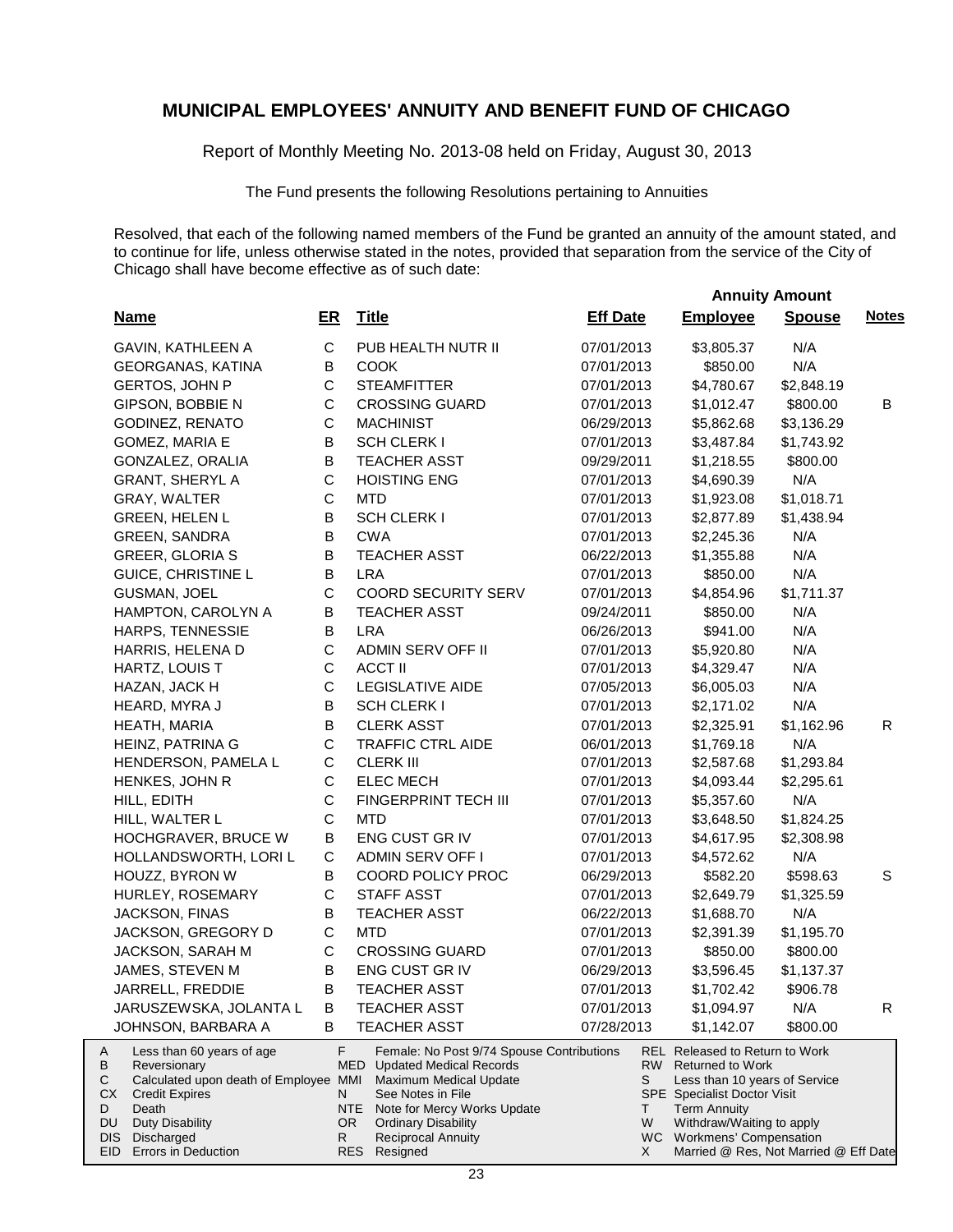Report of Monthly Meeting No. 2013-08 held on Friday, August 30, 2013

The Fund presents the following Resolutions pertaining to Annuities

|                                                                                         |             |                                                                                          |                 | <b>Annuity Amount</b>                                                                      |               |              |
|-----------------------------------------------------------------------------------------|-------------|------------------------------------------------------------------------------------------|-----------------|--------------------------------------------------------------------------------------------|---------------|--------------|
| <b>Name</b>                                                                             | ER          | <b>Title</b>                                                                             | <b>Eff Date</b> | <b>Employee</b>                                                                            | <b>Spouse</b> | <b>Notes</b> |
| JOHNSON, JANICE                                                                         | В           | <b>LUNCHRM MGR</b>                                                                       | 06/26/2013      | \$955.92                                                                                   | N/A           |              |
| JOHNSON, JOYCE A                                                                        | B           | <b>LRA</b>                                                                               | 06/26/2013      | \$153.34                                                                                   | \$163.54      | S            |
| JOHNSON, LEONARD A                                                                      | $\mathsf C$ | <b>IRON INSPEC</b>                                                                       | 07/01/2013      | \$3,114.11                                                                                 | \$1,594.36    | $\mathsf{R}$ |
| JONES, CAROLYN A                                                                        | В           | <b>TEACHER ASST</b>                                                                      | 07/01/2013      | \$1,377.34                                                                                 | N/A           |              |
| JONES, GENEVA                                                                           | B           | <b>SCH BUS AIDE</b>                                                                      | 07/01/2013      | \$850.00                                                                                   | \$800.00      |              |
| JONES, JEROME                                                                           | $\mathsf C$ | FINGERPRINT TECH II                                                                      | 07/01/2013      | \$4,212.34                                                                                 | N/A           |              |
| JORDAN, GWENDOLYN A                                                                     | $\mathsf C$ | <b>CLERK IV</b>                                                                          | 07/01/2013      | \$4,126.60                                                                                 | N/A           |              |
| JORDAN, LARRY D                                                                         | $\mathsf C$ | <b>ACCT TECH II</b>                                                                      | 06/29/2013      | \$3,567.46                                                                                 | N/A           |              |
| JORDAN, MICHAEL L                                                                       | В           | <b>CUST WKR</b>                                                                          | 07/01/2013      | \$2,216.74                                                                                 | N/A           |              |
| JORDAN, ROSE M                                                                          | C           | <b>EXEC SECRETARY I</b>                                                                  | 07/01/2013      | \$1,834.93                                                                                 | \$917.46      |              |
| KATES, NATHAN R                                                                         | В           | ENG CUST GR V                                                                            | 07/01/2013      | \$4,618.77                                                                                 | \$2,309.39    |              |
| KELLEY, BETTY L                                                                         | C           | <b>CROSSING GUARD</b>                                                                    | 07/01/2013      | \$850.00                                                                                   | N/A           |              |
| KELLUM, ERMA                                                                            | B           | <b>CWA</b>                                                                               | 06/25/2013      | \$970.84                                                                                   | N/A           |              |
| KELLY, BERNETTE                                                                         | $\mathsf C$ | <b>SR DATA ENTRY OPER</b>                                                                | 06/29/2013      | \$3,271.72                                                                                 | N/A           |              |
| KENNEDY COOK, SHARON<br>D                                                               | C           | PUB HEALTH NURSE II                                                                      | 07/01/2013      | \$5,327.53                                                                                 | \$2,663.76    | R            |
| KIELY, TIMOTHY J                                                                        | С           | <b>ELEC MECH</b>                                                                         | 07/01/2013      | \$5,713.07                                                                                 | N/A           |              |
| KIMBALL, EDWARD H                                                                       | B           | <b>SCH SECURITY OFFICER</b>                                                              | 07/01/2013      | \$1,223.39                                                                                 | \$800.00      |              |
| KING, PEARLIE M                                                                         | B           | <b>TEACHER ASST II</b>                                                                   | 06/29/2013      | \$850.00                                                                                   | N/A           |              |
| KING, ROGER                                                                             | B           | <b>ENG CUST GR II</b>                                                                    | 06/29/2013      | \$4,673.48                                                                                 | \$2,336.74    | B            |
| KIRK, MICHELLE L                                                                        | B           | <b>LRA</b>                                                                               | 07/01/2013      | \$850.00                                                                                   | \$800.00      |              |
| KIRK, SANDRA                                                                            | B           | <b>SCH SECURITY OFFICER</b>                                                              | 07/01/2013      | \$942.84                                                                                   | N/A           |              |
| KNIGHT, ROSEMARY                                                                        | В           | <b>LRA</b>                                                                               | 07/01/2013      | \$850.00                                                                                   | \$800.00      |              |
| KONDOS, AMALIA S                                                                        | В           | ASSOC LR MGR III                                                                         | 07/01/2013      | \$850.00                                                                                   | \$800.00      |              |
| KONIECZNY, ROSALIE K                                                                    | В           | <b>TEACHER ASST</b>                                                                      | 07/01/2013      | \$1,642.84                                                                                 | \$821.42      |              |
| KOSICKI, RICHARD S                                                                      | C           | <b>FOREMAN LINEMEN</b>                                                                   | 07/01/2013      | \$6,487.18                                                                                 | \$3,410.25    |              |
| KOZIOL, BOGDAN T                                                                        | C           | AIRPORT FACILITIES MGR                                                                   | 07/01/2013      | \$5,438.47                                                                                 | \$2,719.24    |              |
| KOZIOL, RONALD J                                                                        | $\mathsf C$ | <b>LABORER</b>                                                                           | 07/01/2013      | \$4,826.64                                                                                 | \$2,413.32    |              |
| KRUGLYASHOVA, IRINA Y                                                                   | В           | <b>TEACHER ASST</b>                                                                      | 07/01/2013      | \$625.42                                                                                   | \$800.00      | S            |
| KURAS, MARK J                                                                           | C           | <b>LABOR RELATIONS SUPV</b>                                                              | 07/01/2013      | \$6,413.04                                                                                 | \$3,206.52    |              |
| LABOVSKY, TEKLA                                                                         | $\mathsf C$ | <b>NURSE PRACTITIONER</b>                                                                | 06/29/2013      | \$3,156.45                                                                                 | \$1,659.93    | R.           |
| LANE, CALVIN                                                                            | B           | STUDENT SPEC SERV ADV                                                                    | 08/14/2012      | \$1,181.33                                                                                 | \$800.00      |              |
| LANG, CAROLYN                                                                           | B           | SCH SOC SERV ASST                                                                        | 07/01/2013      | \$1,681.86                                                                                 | \$840.93      |              |
| LANIER, CHARLES F                                                                       | B           | <b>SCH SECURITY OFFICER</b>                                                              | 07/01/2013      | \$2,460.93                                                                                 | N/A           |              |
| LAWLER, THOMAS J                                                                        | B           | ENG CUST GR IV                                                                           | 07/01/2013      | \$6,381.86                                                                                 | N/A           |              |
| LEONARD, CHERYL D                                                                       | C           | PROJECT COORD                                                                            | 07/01/2013      | \$4,917.02                                                                                 | N/A           |              |
| LEONARD, RACHELLE M                                                                     | С           | <b>ADMIN ASST III</b>                                                                    | 06/29/2013      | \$3,936.11                                                                                 | \$1,968.06    |              |
| Less than 60 years of age<br>A<br>В<br>Reversionary                                     | F           | Female: No Post 9/74 Spouse Contributions<br>MED<br><b>Updated Medical Records</b>       |                 | <b>REL Released to Return to Work</b><br>RW Returned to Work                               |               |              |
| Calculated upon death of Employee MMI<br>С<br>СX<br><b>Credit Expires</b><br>D<br>Death | N.          | <b>Maximum Medical Update</b><br>See Notes in File<br>NTE<br>Note for Mercy Works Update | S<br>T.         | Less than 10 years of Service<br><b>SPE</b> Specialist Doctor Visit<br><b>Term Annuity</b> |               |              |
| <b>Duty Disability</b><br>DU.                                                           |             | <b>Ordinary Disability</b><br>OR.                                                        | W               | Withdraw/Waiting to apply                                                                  |               |              |
| Discharged<br>DIS.                                                                      | R           | <b>Reciprocal Annuity</b>                                                                |                 | WC Workmens' Compensation                                                                  |               |              |
| EID Errors in Deduction                                                                 |             | <b>RES</b><br>Resigned                                                                   | X               | Married @ Res, Not Married @ Eff Date                                                      |               |              |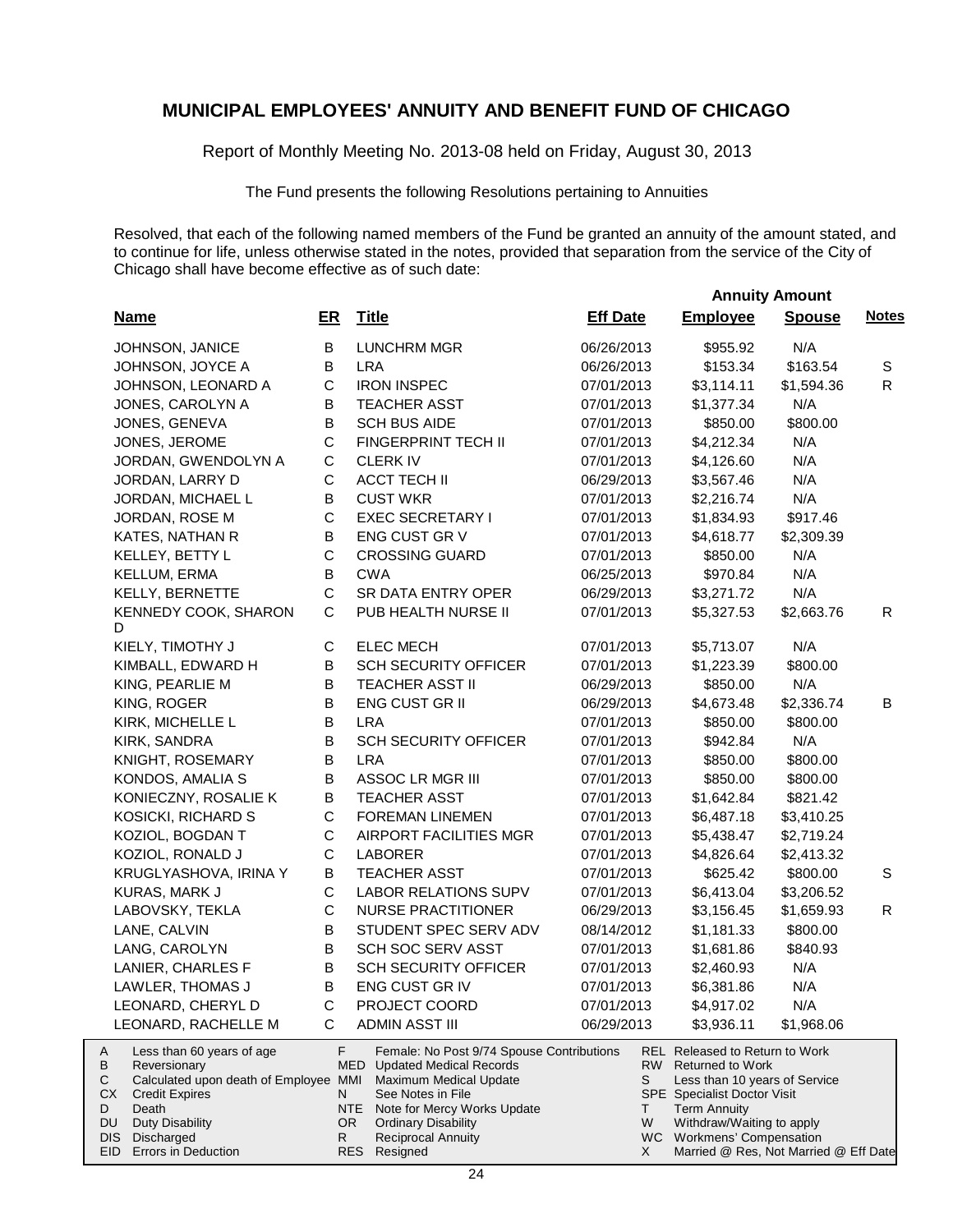Report of Monthly Meeting No. 2013-08 held on Friday, August 30, 2013

The Fund presents the following Resolutions pertaining to Annuities

|                                                                                                                                                                                                                                       |             |                                                                                                                                                                                                                                                        |                    |                                                                                                                                                                                                                                                        | <b>Annuity Amount</b> |              |
|---------------------------------------------------------------------------------------------------------------------------------------------------------------------------------------------------------------------------------------|-------------|--------------------------------------------------------------------------------------------------------------------------------------------------------------------------------------------------------------------------------------------------------|--------------------|--------------------------------------------------------------------------------------------------------------------------------------------------------------------------------------------------------------------------------------------------------|-----------------------|--------------|
| <b>Name</b>                                                                                                                                                                                                                           | <u>ER</u>   | <b>Title</b>                                                                                                                                                                                                                                           | <b>Eff Date</b>    | <b>Employee</b>                                                                                                                                                                                                                                        | <b>Spouse</b>         | <b>Notes</b> |
| LEWIS, DAVID C                                                                                                                                                                                                                        | $\mathsf C$ | <b>LINEMAN</b>                                                                                                                                                                                                                                         | 07/01/2013         | \$4,035.83                                                                                                                                                                                                                                             | N/A                   |              |
| LOVE, SANDRA L                                                                                                                                                                                                                        | В           | <b>TEACHER ASST</b>                                                                                                                                                                                                                                    | 06/22/2013         | \$850.00                                                                                                                                                                                                                                               | N/A                   |              |
| LOZANO, GUADALUPE                                                                                                                                                                                                                     | В           | <b>LRA</b>                                                                                                                                                                                                                                             | 05/25/2013         | \$850.00                                                                                                                                                                                                                                               | N/A                   |              |
| LUKE, TESSAMMA M                                                                                                                                                                                                                      | $\mathsf C$ | <b>TRAFFIC ENG IV</b>                                                                                                                                                                                                                                  | 07/01/2013         | \$5,248.96                                                                                                                                                                                                                                             | \$2,624.48            |              |
| MABRY, VERONICA P                                                                                                                                                                                                                     | $\mathsf C$ | <b>CONTRACTS ADMIN</b>                                                                                                                                                                                                                                 | 07/01/2013         | \$7,125.60                                                                                                                                                                                                                                             | \$3,562.80            |              |
| MADON, JULIA M                                                                                                                                                                                                                        | C           | <b>CLERK III</b>                                                                                                                                                                                                                                       | 07/01/2013         | \$3,189.53                                                                                                                                                                                                                                             | \$1,315.68            |              |
| MALDONADO, FIDEL                                                                                                                                                                                                                      | C           | <b>MTD</b>                                                                                                                                                                                                                                             | 07/01/2013         | \$2,746.39                                                                                                                                                                                                                                             | \$1,311.41            |              |
| MALYJ-LENDEL, EILEEN H                                                                                                                                                                                                                | B           | <b>TEACHER ASST</b>                                                                                                                                                                                                                                    | 07/01/2013         | \$1,773.30                                                                                                                                                                                                                                             | \$800.00              |              |
| MARGELEWSKI, MICHAEL J                                                                                                                                                                                                                | C           | <b>MTD</b>                                                                                                                                                                                                                                             | 07/01/2013         | \$4,224.47                                                                                                                                                                                                                                             | \$2,112.24            |              |
| MARIANI MONDALA, KAREN<br>L                                                                                                                                                                                                           | C           | <b>LIBRARIAN IV</b>                                                                                                                                                                                                                                    | 06/30/2013         | \$4,271.47                                                                                                                                                                                                                                             | \$2,135.74            |              |
| MAROSE, CARMEN L                                                                                                                                                                                                                      | С           | <b>CLERK III</b>                                                                                                                                                                                                                                       | 07/01/2013         | \$2,132.24                                                                                                                                                                                                                                             | N/A                   |              |
| MARROQUIN, MANUEL A                                                                                                                                                                                                                   | B           | <b>TEACHER ASST</b>                                                                                                                                                                                                                                    | 07/01/2013         | \$894.56                                                                                                                                                                                                                                               | \$800.00              |              |
| MARSHALL, GLORIA J                                                                                                                                                                                                                    | В           | <b>LUNCHRM MGR</b>                                                                                                                                                                                                                                     | 07/01/2013         | \$2,357.10                                                                                                                                                                                                                                             | N/A                   |              |
| MARTINEZ, EDITH M                                                                                                                                                                                                                     | В           | <b>TEACHER ASST</b>                                                                                                                                                                                                                                    | 06/25/2013         | \$1,010.78                                                                                                                                                                                                                                             | N/A                   |              |
| MARUSARZ, JOHN E                                                                                                                                                                                                                      | C           | <b>MTD</b>                                                                                                                                                                                                                                             | 07/01/2013         | \$4,695.25                                                                                                                                                                                                                                             | \$2,347.62            |              |
| MAYS, ARMONIA                                                                                                                                                                                                                         | В           | <b>LRA</b>                                                                                                                                                                                                                                             | 07/01/2013         | \$797.72                                                                                                                                                                                                                                               | N/A                   | BA           |
| MC CLUSTER, LINDA D                                                                                                                                                                                                                   | $\mathsf C$ | <b>CROSSING GUARD</b>                                                                                                                                                                                                                                  | 07/01/2013         | \$1,221.46                                                                                                                                                                                                                                             | \$800.00              |              |
| MC CORMICK, CHERYL                                                                                                                                                                                                                    | $\mathsf C$ | <b>ADMIN ASST III</b>                                                                                                                                                                                                                                  | 07/01/2013         | \$4,915.80                                                                                                                                                                                                                                             | N/A                   |              |
| MC DONALD, EDRINA J                                                                                                                                                                                                                   | $\mathsf C$ | PROGRAM AUDITOR II                                                                                                                                                                                                                                     | 07/01/2013         | \$5,452.00                                                                                                                                                                                                                                             | N/A                   |              |
| MC NEIL, GENE V                                                                                                                                                                                                                       | C           | <b>ELEC MECH</b>                                                                                                                                                                                                                                       | 07/16/2013         | \$4,543.55                                                                                                                                                                                                                                             | N/A                   |              |
| MCCANE, BERNICE                                                                                                                                                                                                                       | B           | <b>LRA</b>                                                                                                                                                                                                                                             | 06/19/2013         | \$850.00                                                                                                                                                                                                                                               | N/A                   | В            |
| MCCULLOUGH, LINDA S                                                                                                                                                                                                                   | B           | ASSOC LR MGR III                                                                                                                                                                                                                                       | 07/02/2013         | \$850.00                                                                                                                                                                                                                                               | \$800.00              |              |
| MCDOWELL, LORAINE                                                                                                                                                                                                                     | $\sf B$     | <b>SCH SOC SERV ASST</b>                                                                                                                                                                                                                               | 07/01/2013         | \$1,647.37                                                                                                                                                                                                                                             | N/A                   |              |
| MECHER, MARK S                                                                                                                                                                                                                        | $\mathsf C$ | OPER ENG GROUP A                                                                                                                                                                                                                                       | 07/13/2013         | \$5,881.24                                                                                                                                                                                                                                             | \$2,940.62            |              |
| MEJIA, ROSALINDA                                                                                                                                                                                                                      | В           | <b>PORTER</b>                                                                                                                                                                                                                                          | 07/01/2013         | \$850.00                                                                                                                                                                                                                                               | \$800.00              |              |
| MELANIPHY, MICHELE K                                                                                                                                                                                                                  | $\mathsf C$ | <b>ADMIN ASST II</b>                                                                                                                                                                                                                                   | 06/29/2013         | \$3,271.18                                                                                                                                                                                                                                             | N/A                   |              |
| MELLESKI, ANDREW                                                                                                                                                                                                                      | $\mathsf C$ | PLUMBING INSPEC                                                                                                                                                                                                                                        | 07/01/2013         | \$4,084.53                                                                                                                                                                                                                                             | N/A                   |              |
| MELO, ALEJANDRA                                                                                                                                                                                                                       | B           | <b>LRA</b>                                                                                                                                                                                                                                             | 07/01/2013         | \$850.00                                                                                                                                                                                                                                               | N/A                   |              |
| MEYER, MARILYN K                                                                                                                                                                                                                      | $\mathsf C$ | ADMIN SERV OFFICER I                                                                                                                                                                                                                                   | 07/01/2013         | \$4,867.62                                                                                                                                                                                                                                             | N/A                   |              |
| MILLER, FRANCES J                                                                                                                                                                                                                     | C           | <b>COORD GRANTS MGMT</b>                                                                                                                                                                                                                               | 07/01/2013         | \$5,981.80                                                                                                                                                                                                                                             | N/A                   |              |
| MITRIA, JOHN P                                                                                                                                                                                                                        | $\mathsf C$ | <b>MTD</b>                                                                                                                                                                                                                                             | 07/01/2013         | \$2,886.72                                                                                                                                                                                                                                             | N/A                   |              |
| MOJICA, ORLANDO C                                                                                                                                                                                                                     | В           | <b>SCH SECURITY AIDE</b>                                                                                                                                                                                                                               | 07/01/2013         | \$2,293.26                                                                                                                                                                                                                                             | \$1,146.63            |              |
| MONTES, FELICITA                                                                                                                                                                                                                      | B           | <b>LRA</b>                                                                                                                                                                                                                                             | 07/01/2013         | \$850.00                                                                                                                                                                                                                                               | N/A                   |              |
| MOORE, GREEN W                                                                                                                                                                                                                        | B           | PARENT ADVOCATE                                                                                                                                                                                                                                        | 07/01/2013         | \$2,074.15                                                                                                                                                                                                                                             | \$1,037.08            |              |
| MOORE, TROY J                                                                                                                                                                                                                         | B           | <b>CUST WKR</b>                                                                                                                                                                                                                                        | 07/01/2013         | \$2,660.09                                                                                                                                                                                                                                             | N/A                   |              |
| MORENO, MARIA M                                                                                                                                                                                                                       | B           | <b>LRA</b>                                                                                                                                                                                                                                             | 07/13/2013         | \$441.35                                                                                                                                                                                                                                               | N/A                   | S            |
| Less than 60 years of age<br>A<br>В<br>Reversionary<br>Calculated upon death of Employee MMI<br>С<br>СX<br><b>Credit Expires</b><br>D<br>Death<br><b>Duty Disability</b><br>DU<br>Discharged<br><b>DIS</b><br>EID Errors in Deduction | F<br>N<br>R | Female: No Post 9/74 Spouse Contributions<br><b>MED</b> Updated Medical Records<br>Maximum Medical Update<br>See Notes in File<br>NTE<br>Note for Mercy Works Update<br>OR.<br><b>Ordinary Disability</b><br><b>Reciprocal Annuity</b><br>RES Resigned | S<br>T.<br>W<br>X. | REL Released to Return to Work<br>RW Returned to Work<br>Less than 10 years of Service<br><b>SPE</b> Specialist Doctor Visit<br><b>Term Annuity</b><br>Withdraw/Waiting to apply<br>WC Workmens' Compensation<br>Married @ Res, Not Married @ Eff Date |                       |              |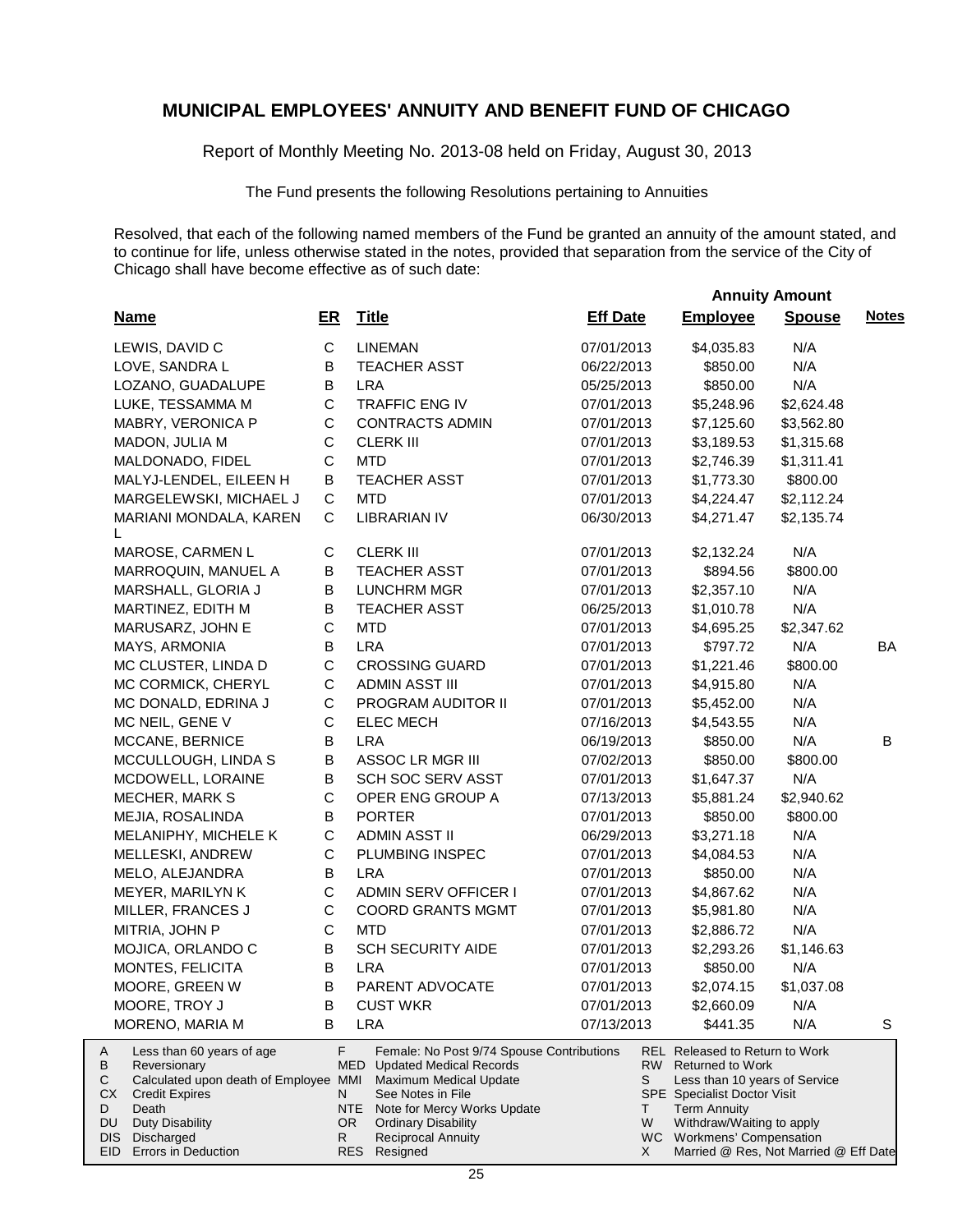Report of Monthly Meeting No. 2013-08 held on Friday, August 30, 2013

The Fund presents the following Resolutions pertaining to Annuities

|                                                                                                                                                                                                     |                     |                                                                                                                                                                                                                                 |                   |                                                                                                                                                                                                                   | <b>Annuity Amount</b> |              |
|-----------------------------------------------------------------------------------------------------------------------------------------------------------------------------------------------------|---------------------|---------------------------------------------------------------------------------------------------------------------------------------------------------------------------------------------------------------------------------|-------------------|-------------------------------------------------------------------------------------------------------------------------------------------------------------------------------------------------------------------|-----------------------|--------------|
| <b>Name</b>                                                                                                                                                                                         | ER                  | <b>Title</b>                                                                                                                                                                                                                    | <b>Eff Date</b>   | <b>Employee</b>                                                                                                                                                                                                   | <b>Spouse</b>         | <b>Notes</b> |
| MOSELEY, CAROLYN A                                                                                                                                                                                  | B                   | <b>LUNCHRM MGR</b>                                                                                                                                                                                                              | 07/01/2013        | \$1,760.98                                                                                                                                                                                                        | N/A                   |              |
| MOTYKA, MICHAEL                                                                                                                                                                                     | $\mathsf{C}$        | OPER ENG GROUP C                                                                                                                                                                                                                | 07/01/2013        | \$5,819.14                                                                                                                                                                                                        | \$2,909.57            |              |
| MOUGOLIAS, AMALIA                                                                                                                                                                                   | B                   | <b>TEACHER ASST</b>                                                                                                                                                                                                             | 06/21/2013        | \$1,486.44                                                                                                                                                                                                        | N/A                   |              |
| MUFARREH, NUHA                                                                                                                                                                                      | B                   | <b>LRA</b>                                                                                                                                                                                                                      | 07/01/2013        | \$850.00                                                                                                                                                                                                          | N/A                   |              |
| MUNOZ, DANIEL                                                                                                                                                                                       | В                   | <b>SCH SECURITY OFFICER</b>                                                                                                                                                                                                     | 07/01/2013        | \$1,926.46                                                                                                                                                                                                        | \$963.23              |              |
| MYSLINSKI, KAREN L                                                                                                                                                                                  | B                   | <b>GUID CNSLR AIDE</b>                                                                                                                                                                                                          | 07/01/2013        | \$2,058.36                                                                                                                                                                                                        | N/A                   |              |
| NAVY, JOSEPH                                                                                                                                                                                        | B                   | <b>ENG CUST GR II</b>                                                                                                                                                                                                           | 06/04/2013        | \$3,000.68                                                                                                                                                                                                        | \$1,500.34            |              |
| NEELY-SMILEY, LEOLA                                                                                                                                                                                 | В                   | <b>LUNCHRM MGR</b>                                                                                                                                                                                                              | 07/01/2013        | \$2,198.46                                                                                                                                                                                                        | \$1,099.23            |              |
| NEGRON, ELBA                                                                                                                                                                                        | B                   | <b>COMM RELATIONS REP I</b>                                                                                                                                                                                                     | 07/01/2013        | \$2,148.73                                                                                                                                                                                                        | \$1,139.43            |              |
| NELSON, WILLIAM E                                                                                                                                                                                   | $\mathsf{C}$        | <b>TRAFFIC SIGNAL REPAIR</b>                                                                                                                                                                                                    | 07/01/2013        | \$5,230.68                                                                                                                                                                                                        | \$2,530.92            | В            |
| NELSON-HARPER, MADLYN                                                                                                                                                                               | B                   | PROFESSIONAL III                                                                                                                                                                                                                | 07/01/2013        | \$2,345.91                                                                                                                                                                                                        | N/A                   |              |
| NICKLESS, GERALD J                                                                                                                                                                                  | В                   | <b>ENG CUST GR II</b>                                                                                                                                                                                                           | 07/01/2013        | \$5,595.27                                                                                                                                                                                                        | \$3,297.34            | В            |
| NUSCHER, RICHARD A                                                                                                                                                                                  | B                   | <b>TEACHER ASST</b>                                                                                                                                                                                                             | 06/29/2013        | \$850.00                                                                                                                                                                                                          | \$800.00              |              |
| O BRIEN, PATRICK J                                                                                                                                                                                  | $\mathsf C$         | ASST CHIEF OPER ENG                                                                                                                                                                                                             | 07/01/2013        | \$6,548.44                                                                                                                                                                                                        | \$3,233.29            |              |
| OCONNELL, WILLIAM J                                                                                                                                                                                 | B                   | <b>ENG CUST GR II</b>                                                                                                                                                                                                           | 07/01/2013        | \$3,447.65                                                                                                                                                                                                        | \$1,723.82            |              |
| ORBIGOSO, EDITH O                                                                                                                                                                                   | $\mathsf C$         | <b>CROSSING GUARD</b>                                                                                                                                                                                                           | 06/28/2013        | \$850.00                                                                                                                                                                                                          | N/A                   |              |
| ORTIZ, CONSUELO                                                                                                                                                                                     | B                   | <b>TEACHER ASST</b>                                                                                                                                                                                                             | 07/01/2013        | \$1,402.62                                                                                                                                                                                                        | N/A                   | В            |
| OWENS, LINDA A                                                                                                                                                                                      | B                   | <b>TEACHER ASST</b>                                                                                                                                                                                                             | 07/01/2013        | \$1,987.76                                                                                                                                                                                                        | N/A                   |              |
| PAGAN, MAGDA I                                                                                                                                                                                      | B                   | <b>TEACHER ASST II</b>                                                                                                                                                                                                          | 06/26/2013        | \$998.72                                                                                                                                                                                                          | \$800.00              |              |
| PAGE, BOBBIE J                                                                                                                                                                                      | B                   | COOK I                                                                                                                                                                                                                          | 06/25/2013        | \$1,401.31                                                                                                                                                                                                        | \$800.00              | В            |
| PAGE, CAROLYN A                                                                                                                                                                                     | $\mathsf C$         | <b>CROSSING GUARD</b>                                                                                                                                                                                                           | 06/25/2013        | \$950.07                                                                                                                                                                                                          | N/A                   |              |
| PAGE, GERALDINE D                                                                                                                                                                                   | $\mathsf C$         | <b>ADMIN ASST III</b>                                                                                                                                                                                                           | 07/01/2013        | \$3,158.54                                                                                                                                                                                                        | N/A                   |              |
| PALIVOS, BILLY                                                                                                                                                                                      | $\mathsf C$         | DEPUTY COMM                                                                                                                                                                                                                     | 07/01/2013        | \$6,583.84                                                                                                                                                                                                        | \$3,291.92            |              |
| PALUMBO, RAYMOND J                                                                                                                                                                                  | B                   | ENG CUST GR V                                                                                                                                                                                                                   | 07/01/2013        | \$6,673.99                                                                                                                                                                                                        | \$3,337.00            |              |
| PARKER, JENNIE V                                                                                                                                                                                    | $\mathsf C$         | <b>MTD</b>                                                                                                                                                                                                                      | 07/01/2013        | \$3,661.21                                                                                                                                                                                                        | N/A                   |              |
| PASSMORE, BEVERLY J                                                                                                                                                                                 | $\mathsf C$         | <b>CROSSING GUARD</b>                                                                                                                                                                                                           | 06/29/2013        | \$850.00                                                                                                                                                                                                          | N/A                   |              |
| PATE-MARTIN, SHARON L                                                                                                                                                                               | B                   | <b>TEACHER ASST</b>                                                                                                                                                                                                             | 07/01/2013        | \$850.00                                                                                                                                                                                                          | N/A                   |              |
| PEDZIWIATR, CELESTE A                                                                                                                                                                               | В                   | <b>TEACHER ASST</b>                                                                                                                                                                                                             | 07/01/2013        | \$1,595.97                                                                                                                                                                                                        | \$817.14              |              |
| PEOPLES, CLYDIE R                                                                                                                                                                                   | $\mathsf C$         | <b>CLERK IV</b>                                                                                                                                                                                                                 | 07/01/2013        | \$4,126.60                                                                                                                                                                                                        | N/A                   |              |
| PERKINS, LOIS J                                                                                                                                                                                     | $\mathsf C$         | <b>STAFF ASST</b>                                                                                                                                                                                                               | 07/01/2013        | \$4,967.94                                                                                                                                                                                                        | N/A                   |              |
| PERRY, CARMEN M                                                                                                                                                                                     | $\mathsf C$         | POOL MTD                                                                                                                                                                                                                        | 07/01/2013        | \$606.29                                                                                                                                                                                                          | N/A                   | S            |
| PERTEET, MARTHA A                                                                                                                                                                                   | B                   | <b>LRA</b>                                                                                                                                                                                                                      | 07/01/2013        | \$850.00                                                                                                                                                                                                          | N/A                   |              |
| PHILLIPS, TILLMAN L                                                                                                                                                                                 | B                   | <b>CUST WKR</b>                                                                                                                                                                                                                 | 07/01/2013        | \$2,954.97                                                                                                                                                                                                        | \$1,532.17            |              |
| PIETRZYK, RENE T                                                                                                                                                                                    | C                   | FIELD SERV SPECIALIST II                                                                                                                                                                                                        | 07/01/2013        | \$1,877.80                                                                                                                                                                                                        | \$994.72              |              |
| POINTER, BRENDA                                                                                                                                                                                     | С                   | SR DATA ENTRY OPER                                                                                                                                                                                                              | 06/29/2013        | \$3,384.54                                                                                                                                                                                                        | N/A                   |              |
| POLAND, DAVID L                                                                                                                                                                                     | С                   | <b>MTD</b>                                                                                                                                                                                                                      | 07/01/2013        | \$3,831.35                                                                                                                                                                                                        | \$1,915.68            |              |
| POPE, LORRAINE E                                                                                                                                                                                    | B                   | <b>CUST WKR</b>                                                                                                                                                                                                                 | 06/29/2013        | \$1,840.32                                                                                                                                                                                                        | N/A                   |              |
| Less than 60 years of age<br>A<br>В<br>Reversionary<br>С<br>Calculated upon death of Employee MMI<br>СX<br><b>Credit Expires</b><br>D<br>Death<br>DU<br><b>Duty Disability</b><br>DIS<br>Discharged | F<br>N<br>OR.<br>R. | Female: No Post 9/74 Spouse Contributions<br><b>MED</b> Updated Medical Records<br>Maximum Medical Update<br>See Notes in File<br>NTE<br>Note for Mercy Works Update<br><b>Ordinary Disability</b><br><b>Reciprocal Annuity</b> | RW<br>S<br>Τ<br>W | REL Released to Return to Work<br><b>Returned to Work</b><br>Less than 10 years of Service<br><b>SPE</b> Specialist Doctor Visit<br><b>Term Annuity</b><br>Withdraw/Waiting to apply<br>WC Workmens' Compensation |                       |              |
| EID<br>Errors in Deduction                                                                                                                                                                          |                     | RES Resigned                                                                                                                                                                                                                    | X                 | Married @ Res, Not Married @ Eff Date                                                                                                                                                                             |                       |              |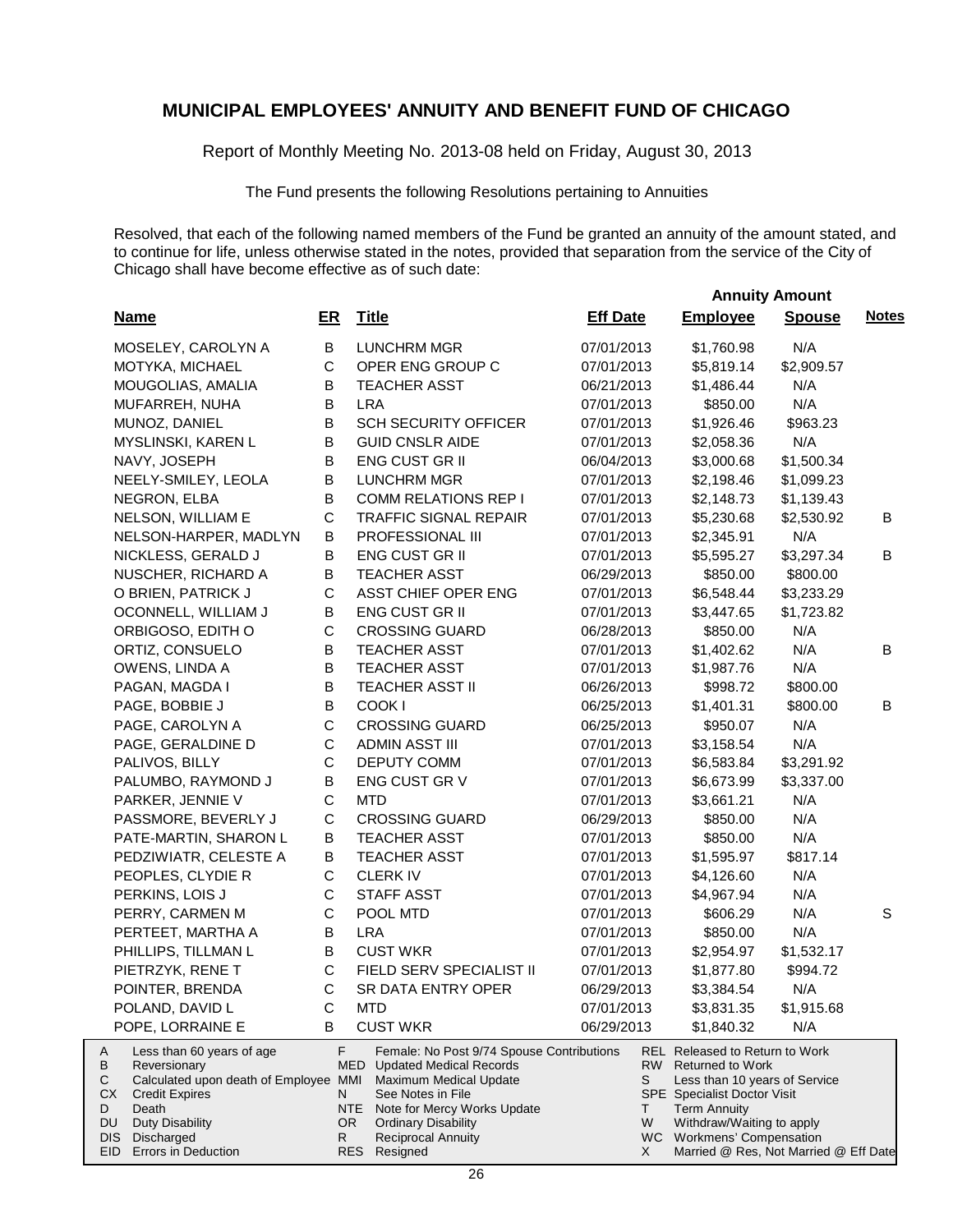Report of Monthly Meeting No. 2013-08 held on Friday, August 30, 2013

The Fund presents the following Resolutions pertaining to Annuities

|                                                                                                                                                                                |                 |                                                                                                                                                                                                           |                 |                                                                                                                                                                           | <b>Annuity Amount</b> |              |
|--------------------------------------------------------------------------------------------------------------------------------------------------------------------------------|-----------------|-----------------------------------------------------------------------------------------------------------------------------------------------------------------------------------------------------------|-----------------|---------------------------------------------------------------------------------------------------------------------------------------------------------------------------|-----------------------|--------------|
| <b>Name</b>                                                                                                                                                                    | ER              | <b>Title</b>                                                                                                                                                                                              | <b>Eff Date</b> | <b>Employee</b>                                                                                                                                                           | <b>Spouse</b>         | <b>Notes</b> |
| POWELL, CHARLENE E                                                                                                                                                             | В               | <b>TEACHER ASST</b>                                                                                                                                                                                       | 07/01/2013      | \$1,711.28                                                                                                                                                                | \$855.64              |              |
| POWELL, PEARLINE                                                                                                                                                               | В               | <b>COOK II</b>                                                                                                                                                                                            | 07/01/2013      | \$1,175.25                                                                                                                                                                | \$800.00              |              |
| PRAK, MARA                                                                                                                                                                     | C               | <b>CERT MED ASST</b>                                                                                                                                                                                      | 07/01/2013      | \$3,623.59                                                                                                                                                                | N/A                   |              |
| PREUSSER, JAMES J                                                                                                                                                              | C               | <b>MTD</b>                                                                                                                                                                                                | 07/01/2013      | \$3,544.80                                                                                                                                                                | N/A                   | <b>RB</b>    |
| PRITCHETT, IZOLA                                                                                                                                                               | B               | <b>SCH CLERK I</b>                                                                                                                                                                                        | 07/01/2013      | \$4,055.74                                                                                                                                                                | N/A                   |              |
| PRUSKI, MICHAEL A                                                                                                                                                              | $\mathsf{C}$    | OPER ENG GROUP A                                                                                                                                                                                          | 07/01/2013      | \$5,953.19                                                                                                                                                                | \$3,091.30            |              |
| PRYOR, VERA S                                                                                                                                                                  | B               | <b>SCH CLERK I</b>                                                                                                                                                                                        | 08/04/2012      | \$3,243.56                                                                                                                                                                | N/A                   |              |
| PUGH-HARDING,<br><b>JEANNETTE</b>                                                                                                                                              | B               | <b>LUNCHRM MGR</b>                                                                                                                                                                                        | 06/29/2013      | \$2,221.91                                                                                                                                                                | \$1,110.96            |              |
| QUINONES, JOSE A                                                                                                                                                               | C               | <b>MTD</b>                                                                                                                                                                                                | 07/01/2013      | \$3,591.60                                                                                                                                                                | \$1,795.80            |              |
| RAMIREZ, MARTHA                                                                                                                                                                | B               | <b>TEACHER ASST</b>                                                                                                                                                                                       | 07/01/2013      | \$2,553.43                                                                                                                                                                | \$1,276.71            |              |
| RASUL, NOREEN L                                                                                                                                                                | $\mathsf{C}$    | <b>LEGISLATIVE AIDE</b>                                                                                                                                                                                   | 07/01/2013      | \$1,475.81                                                                                                                                                                | N/A                   | R            |
| RAY, MARY E                                                                                                                                                                    | B               | COOK I                                                                                                                                                                                                    | 06/30/2013      | \$1,966.54                                                                                                                                                                | N/A                   |              |
| RAYMOND, PATRICIA                                                                                                                                                              | B               | <b>SCH CLERK I</b>                                                                                                                                                                                        | 07/01/2013      | \$2,291.98                                                                                                                                                                | \$1,145.99            |              |
| REDDEN, SHIRLEY                                                                                                                                                                | B               | <b>CWA</b>                                                                                                                                                                                                | 07/01/2013      | \$2,418.09                                                                                                                                                                | N/A                   |              |
| REYES, LILIA                                                                                                                                                                   | В               | <b>LRA</b>                                                                                                                                                                                                | 07/01/2013      | \$850.00                                                                                                                                                                  | \$800.00              |              |
| RHIMES, ROOSEVELT                                                                                                                                                              | C               | <b>MTD</b>                                                                                                                                                                                                | 07/01/2013      | \$4,083.65                                                                                                                                                                | \$2,041.82            |              |
| RICE, JUDITH C                                                                                                                                                                 | $\mathsf{C}$    | DEPUTY CHIEF OF STAFF                                                                                                                                                                                     | 07/01/2013      | \$8,556.18                                                                                                                                                                | \$4,278.09            | R            |
| RIVERA, NILDA E                                                                                                                                                                | B               | <b>EXEC ASST</b>                                                                                                                                                                                          | 07/01/2013      | \$1,054.59                                                                                                                                                                | N/A                   | R.           |
| RIZVI, SYED M                                                                                                                                                                  | B               | ENG CUST GR IV                                                                                                                                                                                            | 07/01/2013      | \$4,282.08                                                                                                                                                                | \$2,141.04            |              |
| ROBINSON, CAROL                                                                                                                                                                | $\mathsf C$     | SR DATA ENTRY OPER                                                                                                                                                                                        | 07/01/2013      | \$3,124.63                                                                                                                                                                | N/A                   |              |
| RODRIGUEZ, TOMAS                                                                                                                                                               | B               | <b>CWA</b>                                                                                                                                                                                                | 06/29/2013      | \$1,113.18                                                                                                                                                                | \$800.00              |              |
| RULE, ROBERT L                                                                                                                                                                 | B               | <b>FACTOR CUST WKR</b>                                                                                                                                                                                    | 06/30/2013      | \$3,650.53                                                                                                                                                                | \$1,929.95            |              |
| RYAN, KATHLEEN M                                                                                                                                                               | B               | DIR BUREAU LIBRARIES                                                                                                                                                                                      | 07/11/2013      | \$2,769.44                                                                                                                                                                | \$1,384.72            |              |
| SANTANA, JUAN B                                                                                                                                                                | B               | <b>SCH SECURITY OFFICER</b>                                                                                                                                                                               | 06/11/2013      | \$850.00                                                                                                                                                                  | N/A                   |              |
| SANTANA, ROSA M                                                                                                                                                                | B               | <b>LRA</b>                                                                                                                                                                                                | 07/01/2013      | \$850.00                                                                                                                                                                  | \$800.00              |              |
| SANTIAGO, CARMEN R                                                                                                                                                             | C               | PARK ENFORCE AIDE                                                                                                                                                                                         | 06/29/2013      | \$3,163.56                                                                                                                                                                | \$1,581.78            |              |
| SANTIAGO, JOSE                                                                                                                                                                 | C               | <b>MTD</b>                                                                                                                                                                                                | 07/01/2013      | \$4,506.10                                                                                                                                                                | \$2,253.05            |              |
| SCIENSKI, STEVEN J                                                                                                                                                             | C               | OPER ENG GROUP C                                                                                                                                                                                          | 06/30/2013      | \$2,793.19                                                                                                                                                                | \$1,396.60            |              |
| SCOLLARD, PAULINE                                                                                                                                                              | $\mathsf{C}$    | <b>CROSSING GUARD</b>                                                                                                                                                                                     | 06/20/2013      | \$850.00                                                                                                                                                                  | \$800.00              |              |
| SCOTT, ERMA J                                                                                                                                                                  | В               | <b>TEACHER ASST</b>                                                                                                                                                                                       | 07/01/2013      | \$2,128.35                                                                                                                                                                | \$1,064.18            |              |
| <b>SCOTT, MICHELLE</b>                                                                                                                                                         | $\mathbf C$     | <b>CLERKIV</b>                                                                                                                                                                                            | 07/01/2013      | \$4,085.33                                                                                                                                                                | N/A                   |              |
| SEABROOK, JANICE                                                                                                                                                               | C               | <b>CROSSING GUARD</b>                                                                                                                                                                                     | 06/20/2013      | \$850.00                                                                                                                                                                  | N/A                   |              |
| SEBASTIAN, THOMAS V                                                                                                                                                            | C               | <b>ELEC INSPEC</b>                                                                                                                                                                                        | 07/01/2013      | \$4,811.24                                                                                                                                                                | \$2,790.32            |              |
| SERPA, CARLOS A                                                                                                                                                                | С               | <b>MTD</b>                                                                                                                                                                                                | 07/01/2013      | \$2,886.72                                                                                                                                                                | \$1,443.36            | в            |
| SERRANO, ELIZABETH                                                                                                                                                             | C               | <b>TIMEKEEPER</b>                                                                                                                                                                                         | 07/01/2013      | \$4,529.40                                                                                                                                                                | \$2,264.70            |              |
| SHANNON, CAROLYN E                                                                                                                                                             | C               | DEP CHIEF ADMIN OFF                                                                                                                                                                                       | 07/01/2013      | \$7,104.24                                                                                                                                                                | N/A                   |              |
| Less than 60 years of age<br>A<br>В<br>Reversionary<br>С<br>Calculated upon death of Employee MMI<br>СX<br><b>Credit Expires</b><br>Death<br>D<br>DU<br><b>Duty Disability</b> | F.<br>N.<br>OR. | Female: No Post 9/74 Spouse Contributions<br><b>MED</b> Updated Medical Records<br><b>Maximum Medical Update</b><br>See Notes in File<br>NTE<br>Note for Mercy Works Update<br><b>Ordinary Disability</b> | S<br>т<br>W     | REL Released to Return to Work<br>RW Returned to Work<br>Less than 10 years of Service<br>SPE Specialist Doctor Visit<br><b>Term Annuity</b><br>Withdraw/Waiting to apply |                       |              |
| Discharged<br>DIS                                                                                                                                                              | R.              | <b>Reciprocal Annuity</b>                                                                                                                                                                                 |                 | WC Workmens' Compensation                                                                                                                                                 |                       |              |
| EID Errors in Deduction                                                                                                                                                        |                 | RES Resigned                                                                                                                                                                                              | X               | Married @ Res, Not Married @ Eff Date                                                                                                                                     |                       |              |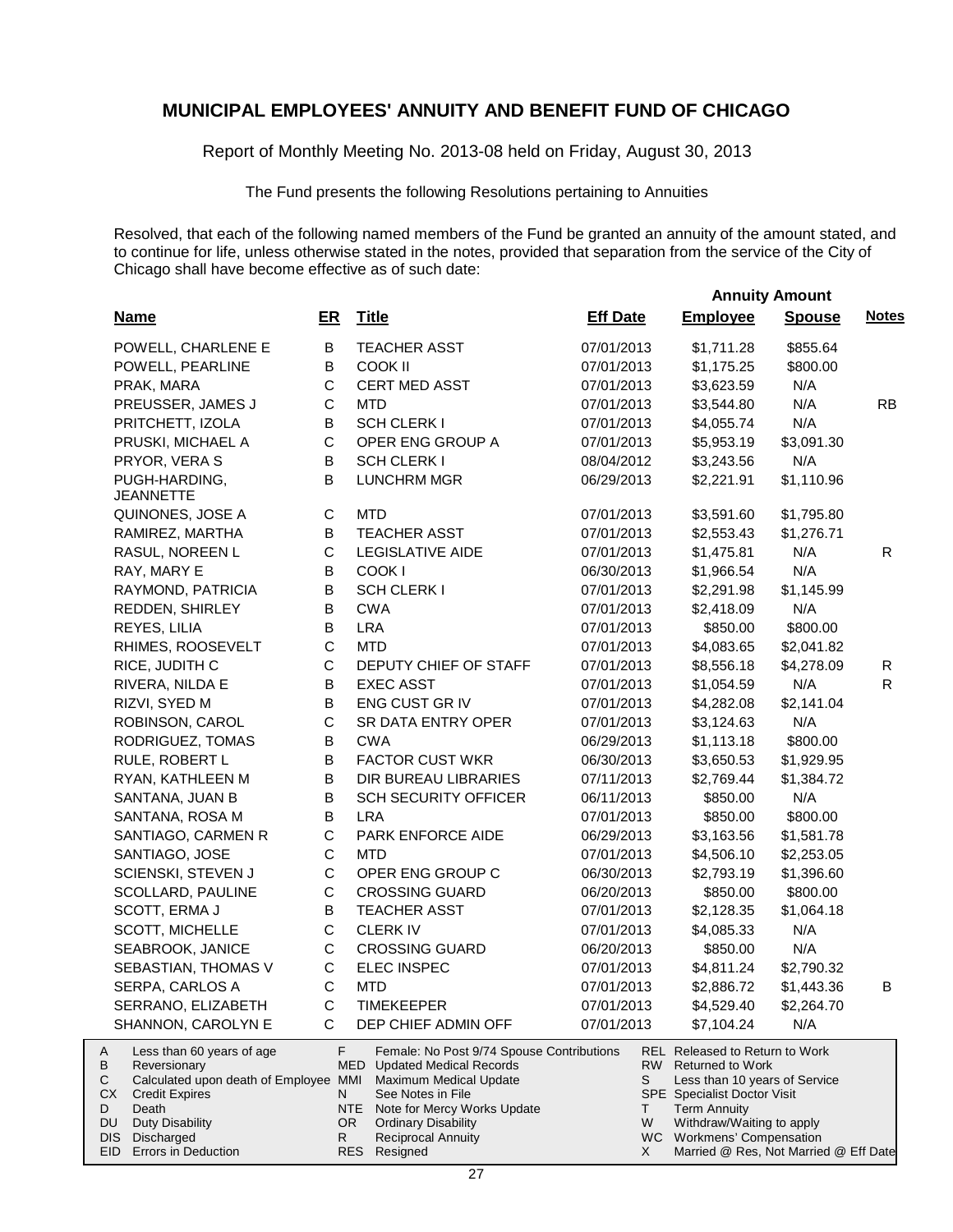Report of Monthly Meeting No. 2013-08 held on Friday, August 30, 2013

The Fund presents the following Resolutions pertaining to Annuities

|                                        |                                                                                                                                                                                  |               |                                                                                                                                                  |                                                                                                    |                 |                   |                                                                                                                                                                                                                                                        | <b>Annuity Amount</b> |              |
|----------------------------------------|----------------------------------------------------------------------------------------------------------------------------------------------------------------------------------|---------------|--------------------------------------------------------------------------------------------------------------------------------------------------|----------------------------------------------------------------------------------------------------|-----------------|-------------------|--------------------------------------------------------------------------------------------------------------------------------------------------------------------------------------------------------------------------------------------------------|-----------------------|--------------|
|                                        | <b>Name</b>                                                                                                                                                                      | ER            | <b>Title</b>                                                                                                                                     |                                                                                                    | <b>Eff Date</b> |                   | <b>Employee</b>                                                                                                                                                                                                                                        | <b>Spouse</b>         | <b>Notes</b> |
|                                        | SIMMONS, ALLEN B                                                                                                                                                                 | B             | <b>CUST WKR</b>                                                                                                                                  |                                                                                                    | 06/29/2013      |                   | \$2,686.39                                                                                                                                                                                                                                             | N/A                   |              |
|                                        | SIMPSON, CHERYL D                                                                                                                                                                | $\mathbf C$   | <b>ADMIN ASST II</b>                                                                                                                             |                                                                                                    | 07/01/2013      |                   | \$4,126.60                                                                                                                                                                                                                                             | N/A                   |              |
|                                        | SITTERLY, DONALD A                                                                                                                                                               | $\mathsf C$   | <b>MTD</b>                                                                                                                                       |                                                                                                    | 07/01/2013      |                   | \$2,879.90                                                                                                                                                                                                                                             | \$1,652.95            |              |
|                                        | SMALL, RICHARD S                                                                                                                                                                 | $\mathsf C$   | <b>TRAFFIC SIGNAL REPAIR</b>                                                                                                                     |                                                                                                    | 07/01/2013      |                   | \$5,753.75                                                                                                                                                                                                                                             | \$2,876.88            | B            |
|                                        | SMITH, ANDREA                                                                                                                                                                    | B             | <b>LUNCHRM MGR</b>                                                                                                                               |                                                                                                    | 06/26/2013      |                   | \$860.47                                                                                                                                                                                                                                               | N/A                   |              |
|                                        | SMITH, HELEN                                                                                                                                                                     | $\mathsf C$   | <b>ADMIN ASST II</b>                                                                                                                             |                                                                                                    | 07/01/2013      |                   | \$4,001.13                                                                                                                                                                                                                                             | \$2,000.56            |              |
|                                        | SPENCER, ROVERTIS S                                                                                                                                                              | $\mathbf C$   | <b>MTD</b>                                                                                                                                       |                                                                                                    | 07/01/2013      |                   | \$2,930.21                                                                                                                                                                                                                                             | \$1,465.10            |              |
|                                        | STEELE, CAROL D                                                                                                                                                                  | $\mathsf{C}$  | PYMT SERV REP                                                                                                                                    |                                                                                                    | 06/29/2013      |                   | \$3,713.94                                                                                                                                                                                                                                             | N/A                   |              |
|                                        | STEPHENS, LORINSON                                                                                                                                                               | В             | <b>CUST WKR</b>                                                                                                                                  |                                                                                                    | 07/01/2013      |                   | \$2,216.74                                                                                                                                                                                                                                             | \$1,234.13            |              |
|                                        | STEWART, DONALD W                                                                                                                                                                | $\mathsf C$   | <b>MTD</b>                                                                                                                                       |                                                                                                    | 07/01/2013      |                   | \$4,736.85                                                                                                                                                                                                                                             | \$2,368.43            |              |
|                                        | STRINGFELLOW, CYNTHIA L                                                                                                                                                          | $\mathsf C$   | PUB HEALTH NURSE I                                                                                                                               |                                                                                                    | 07/01/2013      |                   | \$2,974.63                                                                                                                                                                                                                                             | \$1,528.01            |              |
|                                        | STUART, HAZEL L                                                                                                                                                                  | В             | ASSOC LR MGR II                                                                                                                                  |                                                                                                    | 07/01/2013      |                   | \$1,642.04                                                                                                                                                                                                                                             | N/A                   |              |
|                                        | SZATKOWSKI, ALINA                                                                                                                                                                | B             | <b>GUID CNSLR AIDE</b>                                                                                                                           |                                                                                                    | 07/09/2013      |                   | \$1,278.33                                                                                                                                                                                                                                             | N/A                   |              |
|                                        | TAMEZ, RUBEN E                                                                                                                                                                   | $\mathsf C$   | <b>MTD</b>                                                                                                                                       |                                                                                                    | 07/01/2013      |                   | \$4,083.65                                                                                                                                                                                                                                             | \$2,041.82            |              |
|                                        | TAUS, ESTHER                                                                                                                                                                     | B             | <b>TEACHER ASST</b>                                                                                                                              |                                                                                                    | 07/01/2013      |                   | \$850.00                                                                                                                                                                                                                                               | \$800.00              |              |
|                                        | TAYLOR REED,<br><b>CASSANDRA F</b>                                                                                                                                               | $\mathsf{C}$  | <b>HEAD CASHIER</b>                                                                                                                              |                                                                                                    | 06/29/2013      |                   | \$3,940.58                                                                                                                                                                                                                                             | N/A                   |              |
|                                        | TAYLOR, BARBARA J                                                                                                                                                                | B             | ENG CUST GR IV                                                                                                                                   |                                                                                                    | 07/01/2013      |                   | \$4,533.98                                                                                                                                                                                                                                             | N/A                   |              |
|                                        | THOMAS, DEBORAH A                                                                                                                                                                | $\mathsf C$   | FIRE COMM OPER II                                                                                                                                |                                                                                                    | 07/01/2013      |                   | \$5,610.63                                                                                                                                                                                                                                             | N/A                   |              |
|                                        | THOMAS, DELORIS                                                                                                                                                                  | C             | <b>CROSSING GUARD</b>                                                                                                                            |                                                                                                    | 07/01/2013      |                   | \$1,263.84                                                                                                                                                                                                                                             | \$800.00              |              |
|                                        | THOMAS, EUNICE                                                                                                                                                                   | $\mathsf C$   | <b>ACCT TECH II</b>                                                                                                                              |                                                                                                    | 07/01/2013      |                   | \$4,529.40                                                                                                                                                                                                                                             | N/A                   |              |
|                                        | THOMAS, LEDA D                                                                                                                                                                   | $\mathbf C$   | <b>CROSSING GUARD</b>                                                                                                                            |                                                                                                    | 06/29/2013      |                   | \$1,295.72                                                                                                                                                                                                                                             | N/A                   |              |
|                                        | THOMPSON WELLS,<br><b>HARRIET</b>                                                                                                                                                | C             | POOL MTD                                                                                                                                         |                                                                                                    | 07/01/2013      |                   | \$3,520.39                                                                                                                                                                                                                                             | N/A                   |              |
|                                        | THOMPSON, MICHELE D                                                                                                                                                              | B             | <b>TEACHER ASST</b>                                                                                                                              |                                                                                                    | 07/01/2013      |                   | \$1,071.69                                                                                                                                                                                                                                             | \$800.00              |              |
|                                        | THORNTON, DELORES A                                                                                                                                                              | В             | <b>SCH CLERK I</b>                                                                                                                               |                                                                                                    | 07/01/2013      |                   | \$2,445.81                                                                                                                                                                                                                                             | \$1,222.90            |              |
|                                        | TREVINO, MARIA Z                                                                                                                                                                 | B             |                                                                                                                                                  | STUDENT ADJ SPECIALIST                                                                             | 06/29/2013      |                   | \$4,869.13                                                                                                                                                                                                                                             | \$2,434.56            |              |
|                                        | TSE, CHUI WAN                                                                                                                                                                    | B             | <b>LRA</b>                                                                                                                                       |                                                                                                    | 07/01/2013      |                   | \$850.00                                                                                                                                                                                                                                               | \$800.00              |              |
|                                        | <b>TSIODRAS, TOM S</b>                                                                                                                                                           | В             | <b>PORTER</b>                                                                                                                                    |                                                                                                    | 07/01/2013      |                   | \$850.00                                                                                                                                                                                                                                               | \$800.00              |              |
|                                        | TURNER, ALVISE M                                                                                                                                                                 | В             | TEACHER ASST                                                                                                                                     |                                                                                                    | 07/01/2013      |                   | \$952.18                                                                                                                                                                                                                                               | N/A                   |              |
|                                        | TURNER, DIANNE H                                                                                                                                                                 | $\mathbf C$   | LEGIS FISCAL ANALYST                                                                                                                             |                                                                                                    | 07/16/2013      |                   | \$3,915.65                                                                                                                                                                                                                                             | N/A                   |              |
|                                        | TURRUBIARTES, DORA                                                                                                                                                               | В             | PAYROLL COORD                                                                                                                                    |                                                                                                    | 07/01/2013      |                   | \$4,800.70                                                                                                                                                                                                                                             | N/A                   |              |
|                                        | TYLER, JOHN C                                                                                                                                                                    | $\mathbf C$   | <b>STATIONARY FIREMAN</b>                                                                                                                        |                                                                                                    | 07/01/2013      |                   | \$3,413.69                                                                                                                                                                                                                                             | N/A                   |              |
|                                        | TYREE, LEROY P                                                                                                                                                                   | $\mathbf C$   | <b>DIR ACCOUNTING</b>                                                                                                                            |                                                                                                    | 07/01/2013      |                   | \$3,527.16                                                                                                                                                                                                                                             | N/A                   |              |
|                                        | UNROE, MARY K                                                                                                                                                                    | C             | <b>CROSSING GUARD</b>                                                                                                                            |                                                                                                    | 07/16/2013      |                   | \$1,260.63                                                                                                                                                                                                                                             | N/A                   | В            |
|                                        | UY, ERLINDA                                                                                                                                                                      | B             | <b>PHYSICIAN</b>                                                                                                                                 |                                                                                                    | 07/01/2013      |                   | \$4,055.15                                                                                                                                                                                                                                             | \$2,027.58            | R            |
|                                        | VALENZUELA, ANA M                                                                                                                                                                | в             | <b>TEACHER ASST</b>                                                                                                                              |                                                                                                    | 07/01/2013      |                   | \$2,572.91                                                                                                                                                                                                                                             | N/A                   |              |
| A<br>В<br>С<br>CX.<br>D<br>DU.<br>DIS. | Less than 60 years of age<br>Reversionary<br>Calculated upon death of Employee MMI<br><b>Credit Expires</b><br>Death<br>Duty Disability<br>Discharged<br>EID Errors in Deduction | F.<br>N<br>R. | <b>MED</b> Updated Medical Records<br>See Notes in File<br>NTE<br>OR.<br><b>Ordinary Disability</b><br><b>Reciprocal Annuity</b><br>RES Resigned | Female: No Post 9/74 Spouse Contributions<br>Maximum Medical Update<br>Note for Mercy Works Update |                 | S<br>T.<br>W<br>X | <b>REL Released to Return to Work</b><br>RW Returned to Work<br>Less than 10 years of Service<br>SPE Specialist Doctor Visit<br><b>Term Annuity</b><br>Withdraw/Waiting to apply<br>WC Workmens' Compensation<br>Married @ Res, Not Married @ Eff Date |                       |              |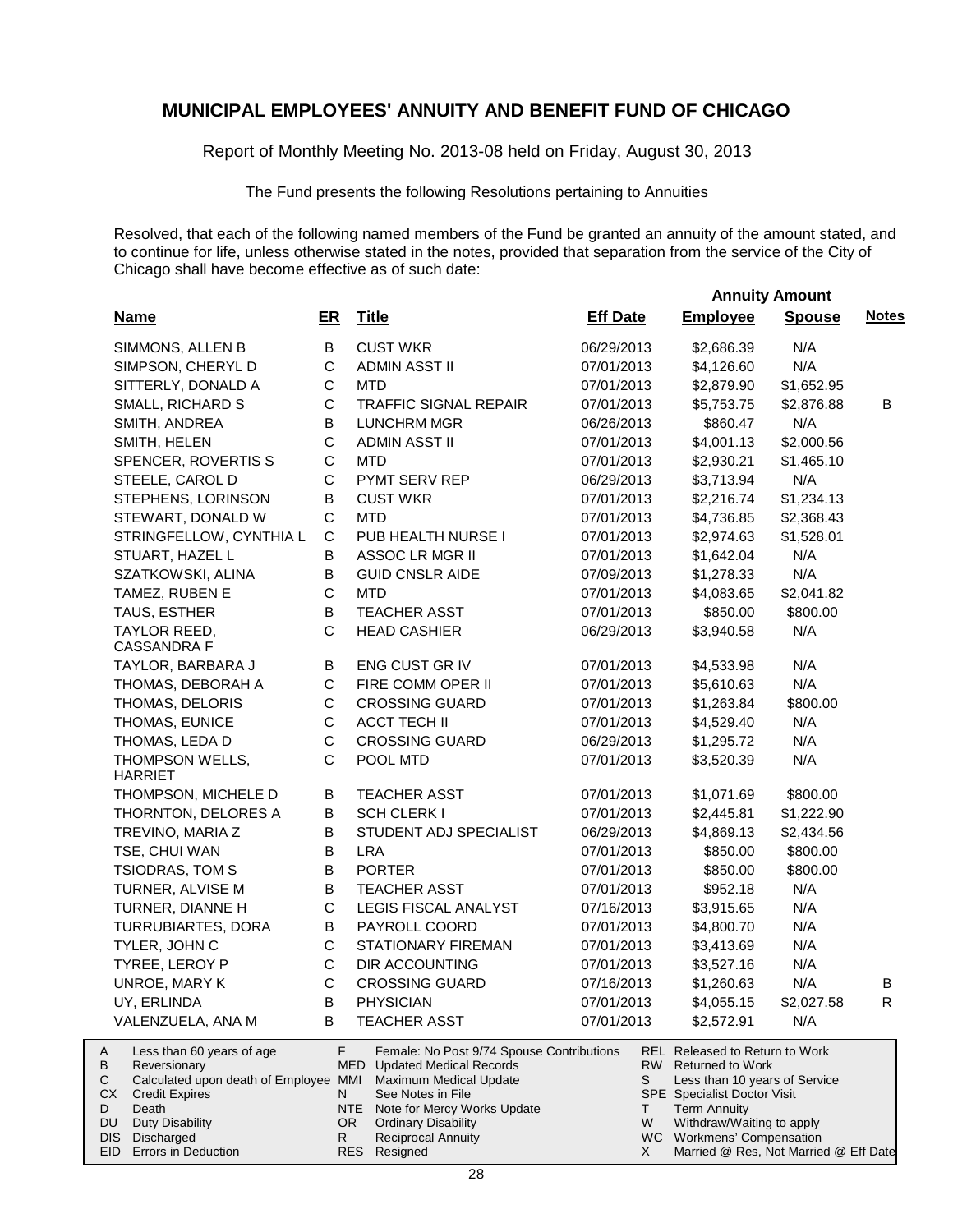Report of Monthly Meeting No. 2013-08 held on Friday, August 30, 2013

The Fund presents the following Resolutions pertaining to Annuities

Resolved, that each of the following named members of the Fund be granted an annuity of the amount stated, and to continue for life, unless otherwise stated in the notes, provided that separation from the service of the City of Chicago shall have become effective as of such date:

 **Annuity Amount**

| <b>Name</b>                      | $E$ R        | <b>Title</b>                | <b>Eff Date</b> | <b>Employee</b> | <b>Spouse</b> | <b>Notes</b> |
|----------------------------------|--------------|-----------------------------|-----------------|-----------------|---------------|--------------|
| VAN HYNING, MARK W               | $\mathbf C$  | <b>LIBRARIAN I</b>          | 07/01/2013      | \$3,515.30      | N/A           |              |
| VARGAS, MARTHA E                 | B            | <b>SCH CLERK I</b>          | 07/01/2013      | \$3,941.37      | \$1,970.68    | B            |
| VARNADO, DORIS R                 | B            | <b>LUNCHRM MGR</b>          | 07/01/2013      | \$2,135.04      | \$1,067.52    |              |
| VAZQUEZ, LUIS A                  | В            | <b>WATCHMAN</b>             | 07/01/2013      | \$2,044.16      | \$1,022.08    |              |
| <b>VEGA, DOMINIC</b>             | $\mathsf C$  | <b>MTD</b>                  | 07/01/2013      | \$4,435.69      | \$2,217.84    |              |
| VENABLE, ANNELL                  | B            | <b>SCH CLERK ASST</b>       | 07/01/2013      | \$1,624.31      | N/A           |              |
| VINION, RONALD M                 | C            | FIELD SUPV                  | 07/01/2013      | \$4,974.79      | \$2,487.40    |              |
| WALKUP, GERALD H                 | C            | <b>BRIDGE OPER</b>          | 07/01/2013      | \$4,507.07      | \$2,507.24    |              |
| WALLACE, MONROE L                | $\mathsf C$  | <b>MTD</b>                  | 07/01/2013      | \$2,323.46      | \$1,161.73    |              |
| <b>WALTON, SOYINI R</b>          | $\mathsf C$  | <b>MANAGER</b>              | 07/01/2013      | \$589.61        | N/A           | <b>RS</b>    |
| WASHINGTON, DIANE D              | В            | SCH CLERK I                 | 07/01/2013      | \$1,990.46      | \$1,301.71    |              |
| <b>WATSON, SANDRA</b>            | C            | <b>HOISTING ENG</b>         | 07/01/2013      | \$4,690.39      | N/A           |              |
| WATTS, SANDRA R                  | B            | <b>TEACHER ASST</b>         | 07/01/2013      | \$2,813.78      | N/A           |              |
| WEATHERSPOON, JEROME             | C            | ASST CHIEF OPER ENG         | 07/01/2013      | \$5,760.52      | \$2,880.26    |              |
| WEBB, ROBERTA V                  | C            | <b>DIST CHIEF</b>           | 07/01/2013      | \$7,356.80      | N/A           |              |
| WEBB, VERTHOLA                   | В            | <b>SCH SECURITY OFFICER</b> | 07/13/2013      | \$1,976.36      | \$988.18      |              |
| WESTMORELAND, ERWIN L            | C            | PUB HEALTH AIDE             | 07/20/2013      | \$850.00        | \$800.00      |              |
| WHEAT, FREDERICA E               | C            | <b>COMM ORGANIZER</b>       | 07/01/2013      | \$2,079.91      | N/A           | В            |
| WHITE, ELAINE                    | B            | <b>LUNCHRM MGR</b>          | 07/01/2013      | \$2,824.82      | \$1,412.41    |              |
| WHITSON, WILLIE N                | $\mathsf C$  | <b>MTD</b>                  | 07/01/2013      | \$2,393.87      | N/A           |              |
| WILLIAMS, ARLENE                 | B            | SPEECH/LNG PATH PARAED      | 07/01/2013      | \$4,222.29      | N/A           |              |
| <b>WILLIAMS, JANET K</b>         | C            | <b>STAFF ASST</b>           | 07/01/2013      | \$2,535.67      | N/A           | R            |
| WILLIAMS, ONETTA Z               | C            | <b>INVESTIGATOR III</b>     | 07/01/2013      | \$7,202.20      | N/A           |              |
| <b>WILLIAMS, PATRICIA A</b>      | С            | ADMIN ASST III              | 07/01/2013      | \$2,982.24      | N/A           |              |
| WILLIAMSON, MACK V               | B            | <b>SECURITY AIDE</b>        | 06/29/2013      | \$2,654.04      | \$1,515.94    |              |
| WILLIS, GLORIA E                 | B            | <b>TEACHER ASST</b>         | 06/20/2013      | \$1,268.93      | N/A           |              |
| WOODS WALKER,<br><b>LOISTEEN</b> | $\mathsf{C}$ | DIR ADMINISTRATION          | 07/01/2013      | \$6,383.77      | \$3,191.88    |              |
| WOODS, MARY A                    | В            | <b>TEACHER ASST</b>         | 07/01/2013      | \$850.00        | N/A           |              |
| WOODS, WILLIE R                  | В            | <b>LRA</b>                  | 07/01/2013      | \$850.00        | \$800.00      |              |
| <b>WRIGHT, MARY E</b>            | C            | <b>CROSSING GUARD</b>       | 06/29/2013      | \$1,264.98      | N/A           |              |
| YARMOSKI, CATHY J                | $\mathsf C$  | <b>LIBRARIAN IV</b>         | 07/01/2013      | \$5,932.60      | N/A           |              |
| ZAINO, EDWARD A                  | С            | LICENSING ENFORCE AIDE      | 06/04/2013      | \$1,839.95      | \$919.98      | $\mathsf{R}$ |
| ZAKRZEWSKA, MARIA T              | C            | <b>LIBRARIAN I</b>          | 07/01/2013      | \$2,771.68      | \$1,577.76    |              |
| <b>Total Employee Annuities</b>  |              | 357 Case(s)                 |                 | \$1,026,005.16  |               |              |

|           | Less than 60 years of age                                    |     | Female: No Post 9/74 Spouse Contributions |   | REL Released to Return to Work        |
|-----------|--------------------------------------------------------------|-----|-------------------------------------------|---|---------------------------------------|
| B         | Reversionary                                                 |     | MED Updated Medical Records               |   | RW Returned to Work                   |
|           | Calculated upon death of Employee MMI Maximum Medical Update |     |                                           |   | Less than 10 years of Service         |
| <b>CX</b> | <b>Credit Expires</b>                                        |     | See Notes in File                         |   | <b>SPE</b> Specialist Doctor Visit    |
|           | Death                                                        |     | NTE Note for Mercy Works Update           |   | <b>Term Annuity</b>                   |
| DU.       | Duty Disability                                              | OR. | <b>Ordinary Disability</b>                | W | Withdraw/Waiting to apply             |
|           | DIS Discharged                                               |     | <b>Reciprocal Annuity</b>                 |   | WC Workmens' Compensation             |
|           | <b>EID</b> Errors in Deduction                               |     | RES Resigned                              |   | Married @ Res, Not Married @ Eff Date |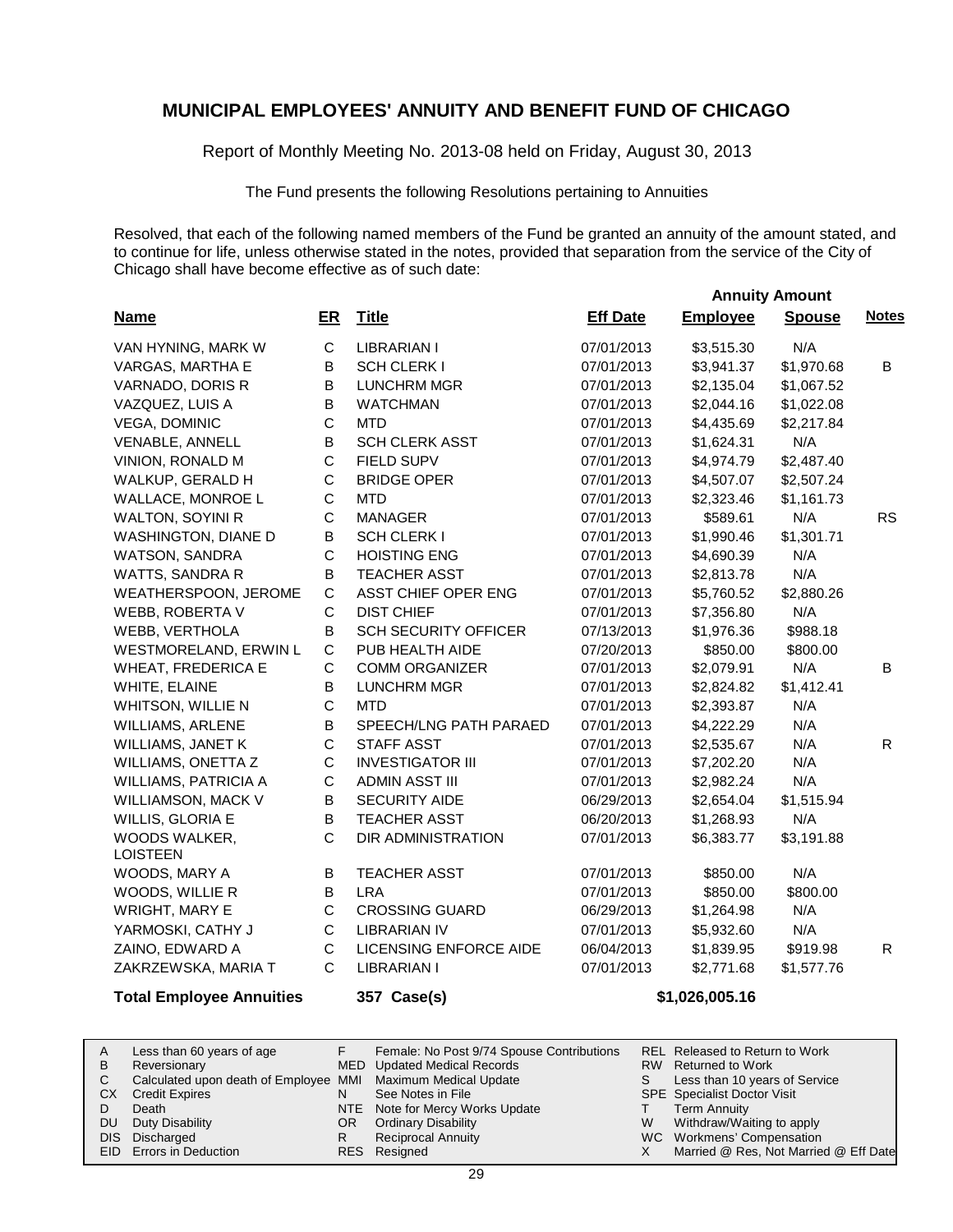Report of Monthly Meeting No. 2013-08 held on Friday, August 30, 2013

The Fund presents the following Resolutions pertaining to Annuities

Resolved, that each of the following widows, widowers, minor children, and certain other relatives of former members of the Fund be granted annuities of the amounts stated, and to continue until the expiration date indicated.

 **Monthly Annuity**

Married @ Res, Not Married @ Eff Date

X

#### **Spouse Annuities**

Errors in Deduction

EID

|                                                                 |              |                                                                     |                 |                                                        | Annuny         |              |
|-----------------------------------------------------------------|--------------|---------------------------------------------------------------------|-----------------|--------------------------------------------------------|----------------|--------------|
| <b>Former Employee Name</b>                                     | <u>ER</u>    | <u>Title</u>                                                        | <b>Eff Date</b> | <b>Annuity</b>                                         | <b>Expires</b> | <b>Notes</b> |
| BENDEZU, PAULINA                                                | С            | <b>CROSSING GUARD</b>                                               | 05/13/2013      | \$538.37                                               | Death          |              |
| BOY, NARDITO                                                    | C            | <b>MECH ENG II</b>                                                  | 07/02/2013      | \$2,361.74                                             | Death          |              |
| <b>BROWN, C CURTIS</b>                                          | В            | ADMIN ASST II                                                       | 05/30/2013      | \$1,555.14                                             | Death          |              |
| <b>BUSCH, DONALD</b>                                            | В            | ENG CUST GR V                                                       | 06/11/2013      | \$2,412.30                                             | Death          |              |
| CAPONIGRO, LAWRENCE                                             | В            | <b>SCHOOL MAINT ASST</b>                                            | 06/20/2013      | \$800.00                                               | Death          |              |
| CISOWSKY, MICHAEL                                               | $\mathsf C$  | <b>ENG</b>                                                          | 04/29/2013      | \$1,862.72                                             | Death          |              |
| FIELDS, ELAINE                                                  | B            | <b>TEACHER ASST</b>                                                 | 07/04/2013      | \$800.00                                               | Death          |              |
| HENDERSON, LAWRENCE                                             | C            | FIELD SUPV                                                          | 04/05/2013      | \$800.00                                               | Death          |              |
| HO, BENJAMIN                                                    | C            | <b>STRUCTURAL ENG IV</b>                                            | 06/10/2013      | \$2,978.10                                             | Death          |              |
| KIRK, RICHARD                                                   | C            | SUPV SKILLED MAINT                                                  | 05/09/2013      | \$2,121.56                                             | Death          |              |
| LEWIS, JESSIE                                                   | В            | <b>COOK</b>                                                         | 05/22/2013      | \$800.00                                               | Death          |              |
| MELAMED, VICTOR                                                 | B            | <b>SCH MONITOR TRAINEE</b>                                          | 05/27/2013      | \$800.00                                               | Death          |              |
| MULLINGS, GARFIELD                                              | В            | <b>CUSTODIAN</b>                                                    | 04/08/2013      | \$800.00                                               | Death          |              |
| MUSSO, ROBERT                                                   | С            | <b>SIGN HANGER</b>                                                  | 06/23/2013      | \$800.00                                               | Death          |              |
| PETERSEN, WILLIAM                                               | $\mathsf C$  | <b>MTD</b>                                                          | 06/18/2013      | \$1,492.17                                             | Death          |              |
| REED, FREDRICK                                                  | B            | <b>CHIEF SYS ENGINEER</b>                                           | 06/18/2013      | \$2,945.54                                             | Death          |              |
| SIMS, PHILLIP                                                   | В            | <b>WATCHMAN</b>                                                     | 06/20/2013      | \$1,148.79                                             | Death          |              |
| SIONG, JE                                                       | В            | <b>TEACHER ASST</b>                                                 | 06/01/2013      | \$800.00                                               | Death          |              |
| TILLERY, YVONNE                                                 | В            | <b>SCH SECURITY OFFICER</b>                                         | 06/14/2013      | \$800.00                                               | Death          |              |
| WILLIAMS, RICHARD                                               | В            | <b>GLAZIER</b>                                                      | 05/08/2013      | \$968.90                                               | Death          |              |
| WOZNIAK, ANDREW                                                 | $\mathsf{C}$ | <b>AUTO PAINTER</b>                                                 | 06/24/2013      | \$2,265.22                                             | Death          |              |
| <b>Total Spouse Annuities</b>                                   |              | 21 Case(s)                                                          |                 | \$29,850.55                                            |                |              |
| <b>Child(ren) Annuities</b>                                     |              |                                                                     |                 |                                                        |                |              |
|                                                                 |              |                                                                     |                 | <b>Monthly</b>                                         | <b>Annuity</b> |              |
| <b>Former Employee Name</b>                                     | ER           |                                                                     | <b>Eff Date</b> | <b>Annuity</b>                                         | <b>Expires</b> | <b>Notes</b> |
| <b>NONE</b>                                                     |              |                                                                     |                 |                                                        |                |              |
|                                                                 |              |                                                                     |                 |                                                        |                |              |
|                                                                 |              | Reversionary Annuities in Accordance with Section 8-139 of the Law  |                 |                                                        |                |              |
|                                                                 |              |                                                                     |                 | <b>Monthly</b>                                         | <b>Annuity</b> |              |
| <b>Former Employee Name</b>                                     | ER           |                                                                     | <b>Eff Date</b> | <b>Annuity</b>                                         | <b>Expires</b> | <b>Notes</b> |
| <b>NONE</b>                                                     |              |                                                                     |                 |                                                        |                |              |
| A<br>Less than 60 years of age                                  | F            | Female: No Post 9/74 Spouse Contributions                           |                 | <b>REL</b> Released to Return to Work                  |                |              |
| В<br>Reversionary<br>С<br>Calculated upon death of Employee MMI |              | <b>MED</b> Updated Medical Records<br><b>Maximum Medical Update</b> | S               | RW Returned to Work<br>Less than 10 years of Service   |                |              |
| СX<br><b>Credit Expires</b>                                     | N            | See Notes in File                                                   |                 | <b>SPE</b> Specialist Doctor Visit                     |                |              |
| D<br>Death                                                      |              | NTE<br>Note for Mercy Works Update                                  | т               | <b>Term Annuity</b>                                    |                |              |
| DU<br><b>Duty Disability</b><br>Discharged<br>DIS.              | R.           | <b>Ordinary Disability</b><br>OR.<br><b>Reciprocal Annuity</b>      | W               | Withdraw/Waiting to apply<br>WC Workmens' Compensation |                |              |

Resigned

RES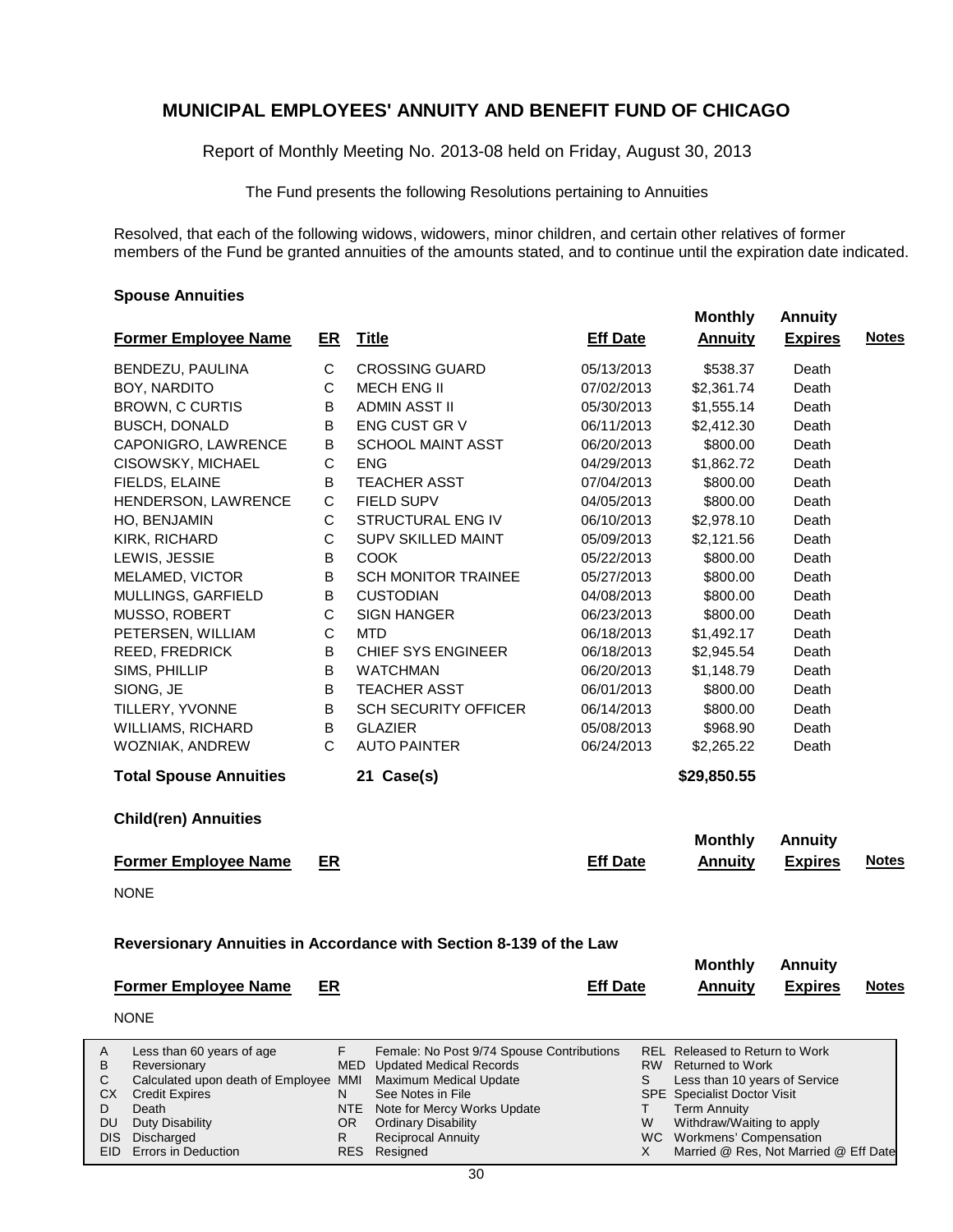Report of Monthly Meeting No. 2013-08 held on Friday, August 30, 2013

The Fund presents the following Resolutions pertaining to Adjusted Annuities

Resolved, that each of the following named members of the Fund, or widows, widowers, or minor children of former members of the Fund be granted an adjusted annuity of the amount stated, and to continue for life, unless otherwise stated.

|                            |    |                                |                          | <b>Annuity Amount</b>    |                              |                                                                                                                                  |  |
|----------------------------|----|--------------------------------|--------------------------|--------------------------|------------------------------|----------------------------------------------------------------------------------------------------------------------------------|--|
| <b>Name</b>                | ER | Reason                         | <b>Eff Date</b>          |                          | <b>Employee Spouse/Child</b> |                                                                                                                                  |  |
| ARROYO, YOLANDA J          | B  | Change in FAS                  | 07/01/2012               | \$466.71                 | \$233.36                     | <b>ORG</b>                                                                                                                       |  |
|                            |    |                                | 06/17/2012               | \$508.39                 |                              | ADJ                                                                                                                              |  |
| BAYLIAN, BRYAN C           | C  | Retroactive Increase in Salary | 11/01/2012               | \$4,911.48<br>\$4,924.18 | \$2,455.74                   | <b>ORG</b>                                                                                                                       |  |
|                            |    |                                |                          |                          |                              | ADJ                                                                                                                              |  |
| DIXON, JOHN E              | B  | Change in FAS                  | 06/01/2012               | \$288.92<br>\$291.22     | \$144.46                     | <b>ORG</b>                                                                                                                       |  |
|                            |    |                                |                          |                          |                              | ADJ                                                                                                                              |  |
| GALARZA, MIGDALIA          | C  | Change in FAS                  | 07/01/2012<br>06/17/2012 | \$560.63<br>\$611.24     | N/A                          | <b>ORG</b>                                                                                                                       |  |
|                            |    |                                |                          |                          |                              | ADJ                                                                                                                              |  |
| GILMORE, HELEN             | B  | Change in FAS                  | 07/01/2012<br>06/17/2012 | \$1,075.69<br>\$1,172.65 | \$537.84                     | <b>ORG</b>                                                                                                                       |  |
|                            |    |                                |                          |                          |                              | ADJ                                                                                                                              |  |
| <b>GONZALES, ROSE MARY</b> | C  | Change in FAS                  | 06/17/2012               | \$411.84<br>\$449.57     | \$205.92                     | <b>ORG</b>                                                                                                                       |  |
|                            |    |                                |                          |                          |                              | ADJ                                                                                                                              |  |
| HANCHUK, MARTA             | B  | Change in FAS                  | 07/01/2012<br>06/17/2012 | \$377.12<br>\$417.41     | N/A                          | <b>ORG</b>                                                                                                                       |  |
|                            |    |                                |                          |                          |                              | ADJ                                                                                                                              |  |
| HERNANDEZ, ENEIDA          | B  | Change in FAS                  | 07/01/2012<br>06/17/2012 | \$900.77<br>\$994.95     | N/A                          | <b>ORG</b>                                                                                                                       |  |
|                            |    |                                |                          |                          |                              | ADJ                                                                                                                              |  |
| KILPATRICK, JUDITH         | C  | Change in FAS                  | 11/01/2011               | \$659.11<br>\$662.13     | N/A                          | <b>ORG</b>                                                                                                                       |  |
|                            |    |                                |                          |                          |                              | \$254.20<br>\$2,462.09<br>\$145.61<br>N/A<br>\$586.33<br>\$224.78<br>N/A<br>N/A<br>N/A<br>ADJ<br>N/A<br><b>ORG</b><br>N/A<br>ADJ |  |
| KING, MICHAEL P            | C  | <b>Additional Service</b>      | 09/05/2012               | \$916.55                 |                              |                                                                                                                                  |  |
|                            |    |                                |                          | \$2,099.63               |                              |                                                                                                                                  |  |

|    | Less than 60 years of age                                    |     | Female: No Post 9/74 Spouse Contributions |    | REL Released to Return to Work        |
|----|--------------------------------------------------------------|-----|-------------------------------------------|----|---------------------------------------|
| B  | Reversionary                                                 |     | MED Updated Medical Records               |    | RW Returned to Work                   |
|    | Calculated upon death of Employee MMI Maximum Medical Update |     |                                           | S. | Less than 10 years of Service         |
| СX | <b>Credit Expires</b>                                        |     | See Notes in File                         |    | <b>SPE</b> Specialist Doctor Visit    |
|    | Death                                                        |     | NTE Note for Mercy Works Update           |    | <b>Term Annuity</b>                   |
| DU | Duty Disability                                              | OR. | <b>Ordinary Disability</b>                | W  | Withdraw/Waiting to apply             |
|    | DIS Discharged                                               |     | <b>Reciprocal Annuity</b>                 |    | WC Workmens' Compensation             |
|    | <b>EID</b> Errors in Deduction                               |     | RES Resigned                              |    | Married @ Res, Not Married @ Eff Date |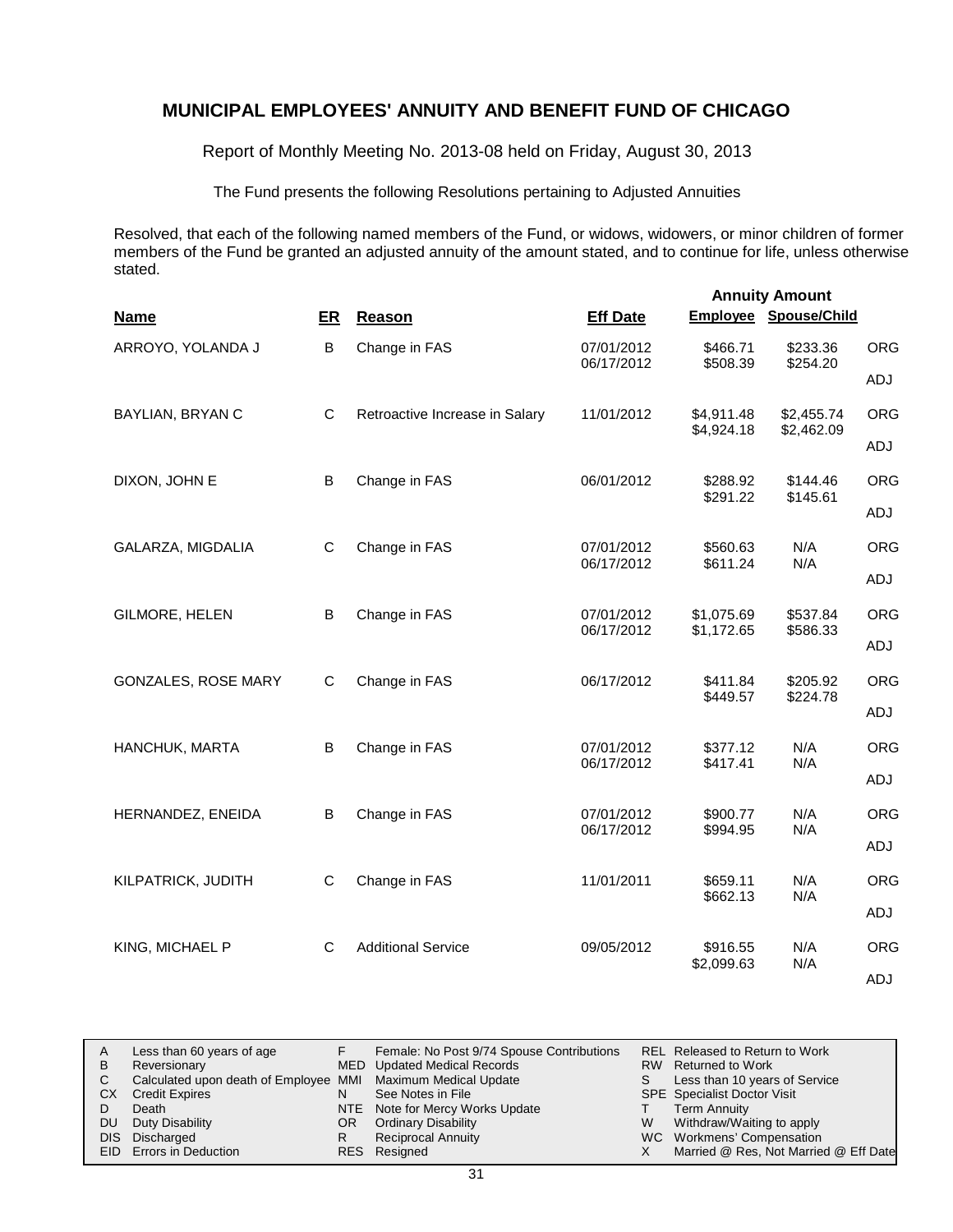Report of Monthly Meeting No. 2013-08 held on Friday, August 30, 2013

The Fund presents the following Resolutions pertaining to Adjusted Annuities

Resolved, that each of the following named members of the Fund, or widows, widowers, or minor children of former members of the Fund be granted an adjusted annuity of the amount stated, and to continue for life, unless otherwise stated.

|                        |    |                                |                          |                          | <b>Annuity Amount</b>    |            |
|------------------------|----|--------------------------------|--------------------------|--------------------------|--------------------------|------------|
| <b>Name</b>            | ER | <b>Reason</b>                  | <b>Eff Date</b>          |                          | Employee Spouse/Child    |            |
| MCCLOSKEY, MARY        | C  | Change in FAS                  | 07/01/2012<br>06/17/2012 | \$331.54<br>\$375.11     | N/A<br>N/A               | <b>ORG</b> |
|                        |    |                                |                          |                          |                          | <b>ADJ</b> |
| MURDOCK, WILLANNE      | B  | Change in FAS                  | 07/01/2012<br>06/17/2012 | \$2,377.58<br>\$2,527.39 | \$1,188.79<br>\$1,263.70 | <b>ORG</b> |
|                        |    |                                |                          |                          |                          | ADJ        |
| O SHEA, MICHAEL J      | C  | Retroactive Increase in Salary | 12/01/2012               | \$5,971.66<br>\$5,988.18 | \$2,985.83<br>\$2,994.09 | <b>ORG</b> |
|                        |    |                                |                          |                          |                          | <b>ADJ</b> |
| <b>RESKE, THOMAS R</b> | C  | Retroactive Increase in Salary | 08/01/2012               | \$5,953.31<br>\$5,959.04 | \$3,054.15               | <b>ORG</b> |
|                        |    |                                |                          |                          | \$3,054.37               | <b>ADJ</b> |
| REYES, LYDIA           | B  | Change in FAS                  | 07/01/2012               | \$1.810.99               | N/A<br>N/A               | <b>ORG</b> |
|                        |    |                                | 06/17/2012               | \$1,858.99               |                          | ADJ        |
| SPECIAL, THOMAS J      | C  | Retroactive Increase in Salary | 10/01/2012               | \$6,603.54               | \$3,415.69               | <b>ORG</b> |
|                        |    |                                |                          | \$6,617.69               | \$3,416.47               | ADJ        |
| WATKINS, BARBARA A     | B  | Change in FAS                  | 07/01/2012               | \$1.331.10               | N/A                      | <b>ORG</b> |
|                        |    |                                | 06/17/2012               | \$1,366.62               | N/A                      | ADJ        |

**Total Adjusted Annuities 17 Case(s)**

Ms. Neely moved that the resolutions be adopted and that the applicants be granted employee, widow(er), child, reversionary, or adjusted annuities for the period and at the rates stated opposite their respective names. Seconded Mr. Guest. Carried: Ayes Messrs. Clancy, Durkan, Guest, Sheils and Ms. Neely. Nays-None.

| Α   | Less than 60 years of age                                    |     | Female: No Post 9/74 Spouse Contributions |    | REL Released to Return to Work        |
|-----|--------------------------------------------------------------|-----|-------------------------------------------|----|---------------------------------------|
| В   | Reversionary                                                 |     | MED Updated Medical Records               |    | RW Returned to Work                   |
|     | Calculated upon death of Employee MMI Maximum Medical Update |     |                                           | S. | Less than 10 years of Service         |
| CХ  | <b>Credit Expires</b>                                        | N   | See Notes in File                         |    | <b>SPE</b> Specialist Doctor Visit    |
|     | Death                                                        |     | NTE Note for Mercy Works Update           |    | <b>Term Annuity</b>                   |
| DU. | Duty Disability                                              | OR. | <b>Ordinary Disability</b>                | W  | Withdraw/Waiting to apply             |
|     | DIS Discharged                                               |     | <b>Reciprocal Annuity</b>                 |    | WC Workmens' Compensation             |
|     | <b>EID</b> Errors in Deduction                               |     | RES Resigned                              |    | Married @ Res, Not Married @ Eff Date |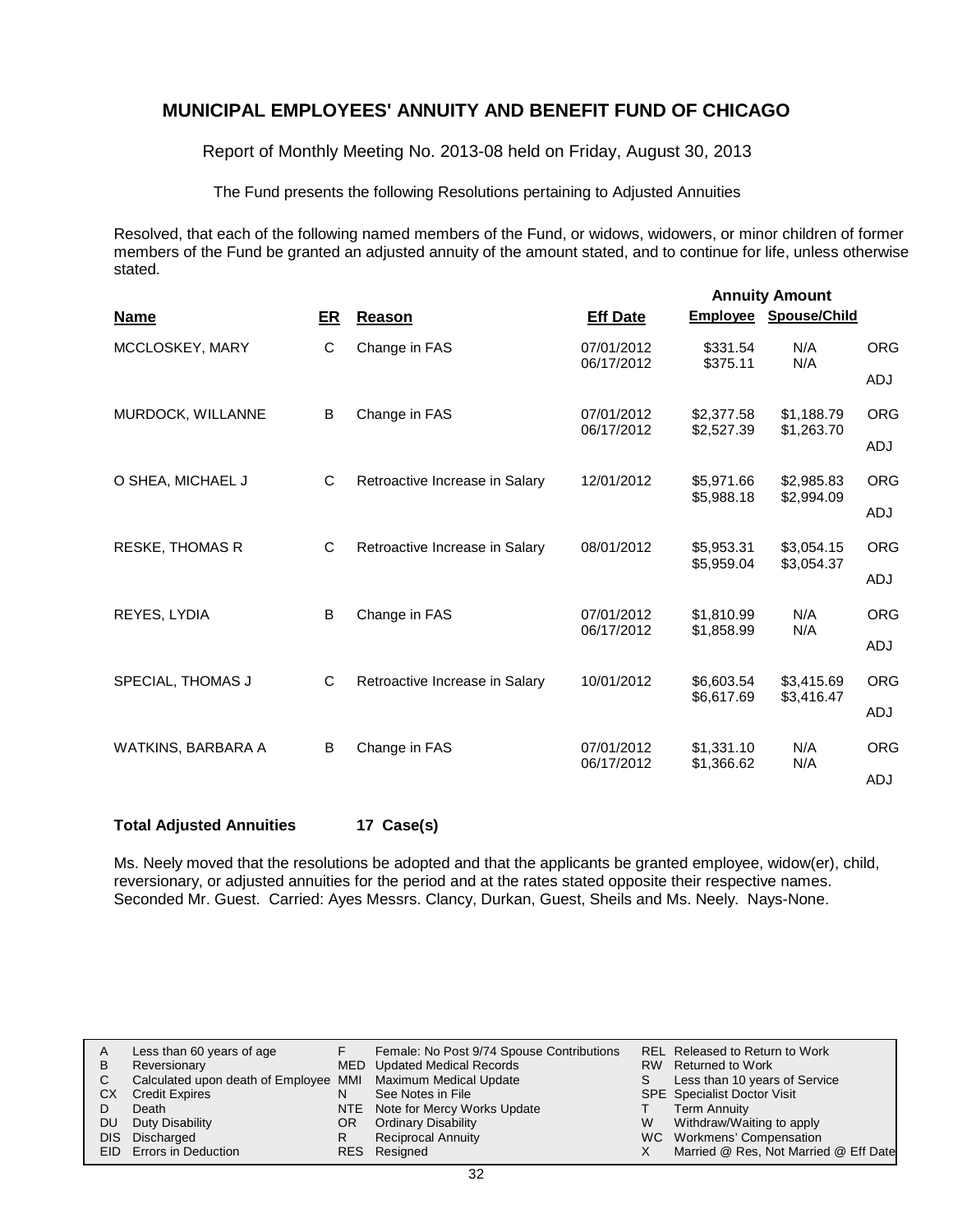Report of Monthly Meeting No. 2013-08 held on Friday, August 30, 2013

The following employees have filed application for Duty Disability Benefits. The applications have been examined by the Medical Examiner for this Fund who recommended the following periods of disability.

#### **DUTY DISABILITY**

| <u> PUTT DISABILITT</u>  |                 |                            |                             |                  | <b>Rate</b> | *No. of         |
|--------------------------|-----------------|----------------------------|-----------------------------|------------------|-------------|-----------------|
| <b>Name</b>              | <b>Dept</b>     |                            | <b>Eff Date Fol-Up Date</b> | <b>Term Date</b> | Per Day     | <b>Children</b> |
| ALFICH, FRED T.          | <b>WATER</b>    | 03/18/13                   |                             | 07/14/13         | \$192.76    |                 |
| ALVAREZ, PAUL            | <b>WATER</b>    | 05/15/13                   | 01/01/14                    |                  | \$144.67    | 4               |
| ANDERSEN, WALTER J       | STS & SAN       | 04/19/13                   | 02/01/14                    |                  | \$144.67    | 2               |
| BERGLIND, KENNETH R      | <b>TRANS</b>    | 06/19/13                   | 10/01/13                    |                  | \$174.46    |                 |
| BIESZCZAT, ANTHONY J     | <b>AVIATION</b> | 07/12/13                   | 12/01/13                    |                  | \$181.73    | $\overline{c}$  |
| CALCAGNO, JOHN J         | STS & SAN       | 07/01/13                   | 05/01/14                    |                  | \$144.67    | 1               |
| CANNON, JOHNNY R         | <b>TRANS</b>    | 06/11/13                   | 10/01/13                    |                  | \$206.65    |                 |
| <b>CHAMBERS, KEITH S</b> | <b>WATER</b>    | 07/12/13                   | 01/01/14                    |                  | \$201.43    |                 |
| DANAHER, NEIL J          | <b>OEMC</b>     | 08/07/12                   |                             | 11/19/12         | \$185.28    | $\overline{2}$  |
| DAVIS, STEVEN D          | <b>WATER</b>    | 04/18/13                   |                             | 04/29/13         | \$182.88    |                 |
| DOYLE, JOHN C            | <b>AVIATION</b> | 05/16/13                   | 09/01/13                    |                  | \$174.42    | $\overline{c}$  |
| <b>HAWKINS, CEDRIC B</b> | STS & SAN       | 04/30/13                   |                             | 04/30/13         | \$142.96    |                 |
| HOUSE, CATHERINE K       | <b>HEALTH</b>   | 03/22/13                   |                             | 04/10/13         | \$143.11    |                 |
| JAMES, MARIANNE C        | <b>WATER</b>    | 05/06/13                   |                             | 05/12/13         | \$110.54    |                 |
| JOHNSON, DONNA J         | BE              | 04/27/11<br>(Less 16 days) | 06/01/14                    |                  | \$61.44     |                 |
| JONES, KARL A            | <b>AVIATION</b> | 04/11/13                   |                             | 06/27/13         | \$167.65    |                 |
| LAKOMIAK, RONALD J       | <b>BE</b>       | 08/31/12                   |                             | 03/18/13         | \$171.15    |                 |
| LEWIS, LINDA             | STS & SAN       | 06/18/13                   |                             | 07/25/13         | \$142.96    |                 |
| LINDSEY, ELIZABETH       | BE              | 12/08/12                   | 10/01/13                    |                  | \$81.11     | 1               |
|                          |                 | (Less 6 days)              |                             |                  |             |                 |
| LYSAUGHT, JAMES R        | <b>AVIATION</b> | 06/12/13                   | 02/01/14                    |                  | \$183.78    | 1               |
| MC CARTHY, PAUL K        | STS & SAN       | 05/13/13                   | 12/01/13                    |                  | \$146.85    | 1               |
| MEEKS, BERNARD E         | <b>TRANS</b>    | 06/13/13                   | 02/01/14                    |                  | \$185.28    |                 |
| NELSON, DANIEL           | STS & SAN       | 07/31/13                   | 04/01/14                    |                  | \$144.67    |                 |
| NELSON, RICHARD W        | <b>TRANS</b>    | 04/11/13                   | 12/01/13                    |                  | \$166.04    |                 |
|                          |                 | (Less 7 days)              |                             |                  |             |                 |
| PASSARELLO, THOMAS J     | <b>TRANS</b>    | 06/11/13                   | 12/01/13                    |                  | \$188.14    |                 |
| PATTERSON, NENA R        | <b>HEALTH</b>   | 04/17/13                   |                             | 04/28/13         | \$130.39    | 1               |
| PATTERSON, NENA R        | <b>HEALTH</b>   | 06/08/13                   | 09/01/13                    |                  | \$130.39    | 1               |
| REBOLETTI, RONALD B      | STS & SAN       | 04/22/13                   | 12/01/13                    |                  | \$144.67    |                 |
| RICHARDSON, EARLENE      | STS & SAN       | 05/23/13                   | 12/01/13                    |                  | \$142.96    |                 |
| ROOFE, RAMONA L          | <b>WATER</b>    | 12/19/09                   |                             | 01/15/10         | \$169.80    |                 |
| SANCHEZ, ERIKA           | <b>AVIATION</b> | 06/11/13                   |                             | 08/06/13         | \$110.19    | 1               |
| STEFANSKI, THOMAS R      | <b>GEN SERV</b> | 05/24/13                   |                             | 07/28/13         | \$192.50    |                 |

\* Based on 40 ILCS 5/8-160, the Employee shall also have a right to receive child's disability benefit of \$10.00 a month on account of each child less than 18 years of age. Rates will be prorated based on days of eligibility.

| A  | Less than 60 years of age                                    |    | Female: No Post 9/74 Spouse Contributions |    | REL Released to Return to Work        |
|----|--------------------------------------------------------------|----|-------------------------------------------|----|---------------------------------------|
| В  | Reversionary                                                 |    | <b>MED</b> Updated Medical Records        |    | RW Returned to Work                   |
|    | Calculated upon death of Employee MMI Maximum Medical Update |    |                                           | S. | Less than 10 years of Service         |
| СX | <b>Credit Expires</b>                                        | N  | See Notes in File                         |    | <b>SPE</b> Specialist Doctor Visit    |
|    | Death                                                        |    | NTE Note for Mercy Works Update           |    | <b>Term Annuity</b>                   |
| DU | Duty Disability                                              | OR | <b>Ordinary Disability</b>                | W  | Withdraw/Waiting to apply             |
|    | DIS Discharged                                               | R  | <b>Reciprocal Annuity</b>                 |    | WC Workmens' Compensation             |
|    | EID Errors in Deduction                                      |    | RES Resigned                              |    | Married @ Res, Not Married @ Eff Date |
|    |                                                              |    |                                           |    |                                       |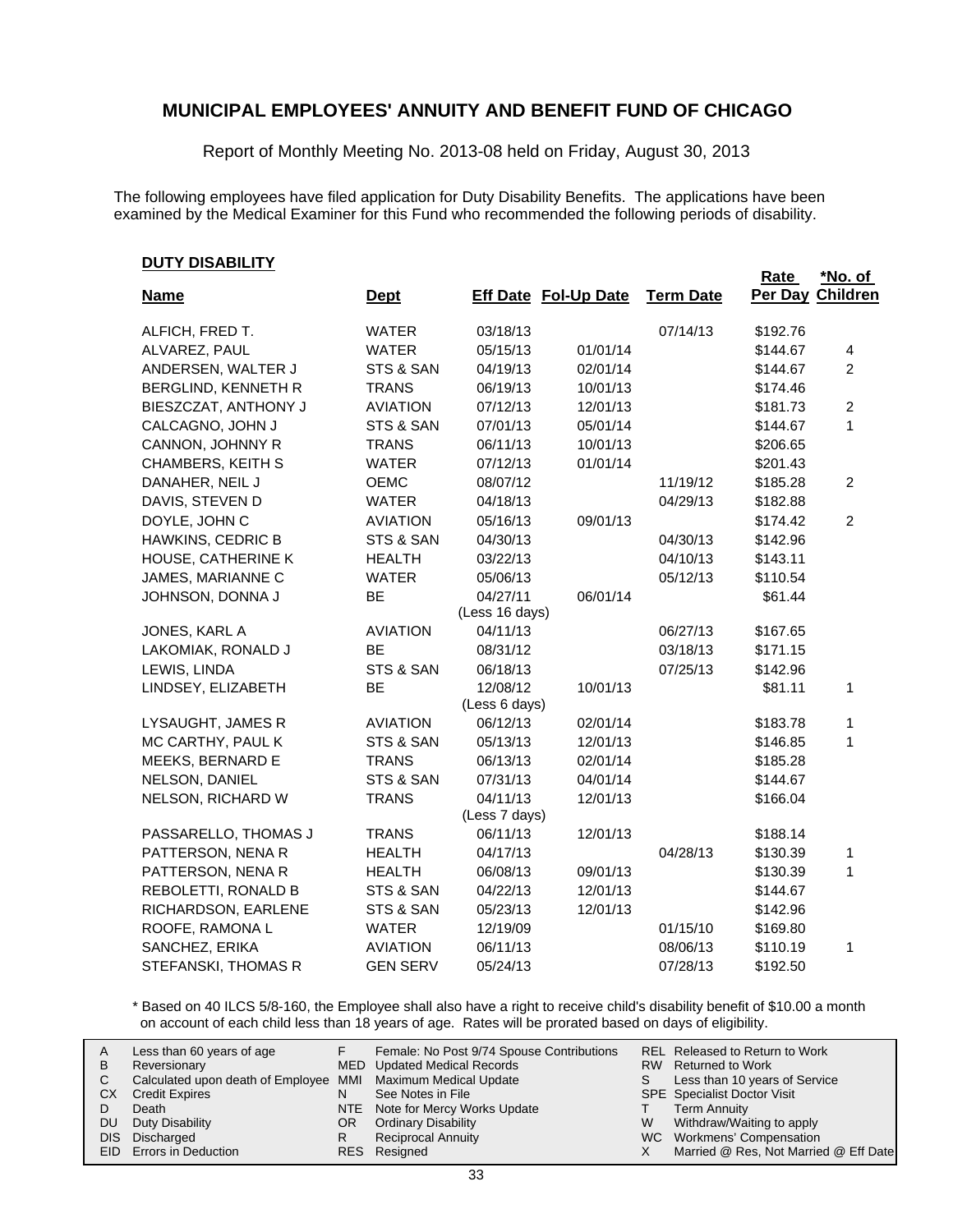Report of Monthly Meeting No. 2013-08 held on Friday, August 30, 2013

The following employees have filed application for Duty Disability Benefits. The applications have been examined by the Medical Examiner for this Fund who recommended the following periods of disability.

#### **DUTY DISABILITY**

| <b>DUIT DIONDILIT</b><br><b>Name</b> | <u>Dept</u>  |            | <b>Eff Date Fol-Up Date</b> | <b>Term Date</b> | Rate<br><b>Per Day Children</b> | *No. of |  |
|--------------------------------------|--------------|------------|-----------------------------|------------------|---------------------------------|---------|--|
| THOMAS, BERTHA                       | CPL          | 06/13/13   | 11/01/13                    |                  | \$82.01                         |         |  |
| TODD, DARRYL K                       | <b>TRANS</b> | 06/21/13   |                             | 07/02/13         | \$192.33                        |         |  |
| WOLSKI, MARK G                       | <b>TRANS</b> | 06/26/13   | 12/01/13                    |                  | \$192.33                        |         |  |
| <b>Total DUTY DISABILITY</b>         |              | 35 Case(s) |                             |                  | \$5,456.87                      | 0       |  |

\* Based on 40 ILCS 5/8-160, the Employee shall also have a right to receive child's disability benefit of \$10.00 a month on account of each child less than 18 years of age. Rates will be prorated based on days of eligibility.

| A    | Less than 60 years of age                                    |    | Female: No Post 9/74 Spouse Contributions |    | REL Released to Return to Work        |
|------|--------------------------------------------------------------|----|-------------------------------------------|----|---------------------------------------|
| В    | Reversionary                                                 |    | <b>MED</b> Updated Medical Records        |    | RW Returned to Work                   |
|      | Calculated upon death of Employee MMI Maximum Medical Update |    |                                           | S. | Less than 10 years of Service         |
| CХ   | <b>Credit Expires</b>                                        | N  | See Notes in File                         |    | <b>SPE</b> Specialist Doctor Visit    |
|      | Death                                                        |    | NTE Note for Mercy Works Update           |    | <b>Term Annuity</b>                   |
| DU   | Duty Disability                                              | OR | <b>Ordinary Disability</b>                | W  | Withdraw/Waiting to apply             |
| DIS. | Discharged                                                   | R  | <b>Reciprocal Annuity</b>                 |    | WC Workmens' Compensation             |
|      | <b>EID</b> Errors in Deduction                               |    | RES Resigned                              |    | Married @ Res, Not Married @ Eff Date |
|      |                                                              |    |                                           |    |                                       |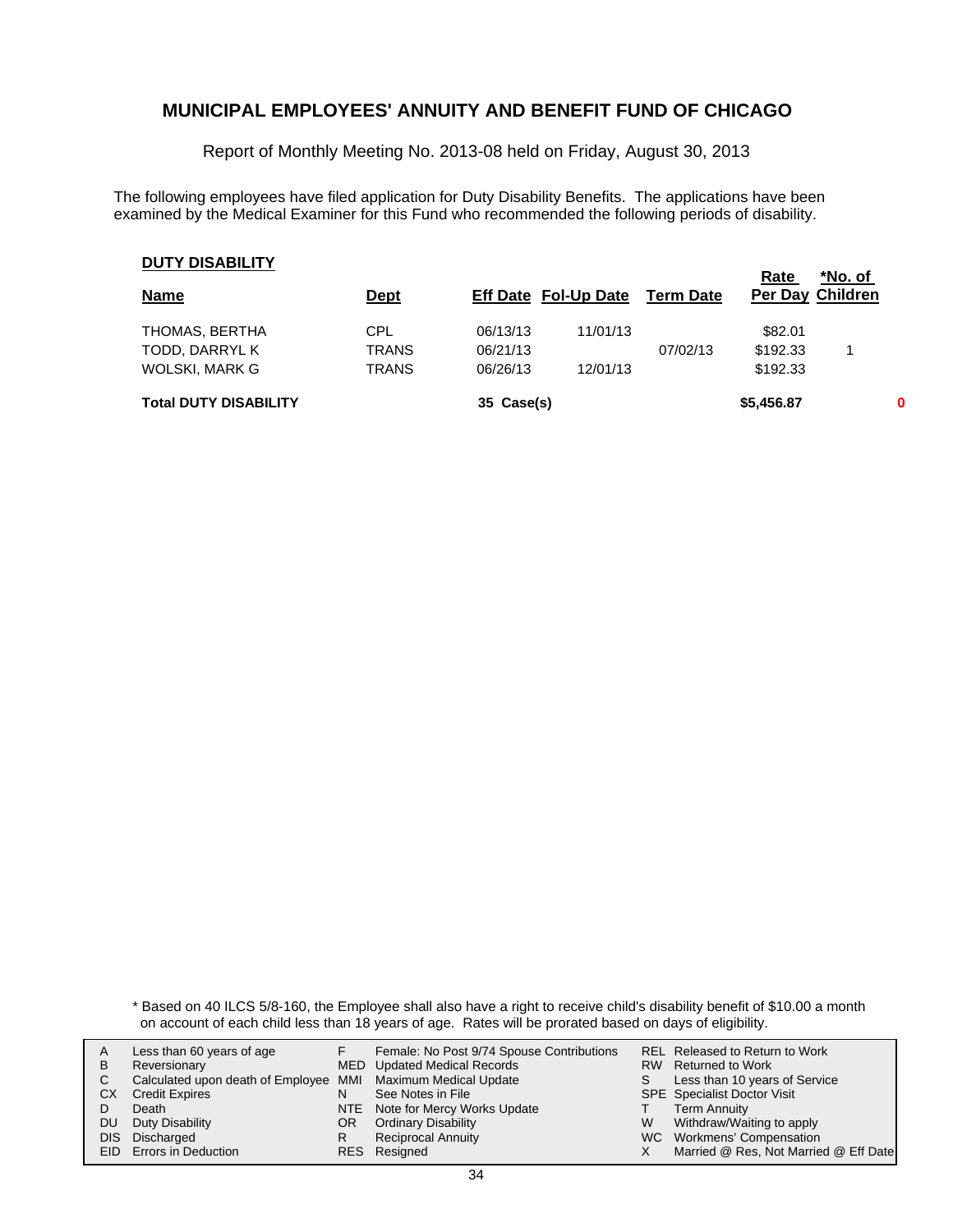Report of Monthly Meeting No. 2013-08 held on Friday, August 30, 2013

The following employees have filed application for Ordinary Disability Benefits. The applications have been examined by the Medical Examiner for this Fund who recommended the following periods of disability.

#### **ORDINARY DISABILITY**

|                           |                 |                |                             |                  | <b>Rate</b> |
|---------------------------|-----------------|----------------|-----------------------------|------------------|-------------|
| <b>Name</b>               | <u>Dept</u>     |                | <b>Eff Date Fol-Up Date</b> | <b>Term Date</b> | Per Day     |
| ALLEN, EUGENE             | BE              | 07/01/13       | 09/01/13                    |                  | \$52.35     |
| ANTON, FRANK              | <b>WATER</b>    | 07/01/13       | 12/01/13                    |                  | \$96.45     |
| ARCHAMBAULT, JOSEPH       | STS & SAN       | 07/22/13       | 11/01/13                    |                  | \$96.45     |
| ARTZ, MARIAELENA          | OEMC            | 02/23/13       |                             | 10/24/13         | \$73.46     |
| BERRY, SHENISE D          | <b>AVIATION</b> | 07/06/13       | 10/01/13                    |                  | \$96.45     |
| <b>BLACK, POLLY A</b>     | <b>AVIATION</b> | 05/31/13       |                             | 07/31/13         | \$55.79     |
| BONET, TOMASITA           | <b>BE</b>       | 06/29/13       | 12/01/13                    |                  | \$24.16     |
|                           |                 | (Less 10 days) |                             |                  |             |
| BROWN, DANITA M           | <b>IPRA</b>     | 06/24/13       |                             | 07/07/13         | \$79.22     |
| CHRISTIAN, RAYMOND        | STS & SAN       | 07/20/13       | 06/01/14                    |                  | \$96.45     |
| CLARK, LISA M             | OEMC            | 03/22/13       |                             | 04/25/13         | \$121.66    |
| CORBETT, JOHN T           | STS & SAN       | 06/12/13       | 01/01/14                    |                  | \$96.45     |
| DAVIDSON, COREY           | <b>BE</b>       | 06/21/13       |                             | 07/31/13         | \$27.54     |
| DENTON-LAWRENCE, CHERYL   | STS & SAN       | 08/08/13       | 11/01/13                    |                  | \$54.67     |
| DONALD, TRINA D           | <b>DOIT</b>     | 06/22/13       | 12/01/13                    |                  | \$108.51    |
| ELDER JR, LELAND B        | <b>CPL</b>      | 08/05/13       | 10/01/13                    |                  | \$114.84    |
| <b>GAYNES, MARC J</b>     | LAW             | 06/18/13       | 10/01/13                    |                  | \$131.87    |
| <b>GORDON, VERONICA E</b> | BE              | 06/13/13       |                             | 08/08/13         | \$40.41     |
|                           |                 | (Less 4 days)  |                             |                  |             |
| <b>GRAHAM, PAMELA R</b>   | <b>HEALTH</b>   | 06/13/13       | 12/01/13                    |                  | \$68.88     |
| HALLIHAN, RAMONA          | <b>FINANCE</b>  | 07/12/13       |                             | 08/06/13         | \$153.88    |
| HAMZIK, THOMAS J          | <b>AVIATION</b> | 05/24/13       | 11/01/13                    |                  | \$96.45     |
| HART, JUDITH L            | <b>POLICE</b>   | 02/03/13       |                             | 06/27/13         | \$19.05     |
| JUAREZ, JOSE L            | <b>GEN SERV</b> | 06/28/13       | 10/01/13                    |                  | \$113.97    |
| <b>LIGGINS, BRYANT K</b>  | <b>WATER</b>    | 07/05/13       | 12/01/13                    |                  | \$121.92    |
| MORABITO, SHERYL M        | <b>CPL</b>      | 06/01/13       | 06/01/14                    |                  | \$94.93     |
| MUSTARI, PAUL F           | <b>GEN SERV</b> | 07/15/13       | 07/01/14                    |                  | \$113.97    |
| O NEILL, PEGGY L          | <b>CPL</b>      | 06/10/13       | 02/01/14                    |                  | \$65.82     |
| PAREDES, NANCY            | <b>CPL</b>      | 06/24/13       | 09/01/13                    |                  | \$54.67     |
| ROACH SR, JAMES E         | <b>AVIATION</b> | 05/01/13       |                             | 07/10/13         | \$101.03    |
| SCHEFFLER, GUY W          | <b>POLICE</b>   | 05/23/13       | 03/01/14                    |                  | \$18.19     |
| SMILEY, VANESSA M         | <b>HEALTH</b>   | 08/15/13       | 03/01/14                    |                  | \$126.00    |
| SMITH, WILLIE C           | STS & SAN       | 07/18/13       |                             | 08/04/13         | \$96.45     |
| STACKER, MURIEL           | <b>POLICE</b>   | 03/16/13       |                             | 07/29/13         | \$79.22     |
| VELAZQUEZ, JOHN           | <b>WATER</b>    | 08/02/13       | 01/01/14                    |                  | \$97.31     |

| A  | Less than 60 years of age                                    |    | Female: No Post 9/74 Spouse Contributions |   | REL Released to Return to Work        |
|----|--------------------------------------------------------------|----|-------------------------------------------|---|---------------------------------------|
| В  | Reversionary                                                 |    | <b>MED</b> Updated Medical Records        |   | RW Returned to Work                   |
|    | Calculated upon death of Employee MMI Maximum Medical Update |    |                                           |   | Less than 10 years of Service         |
| CХ | <b>Credit Expires</b>                                        | N  | See Notes in File                         |   | <b>SPE</b> Specialist Doctor Visit    |
|    | Death                                                        |    | NTE Note for Mercy Works Update           |   | <b>Term Annuity</b>                   |
| DU | Duty Disability                                              | OR | <b>Ordinary Disability</b>                | W | Withdraw/Waiting to apply             |
|    | DIS Discharged                                               | R  | <b>Reciprocal Annuity</b>                 |   | WC Workmens' Compensation             |
|    | EID Errors in Deduction                                      |    | RES Resigned                              |   | Married @ Res, Not Married @ Eff Date |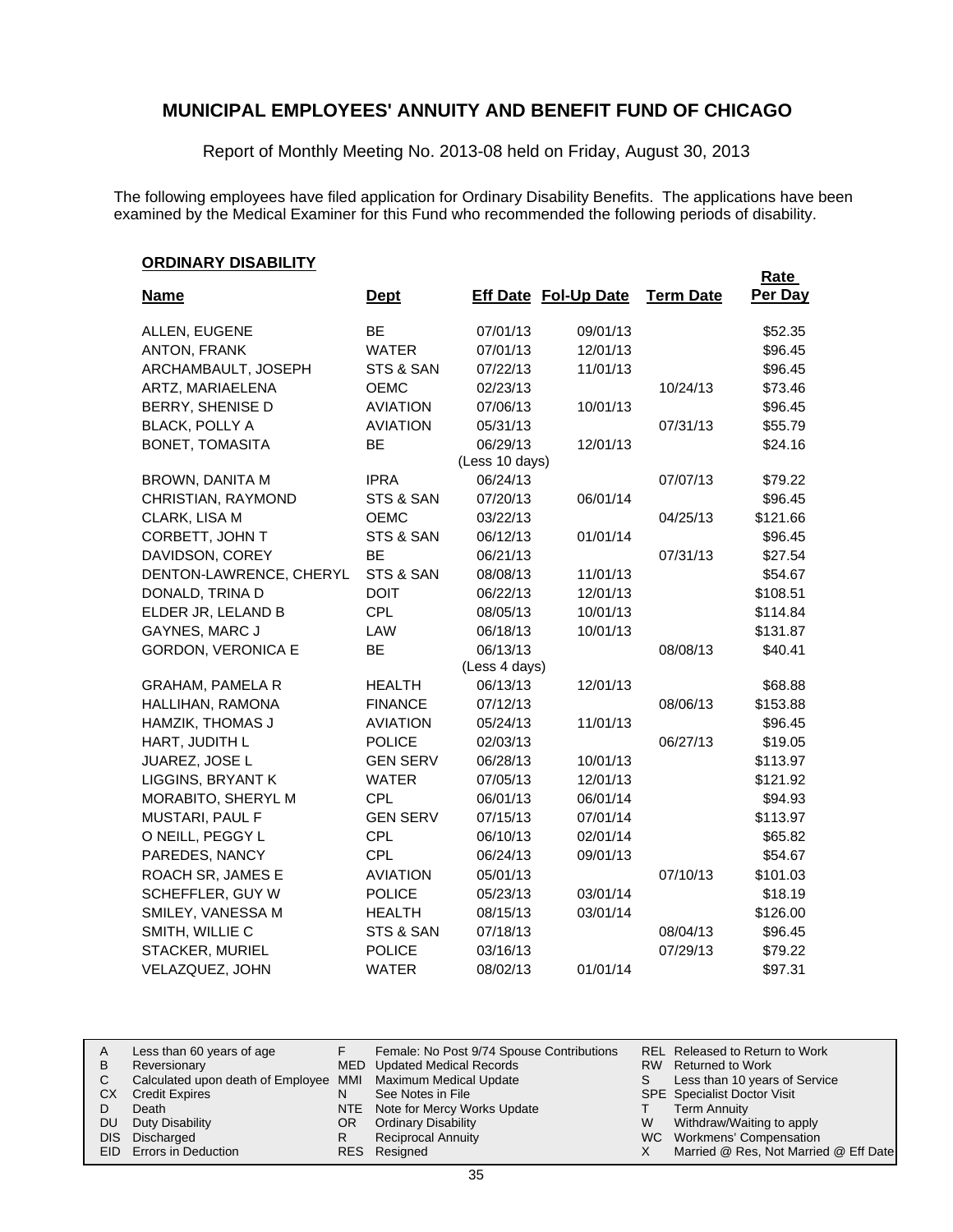Report of Monthly Meeting No. 2013-08 held on Friday, August 30, 2013

The following employees have filed application for Ordinary Disability Benefits. The applications have been examined by the Medical Examiner for this Fund who recommended the following periods of disability.

#### **ORDINARY DISABILITY**

| <b>UNDIMANT DISABILITI</b>       |                 |            |                             |                  | <b>Rate</b> |   |
|----------------------------------|-----------------|------------|-----------------------------|------------------|-------------|---|
| <b>Name</b>                      | <u>Dept</u>     |            | <b>Eff Date Fol-Up Date</b> | <b>Term Date</b> | Per Day     |   |
| WALKER, ALFRED L                 | <b>OEMC</b>     | 09/24/12   | 08/01/14                    |                  | \$60.05     |   |
| WITKOWSKI, ROBERT C              | <b>AVIATION</b> | 07/18/13   | 07/01/14                    |                  | \$136.57    |   |
| <b>Total ORDINARY DISABILITY</b> |                 | 35 Case(s) |                             |                  | \$2,985.09  | 0 |

Mr. Guest moved that the applicants for Ordinary and Duty disability benefits be granted such benefits for the period and at the rate shown opposite their respective names. Seconded Mr. Clancy. Carried: Ayes Messrs. Clancy, Durkan, Guest, Sheils and Ms. Neely. Nays-None.

| A    | Less than 60 years of age                                    |    | Female: No Post 9/74 Spouse Contributions |   | REL Released to Return to Work        |
|------|--------------------------------------------------------------|----|-------------------------------------------|---|---------------------------------------|
| B    | Reversionary                                                 |    | <b>MED</b> Updated Medical Records        |   | RW Returned to Work                   |
|      | Calculated upon death of Employee MMI Maximum Medical Update |    |                                           | S | Less than 10 years of Service         |
| CХ   | <b>Credit Expires</b>                                        | N  | See Notes in File                         |   | <b>SPE</b> Specialist Doctor Visit    |
|      | Death                                                        |    | NTE Note for Mercy Works Update           |   | <b>Term Annuity</b>                   |
| DU.  | Duty Disability                                              | OR | <b>Ordinary Disability</b>                | W | Withdraw/Waiting to apply             |
| DIS. | Discharged                                                   | R  | <b>Reciprocal Annuity</b>                 |   | WC Workmens' Compensation             |
|      | EID Errors in Deduction                                      |    | RES Resigned                              |   | Married @ Res, Not Married @ Eff Date |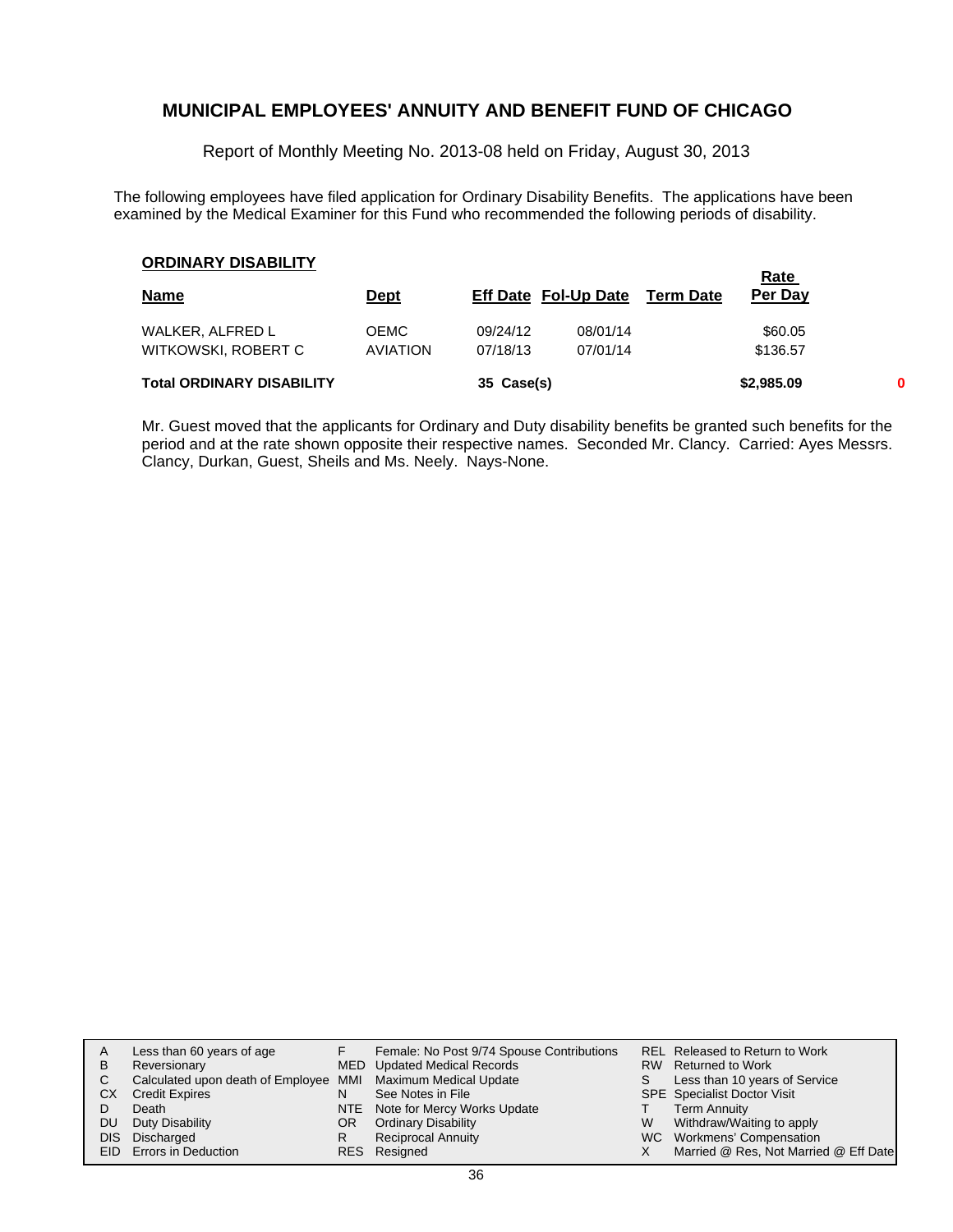Report of Monthly Meeting No. 2013-08 held on Friday, August 30, 2013

The following employees receiving Duty Disability Benefits have applied for extension of such benefits. The applications have been examined by the Medical Examiner for this Fund who recommended the following extensions.

#### **DUTY-EXTENSION OF**

|                        |                 |                   |               |                | <b>Rate</b> | <u>*No. of</u>  |
|------------------------|-----------------|-------------------|---------------|----------------|-------------|-----------------|
| <b>Name</b>            | <u>Dept</u>     | <b>Start Date</b> | <b>Period</b> | <b>Ext Req</b> | Per Day     | <b>Children</b> |
| ADAMS, MAURICE D       | <b>GEN SERV</b> | 02/05/13          | 07/19/13      | <b>REL</b>     | \$179.51    |                 |
| APPELHANS, SCOTT J     | <b>AVIATION</b> | 05/19/09          | 04/01/14      | <b>MED</b>     | \$110.51    |                 |
| ARCE JR, DAVID D       | STS & SAN       | 10/09/08          | 08/01/14      | MED            | \$110.69    | 3               |
| <b>BANE, JAMES J</b>   | STS & SAN       | 07/15/11          | 12/01/13      | <b>MED</b>     | \$144.67    |                 |
| <b>BARGO, DENISE M</b> | <b>TRANS</b>    | 07/22/11          | 02/01/14      | <b>NTE</b>     | \$187.41    |                 |
| BERKOWICZ, FRANCIS A   | STS & SAN       | 07/27/11          | 07/01/14      | MED            | \$169.04    |                 |
| CABRERA, JOSE L        | <b>WATER</b>    | 10/19/12          | 10/01/13      | MED            | \$178.44    |                 |
| COZZI, ANTHONY F       | <b>WATER</b>    | 03/28/13          | 12/01/13      | <b>MED</b>     | \$192.76    | $\overline{c}$  |
| CULLEN, JAMES Z        | <b>TRANS</b>    | 05/13/10          | 03/01/14      | <b>SPE</b>     | \$144.99    | 1               |
| DONGUS, THERESA A      | <b>REVENUE</b>  | 05/20/08          | 08/01/14      | MED            | \$79.84     |                 |
| DOUGLAS, JEFFERY R     | STS & SAN       | 12/07/12          | 04/01/14      | MED            | \$140.14    | 1               |
| FRAZIER, JEANNINE L    | STS & SAN       | 07/16/12          | 01/01/14      | MED            | \$140.14    | $\overline{2}$  |
| HARRELL, LEOLA         | <b>FIRE</b>     | 07/01/07          | 07/01/14      | MED            | \$59.59     |                 |
| HENDERSON, CLAUDE      | STS & SAN       | 07/22/08          | 07/01/14      | <b>MED</b>     | \$133.18    |                 |
| HENDERSON, LYNDON R    | <b>CPL</b>      | 02/27/13          | 02/01/14      | <b>MED</b>     | \$129.28    |                 |
| HICKSTEIN, ROY C       | <b>GEN SERV</b> | 11/02/11          | 12/01/13      | <b>SPE</b>     | \$172.58    |                 |
| HURT, THEODORE         | BE              | 10/07/07          | 04/01/14      | <b>MED</b>     | \$76.19     |                 |
| JOHNSEN, NANCY         | <b>AVIATION</b> | 04/17/13          | 12/01/13      | <b>MED</b>     | \$144.67    |                 |
| JURICH, DAVID E        | <b>GEN SERV</b> | 07/10/12          | 11/01/13      | <b>MED</b>     | \$57.91     | 1               |
| LANAS, RICKY J         | <b>AVIATION</b> | 08/01/10          | 08/12/13      | <b>REL</b>     | \$100.53    |                 |
| LIWANAG, ISAGANI G     | STS & SAN       | 07/11/12          | 11/01/13      | <b>MED</b>     | \$144.67    | 1               |
| LOMBARDO, RONY         | <b>AVIATION</b> | 04/03/13          | 04/01/14      | <b>MED</b>     | \$144.67    |                 |
| MARINOPOULOS, PETER A  | <b>GEN SERV</b> | 09/25/12          | 11/01/13      | <b>SPE</b>     | \$173.86    | 3               |
| MAZUREK, KENNETH J     | <b>AVIATION</b> | 12/16/93          | 08/01/14      | <b>MED</b>     | \$92.75     |                 |
| MEEKS JR, FREDDIE      | <b>GEN SERV</b> | 10/23/12          | 01/01/14      | <b>NTE</b>     | \$82.06     |                 |
| O ROURKE, CHRISTOPHE S | <b>WATER</b>    | 01/10/13          | 03/01/14      | <b>MED</b>     | \$179.51    |                 |
| PASCENTE, ANTHONY M    | STS & SAN       | 01/22/13          | 10/01/13      | MED            | \$130.66    | 1               |
| PATTERSON, ANDRE       | STS & SAN       | 08/31/12          | 02/01/14      | <b>NTE</b>     | \$144.67    |                 |
| POOLE JR, EUGENE B     | <b>TRANS</b>    | 11/02/11          | 12/01/13      | <b>MED</b>     | \$144.67    | 1               |
| RIOS, CHRISTOPHE T     | <b>FLEET</b>    | 10/25/10          | 06/01/14      | <b>MED</b>     | \$81.97     |                 |
| ROBINSON, SIMPSON      | <b>WATER</b>    | 05/06/13          | 08/05/13      | <b>REL</b>     | \$191.26    |                 |
| RODRIGUEZ, EVARISTO    | <b>SEWERS</b>   | 07/20/02          | 05/01/14      | MMI            | \$144.67    |                 |
| SCOTT, ROBIN A         | <b>WATER</b>    | 02/17/12          | 10/01/13      | MED            | \$170.02    |                 |
| SERRANO, OTILIO        | <b>WATER</b>    | 08/01/11          | 06/01/14      | MED            | \$150.44    |                 |

\* Based on 40 ILCS 5/8-160, the Employee shall also have a right to receive child's disability benefit of \$10.00 a month on account of each child less than 18 years of age. Rates will be prorated based on days of eligibility.

| A  | Less than 60 years of age                                    |    | Female: No Post 9/74 Spouse Contributions |    | REL Released to Return to Work        |
|----|--------------------------------------------------------------|----|-------------------------------------------|----|---------------------------------------|
| В  | Reversionary                                                 |    | <b>MED</b> Updated Medical Records        |    | RW Returned to Work                   |
|    | Calculated upon death of Employee MMI Maximum Medical Update |    |                                           | S. | Less than 10 years of Service         |
| СX | <b>Credit Expires</b>                                        | N  | See Notes in File                         |    | <b>SPE</b> Specialist Doctor Visit    |
|    | Death                                                        |    | NTE Note for Mercy Works Update           |    | <b>Term Annuity</b>                   |
| DU | Duty Disability                                              | OR | <b>Ordinary Disability</b>                | W  | Withdraw/Waiting to apply             |
|    | DIS Discharged                                               | R  | <b>Reciprocal Annuity</b>                 |    | WC Workmens' Compensation             |
|    | <b>EID</b> Errors in Deduction                               |    | RES Resigned                              |    | Married @ Res, Not Married @ Eff Date |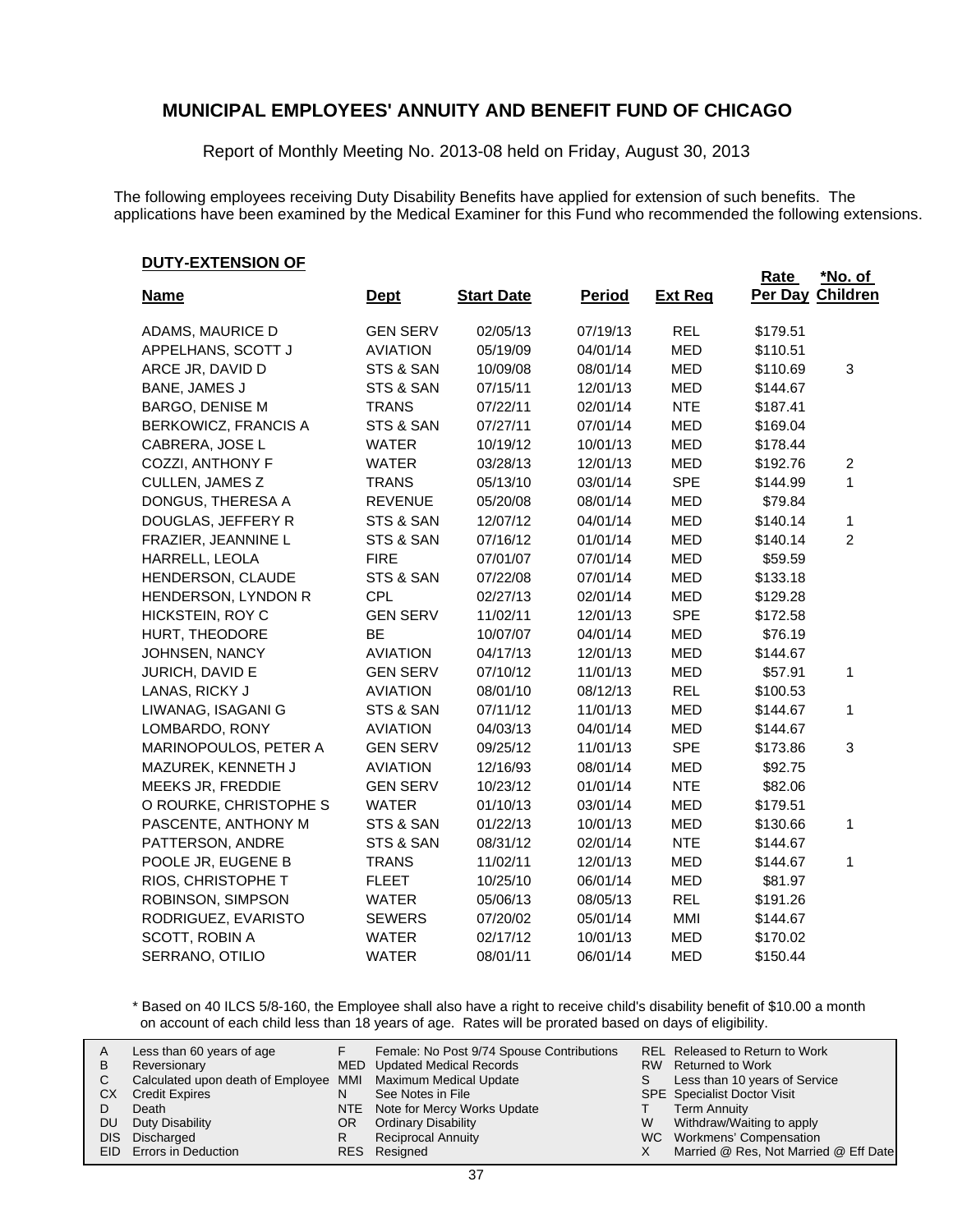Report of Monthly Meeting No. 2013-08 held on Friday, August 30, 2013

The following employees receiving Duty Disability Benefits have applied for extension of such benefits. The applications have been examined by the Medical Examiner for this Fund who recommended the following extensions.

#### **DUTY-EXTENSION OF**

| <b>Name</b>                    | <u>Dept</u>     | <b>Start Date</b> | <b>Period</b> | <b>Ext Req</b> | Rate<br>Per Day Children | *No. of |
|--------------------------------|-----------------|-------------------|---------------|----------------|--------------------------|---------|
| SMITH, JOSHUA                  | BE              | 04/22/10          | 07/01/14      | MED            | \$150.96                 |         |
| SPENCER JR, TOMMIE L           | STS & SAN       | 05/14/13          | 02/01/14      | <b>NTE</b>     | \$144.67                 |         |
| STERLING, RENA                 | <b>AVIATION</b> | 03/20/13          | 01/01/14      | MED            | \$181.64                 |         |
| SULLIVAN, CHARLES E            | ВE              | 10/20/12          | 03/01/14      | MED            | \$92.66                  |         |
| TAYLOR, RALPH                  | STS & SAN       | 02/19/00          | 09/28/07      | <b>FINAL</b>   | \$91.46                  |         |
| TELLEZ, MARK A                 | <b>AVIATION</b> | 06/02/12          | 12/01/13      | MED            | \$91.60                  | 3       |
| <b>WILLIAMS, BERNARD</b>       | ВE              | 10/02/05          | 05/18/14      | СX             | \$51.41                  |         |
| WILLIAMS, WILBERT J            | <b>GEN SERV</b> | 03/31/11          | 12/01/13      | MED            | \$173.35                 |         |
| <b>Total DUTY-EXTENSION OF</b> |                 | 42 Case(s)        |               |                | \$5,605.70               | 0       |

\* Based on 40 ILCS 5/8-160, the Employee shall also have a right to receive child's disability benefit of \$10.00 a month on account of each child less than 18 years of age. Rates will be prorated based on days of eligibility.

| A  | Less than 60 years of age                                    |    | Female: No Post 9/74 Spouse Contributions |   | <b>REL Released to Return to Work</b> |
|----|--------------------------------------------------------------|----|-------------------------------------------|---|---------------------------------------|
| В  | Reversionary                                                 |    | MED Updated Medical Records               |   | RW Returned to Work                   |
|    | Calculated upon death of Employee MMI Maximum Medical Update |    |                                           |   | Less than 10 years of Service         |
| СX | <b>Credit Expires</b>                                        | N  | See Notes in File                         |   | <b>SPE</b> Specialist Doctor Visit    |
|    | Death                                                        |    | NTE Note for Mercy Works Update           |   | <b>Term Annuity</b>                   |
| DU | Duty Disability                                              | OR | <b>Ordinary Disability</b>                | W | Withdraw/Waiting to apply             |
|    | DIS Discharged                                               | R  | <b>Reciprocal Annuity</b>                 |   | WC Workmens' Compensation             |
|    | <b>EID</b> Errors in Deduction                               |    | RES Resigned                              |   | Married @ Res, Not Married @ Eff Date |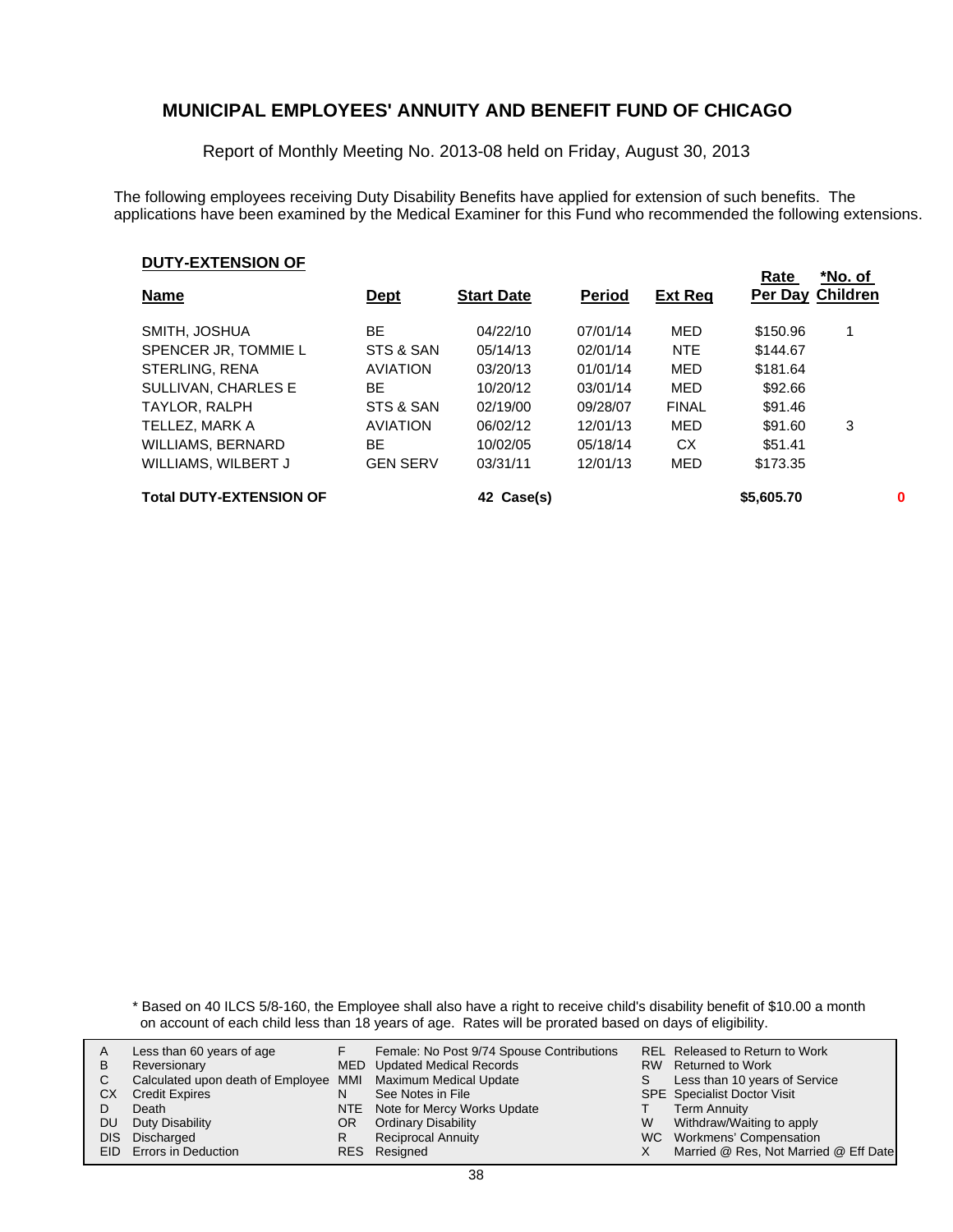Report of Monthly Meeting No. 2013-08 held on Friday, August 30, 2013

The following employees receiving Ordinary Disability Benefits have applied for extension of such benefits. The applications have been examined by the Medical Examiner for this Fund who recommended the following extensions.

#### **ORDINARY-EXTENSION OF**

| <b>Name</b>              | <u>Dept</u>                   | <b>Start Date</b> | <b>Period</b> | <b>Ext Req</b> | <b>Rate</b><br>Per Day |
|--------------------------|-------------------------------|-------------------|---------------|----------------|------------------------|
|                          |                               |                   |               |                |                        |
| ALLEN, RODMAN A          | <b>BLDGS</b>                  | 04/05/10          | 10/09/13      | <b>CX</b>      | \$112.62               |
| BEE, GERALDINE           | BE                            | 10/21/11          | 07/01/14      | <b>MED</b>     | \$56.09                |
| BELL, DARRYL A           | <b>CPL</b>                    | 02/16/11          | 06/01/14      | <b>MED</b>     | \$60.66                |
| <b>BOWLER, PATRICK J</b> | STS & SAN                     | 02/25/10          | 11/19/13      | CX             | \$124.80               |
| <b>BROOKS, JOHN H</b>    | <b>BE</b>                     | 11/25/12          | 08/01/14      | <b>MED</b>     | \$61.77                |
| BROWN, JEFFREY D         | <b>BUS AFFAIRS</b>            | 03/30/11          | 08/01/14      | MED            | \$129.40               |
| <b>BURTNER, STACIE M</b> | <b>POLICE</b>                 | 12/10/12          | 12/01/13      | <b>MED</b>     | \$17.69                |
| CAHUE, PATRICIA          | <b>POLICE</b>                 | 02/02/12          | 08/14/13      | <b>CX</b>      | \$17.92                |
| CARTER, SHYKELA S        | <b>IPRA</b>                   | 02/27/13          | 01/01/14      | <b>MED</b>     | \$120.36               |
| CASTANEDA, DANIEL G      | <b>WATER</b>                  | 06/01/13          | 02/01/14      | <b>MED</b>     | \$57.13                |
| COVINGTON, TOMMIE L      | <b>BE</b>                     | 09/24/12          | 08/01/14      | <b>MED</b>     | \$46.73                |
| DEGEN, GERALD C          | <b>TRANS</b>                  | 12/16/11          | 01/01/14      | <b>MED</b>     | \$115.57               |
| EBERHART, JORY A         | ВE                            | 09/12/11          | 01/01/14      | <b>MED</b>     | \$60.56                |
| FEYERER, KATHRYN M       | <b>POLICE</b>                 | 05/06/13          | 12/01/13      | <b>MED</b>     | \$20.91                |
| <b>GRIFFIN, CALVIN C</b> | <b>COMM DEV</b>               | 11/02/12          | 02/01/14      | <b>MED</b>     | \$76.14                |
| HERNANDEZ, DELIA         | <b>BE</b>                     | 12/17/10          | 08/24/14      | <b>CX</b>      | \$45.87                |
| <b>HERNANDEZ, JOSE</b>   | <b>BE</b>                     | 05/29/12          | 06/01/14      | <b>MED</b>     | \$43.69                |
| <b>IWANICKI, HELEN</b>   | <b>TRANS</b>                  | 02/20/13          | 11/01/13      | <b>MED</b>     | \$118.30               |
| JACKSON, BELINDA         | <b>OEMC</b>                   | 02/16/10          | 08/01/14      | <b>MED</b>     | \$58.41                |
| JAMES, SUSAN M           | <b>BE</b>                     | 03/31/13          | 01/01/14      | MED            | \$79.67                |
| JOHNSON, ALBERTA L       | <b>HUMAN RES</b>              | 05/10/12          | 10/01/13      | <b>MED</b>     | \$108.85               |
| KILROY, ANTOINETTE S     | <b>OEMC</b>                   | 11/17/09          | 08/01/14      | <b>MED</b>     | \$94.28                |
| KLEIN, MARGARET G        | <b>PROCUREME</b><br><b>NT</b> | 03/03/12          | 04/01/14      | <b>MED</b>     | \$121.66               |
| LIDDELL, JANICE M        | <b>AVIATION</b>               | 11/12/12          | 10/20/13      | CX.            | \$96.45                |
| MC INTYRE, ROSEANNA      | <b>WATER</b>                  | 05/16/13          | 03/01/14      | <b>MED</b>     | \$79.22                |
| MEDINA, DIANA            | <b>BE</b>                     | 06/18/10          | 04/14/14      | <b>CX</b>      | \$38.83                |
| MILA, MURADIJA M         | <b>AVIATION</b>               | 06/09/09          | 12/29/13      | <b>CX</b>      | \$48.27                |
| MITCHELL, ZELLASTINE E   | <b>POLICE</b>                 | 04/19/13          | 07/31/13      | <b>REL</b>     | \$113.95               |
| OPEL, ELIZABETH          | <b>HUMAN RES</b>              | 05/16/13          | 01/01/14      | <b>MED</b>     | \$99.80                |
| RAGLAND, KARYN L         | <b>FINANCE</b>                | 11/05/12          | 07/01/14      | MED            | \$86.68                |
| REID, ANDREW E           | <b>BLDGS</b>                  | 04/05/13          | 11/01/13      | <b>MED</b>     | \$128.50               |
| REYNOLDS, TIMMIE         | <b>WATER</b>                  | 09/27/10          | 12/09/13      | <b>REL</b>     | \$101.72               |
| STEPHENSON, ESSIE        | <b>POLICE</b>                 | 03/18/12          | 07/01/14      | <b>MED</b>     | \$23.76                |
| TORRES, DIXIE A          | <b>BE</b>                     | 03/30/12          | 12/01/13      | MED            | \$55.44                |

| A  | Less than 60 years of age                                    |    | Female: No Post 9/74 Spouse Contributions |   | REL Released to Return to Work        |
|----|--------------------------------------------------------------|----|-------------------------------------------|---|---------------------------------------|
| В  | Reversionary                                                 |    | <b>MED</b> Updated Medical Records        |   | RW Returned to Work                   |
|    | Calculated upon death of Employee MMI Maximum Medical Update |    |                                           |   | Less than 10 years of Service         |
| CХ | <b>Credit Expires</b>                                        | N  | See Notes in File                         |   | <b>SPE</b> Specialist Doctor Visit    |
|    | Death                                                        |    | NTE Note for Mercy Works Update           |   | <b>Term Annuity</b>                   |
| DU | Duty Disability                                              | OR | <b>Ordinary Disability</b>                | W | Withdraw/Waiting to apply             |
|    | DIS Discharged                                               | R  | <b>Reciprocal Annuity</b>                 |   | WC Workmens' Compensation             |
|    | EID Errors in Deduction                                      |    | RES Resigned                              |   | Married @ Res, Not Married @ Eff Date |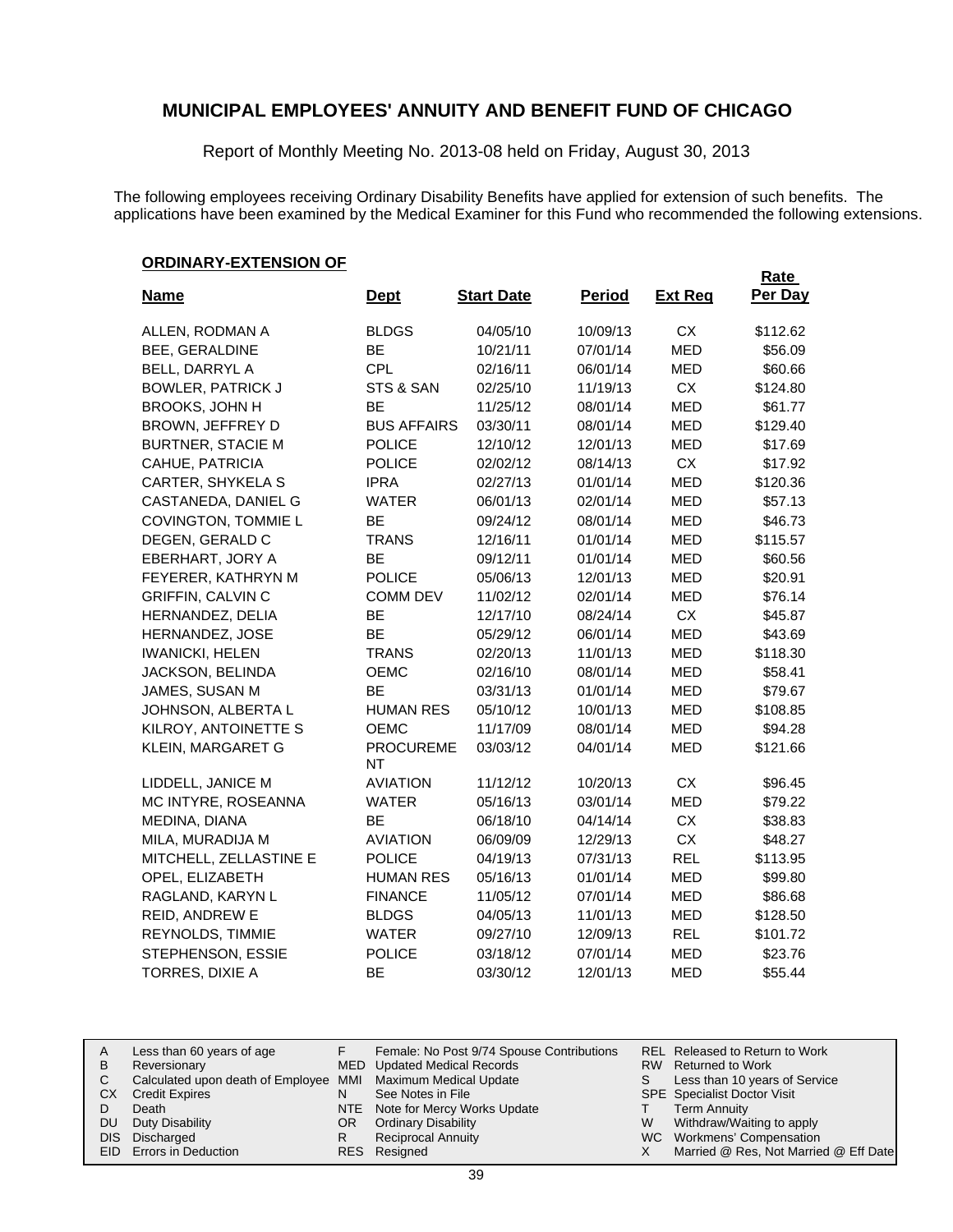Report of Monthly Meeting No. 2013-08 held on Friday, August 30, 2013

The following employees receiving Ordinary Disability Benefits have applied for extension of such benefits. The applications have been examined by the Medical Examiner for this Fund who recommended the following extensions.

#### **ORDINARY-EXTENSION OF**

| <b>Name</b>                        | <u>Dept</u>     | <b>Start Date</b> | <b>Period</b> | <u>Ext Req</u> | <u>naie</u><br>Per Day |  |
|------------------------------------|-----------------|-------------------|---------------|----------------|------------------------|--|
| VILLANUEVA, CARMEN A               | <b>GEN SERV</b> | 01/28/12          | 04/01/14      | MED            | \$58.13                |  |
| <b>WASHINGTON, BRENDA A</b>        | BE              | 12/22/11          | 07/01/14      | MED            | \$53.74                |  |
| WHITE CAVERS, BILLIE M             | <b>OEMC</b>     | 06/10/13          | 09/01/13      | <b>REL</b>     | \$108.15               |  |
| <b>Total ORDINARY-EXTENSION OF</b> | 37 Case(s)      |                   |               | \$2,841.72     | 0                      |  |

**Rate** 

Ms. Neely moved that the applicants for extension of Ordinary and Duty disability benefits shown hereinbefore be granted such extension for the period and at the rate shown opposite their respective names. Seconded Mr. Clancy. Carried: Ayes Messrs. Clancy, Durkan, Guest, Sheils and Ms. Neely. Nays-None.

| A    | Less than 60 years of age                                    |    | Female: No Post 9/74 Spouse Contributions |    | REL Released to Return to Work        |
|------|--------------------------------------------------------------|----|-------------------------------------------|----|---------------------------------------|
| B    | Reversionary                                                 |    | MED Updated Medical Records               |    | RW Returned to Work                   |
|      | Calculated upon death of Employee MMI Maximum Medical Update |    |                                           | S. | Less than 10 years of Service         |
| CХ   | <b>Credit Expires</b>                                        | N  | See Notes in File                         |    | <b>SPE</b> Specialist Doctor Visit    |
|      | Death                                                        |    | NTE Note for Mercy Works Update           |    | <b>Term Annuity</b>                   |
| DU.  | Duty Disability                                              | OR | <b>Ordinary Disability</b>                | W  | Withdraw/Waiting to apply             |
| DIS. | Discharged                                                   | R  | <b>Reciprocal Annuity</b>                 |    | WC Workmens' Compensation             |
|      | EID Errors in Deduction                                      |    | RES Resigned                              |    | Married @ Res, Not Married @ Eff Date |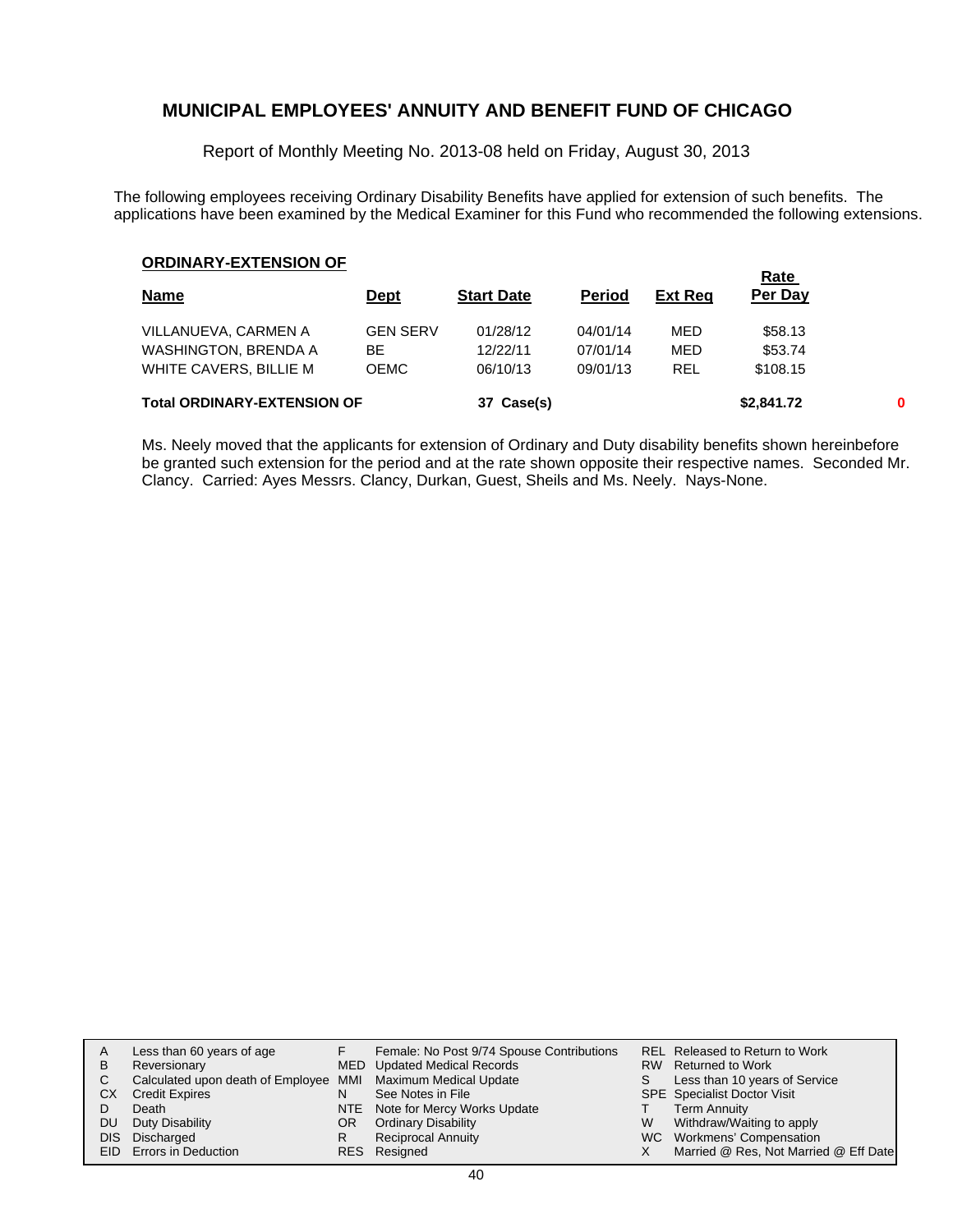Report of Monthly Meeting No. 2013-08 held on Friday, August 30, 2013

| <b>ADJUSTED DUTY DISABILITY</b> | <u>Rate</u> |                   |                |                   |
|---------------------------------|-------------|-------------------|----------------|-------------------|
| <b>Name</b>                     | Reason      | <b>Start Date</b> | <b>To Date</b> | Per Day           |
| <b>NONE</b>                     |             |                   |                | <b>ORG</b><br>ADJ |

**0**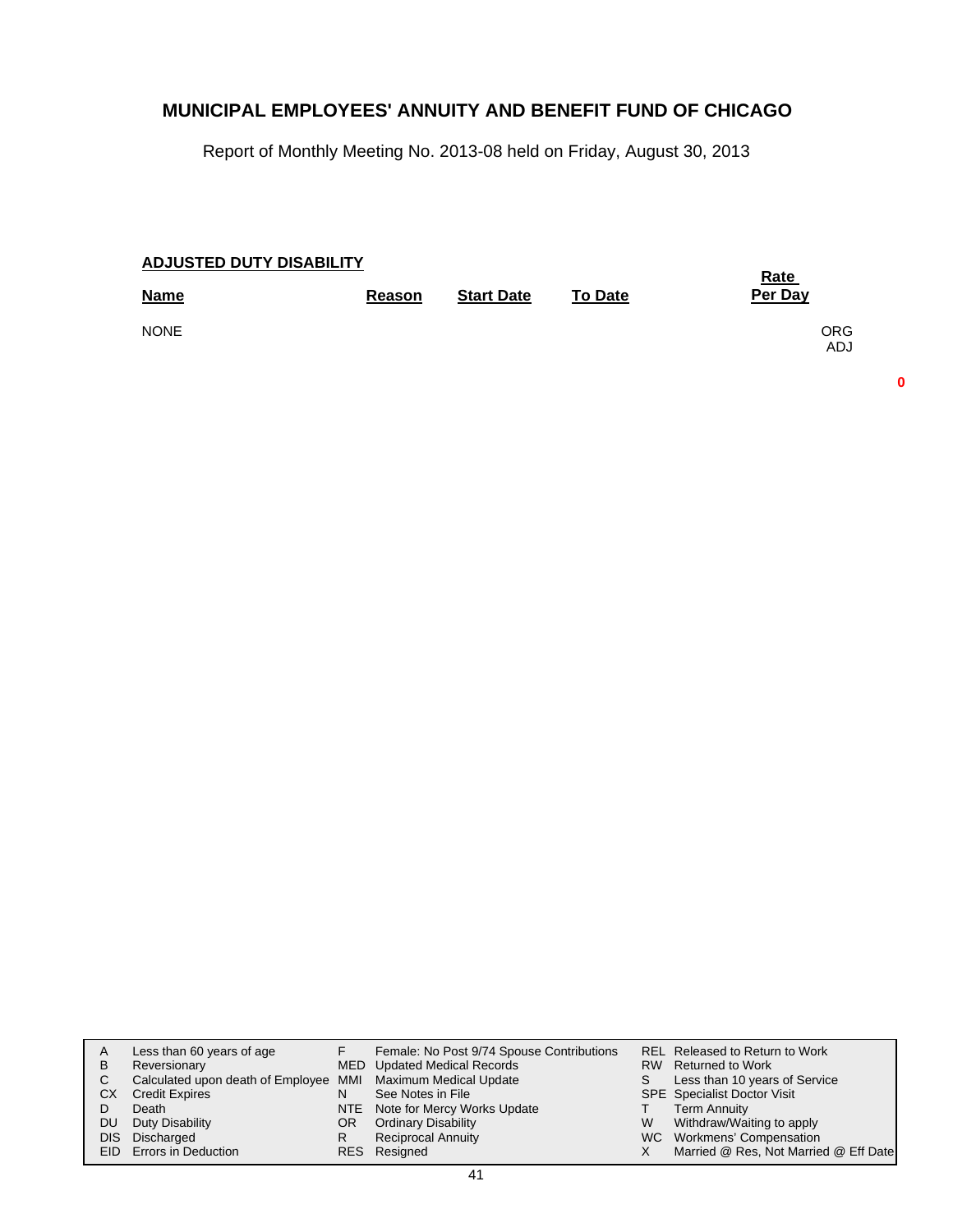Report of Monthly Meeting No. 2013-08 held on Friday, August 30, 2013

| <b>ADJUSTED ORDINARY DISABILITY</b> | <b>Rate</b> |                   |                |                          |
|-------------------------------------|-------------|-------------------|----------------|--------------------------|
| <b>Name</b>                         | Reason      | <b>Start Date</b> | <b>To Date</b> | Per Day                  |
| <b>NONE</b>                         |             |                   |                | <b>ORG</b><br><b>ADJ</b> |

**0**

|           | Less than 60 years of age                                    |     | Female: No Post 9/74 Spouse Contributions |   | REL Released to Return to Work        |
|-----------|--------------------------------------------------------------|-----|-------------------------------------------|---|---------------------------------------|
| B         | Reversionary                                                 |     | MED Updated Medical Records               |   | RW Returned to Work                   |
|           | Calculated upon death of Employee MMI Maximum Medical Update |     |                                           | S | Less than 10 years of Service         |
| CX        | <b>Credit Expires</b>                                        | N   | See Notes in File                         |   | <b>SPE</b> Specialist Doctor Visit    |
|           | Death                                                        |     | NTE Note for Mercy Works Update           |   | <b>Term Annuity</b>                   |
| <b>DU</b> | Duty Disability                                              | OR. | <b>Ordinary Disability</b>                | W | Withdraw/Waiting to apply             |
| DIS.      | Discharged                                                   | R   | <b>Reciprocal Annuity</b>                 |   | WC Workmens' Compensation             |
|           | <b>EID</b> Errors in Deduction                               |     | RES Resigned                              |   | Married @ Res, Not Married @ Eff Date |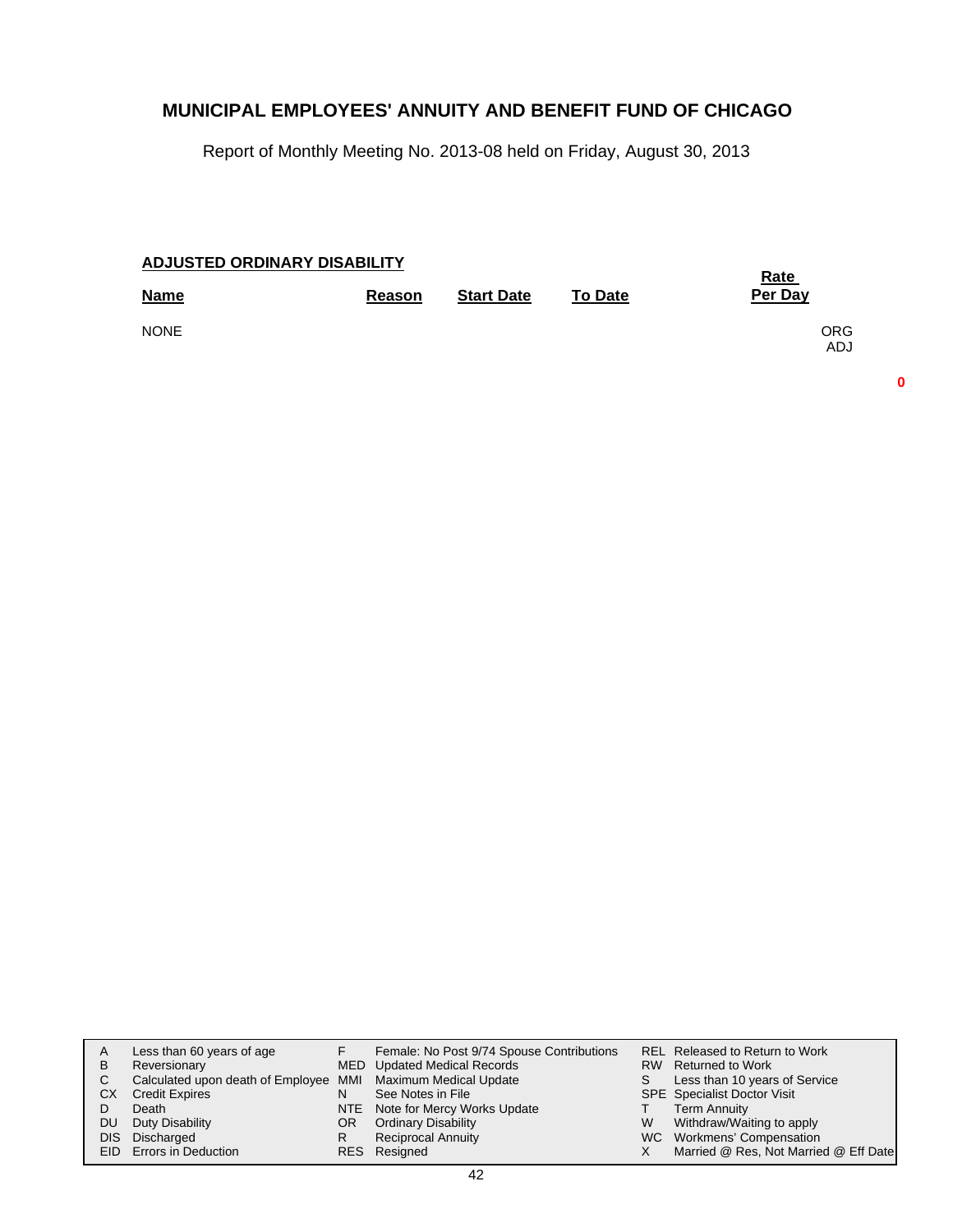Report of Monthly Meeting No. 2013-08 held on Friday, August 30, 2013

#### **APPLICATION FOR MEMBERSHIP**

The following named employees, officers, or officials, required to file written application for membership in the Fund, have filed such application, and the records indicate they qualify for membership by reason of having the necessary service or other requirements.

| <b>Name</b>   | Title    | <b>Department</b> |
|---------------|----------|-------------------|
| MELL, DEBORAH | Alderman | City Council      |

Ms. Neely moved that the applicant for membership shown hereinbefore be granted such membership and that the proper persons in the department in which such applicant is employed be instructed to make the necessary deductions from the salary for the purposes of the Fund. Seconded Mr. Clancy. Carried: Ayes Messrs. Clancy, Durkan, Guest, Sheils and Ms. Neely. Nays-None.

#### **CHANGE OF BIRTHS**

The following named employees have submitted documentation showing a date of birth different from the Fund's records and have requested that the Fund correct its records in accordance with the supporting documentation provided.

| <b>Name</b>          | Date of Birth     | <b>Supporting Document</b> |
|----------------------|-------------------|----------------------------|
| FELICIANO, FELICITA  | From<br>To        | <b>Birth Certificate</b>   |
| MABRY, VERONICA P    | <b>From</b><br>To | <b>Birth Certificate</b>   |
| PEOPLES, CLYDIE R    | <b>From</b><br>To | <b>Birth Certificate</b>   |
| RAY, MARY E          | From<br>To        | <b>Birth Certificate</b>   |
| SANTANA, JUAN B      | <b>From</b><br>To | <b>Birth Certificate</b>   |
| STEELE, CAROL D      | From<br>To        | <b>Birth Certificate</b>   |
| THOMAS, LEDA D       | <b>From</b><br>To | <b>Birth Certificate</b>   |
| WILLIAMS, PATRICIA A | From<br>To        | <b>Birth Certificate</b>   |

Mr. Guest moved that the records of the Fund shown hereinbefore be corrected to show that each individual was born on the date indicated on the document submitted by the member as proof to this Board. Seconded Mr. Clancy. Carried: Ayes Messrs. Clancy, Durkan, Guest, Sheils and Ms. Neely. Nays-None.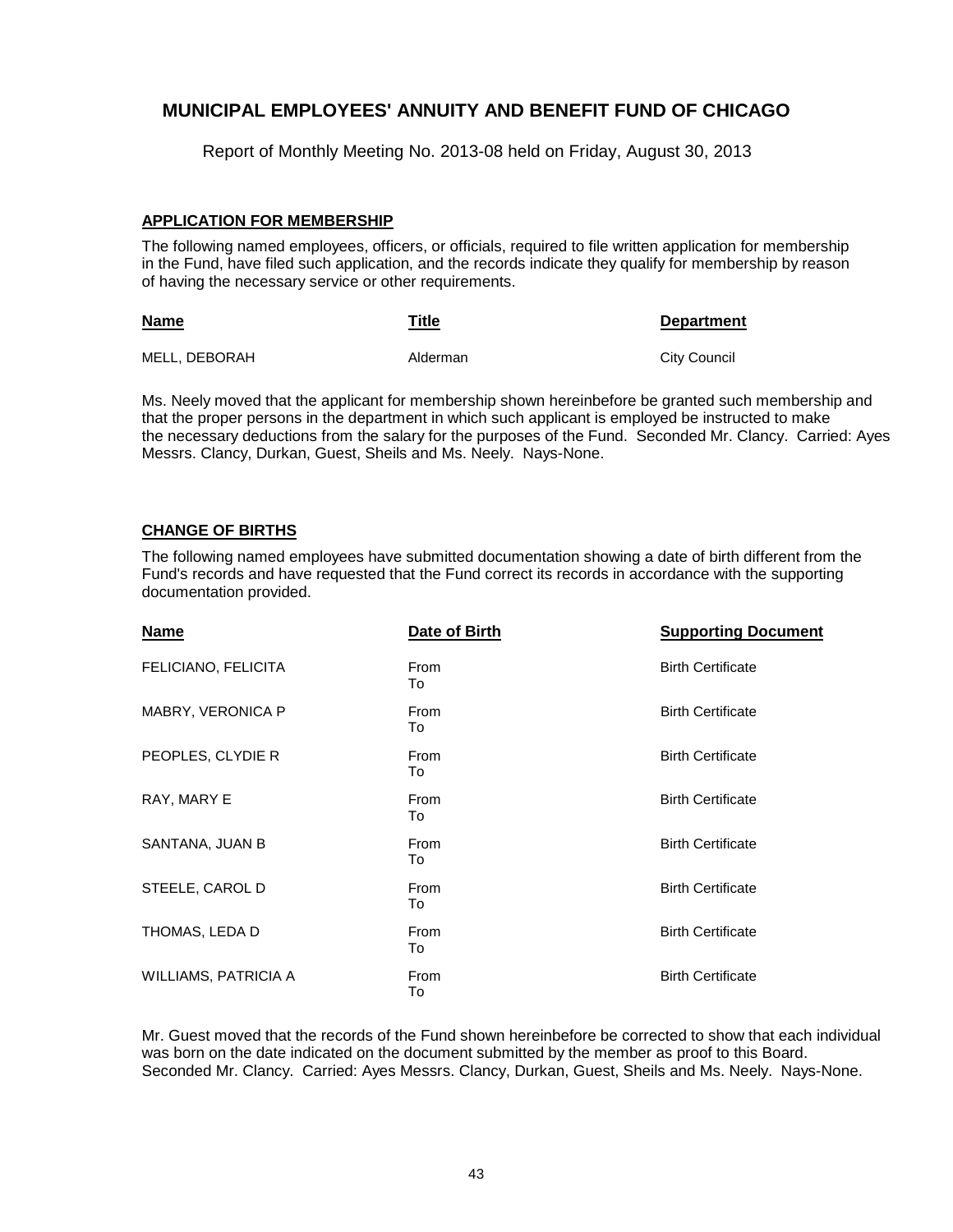Report of Monthly Meeting No. 2013-08 held on Friday, August 30, 2013

**City Treasurer's Statement of Account as of 07/31/2013**

#### **Investments at Market:**

|                    | \$488,713.83       | City Treasurer's Office, 07/31/2013    |  |
|--------------------|--------------------|----------------------------------------|--|
|                    | \$5,161,986,831.00 | Northern Trust, 07/31/2013 - Unaudited |  |
| \$5,162,475,544.83 |                    | <b>Total Investments</b>               |  |
| \$400.00           |                    | Petty Cash Fund:                       |  |
| \$5,162,475,944.83 |                    | Total Cash and Investments             |  |

Mr. Guest moved that the Treasurer's Report be received and placed on file. Seconded Mr. Clancy. Carried: Ayes Messrs. Clancy, Durkan, Guest, Sheils, Ms. Neely votes present. Nays-None.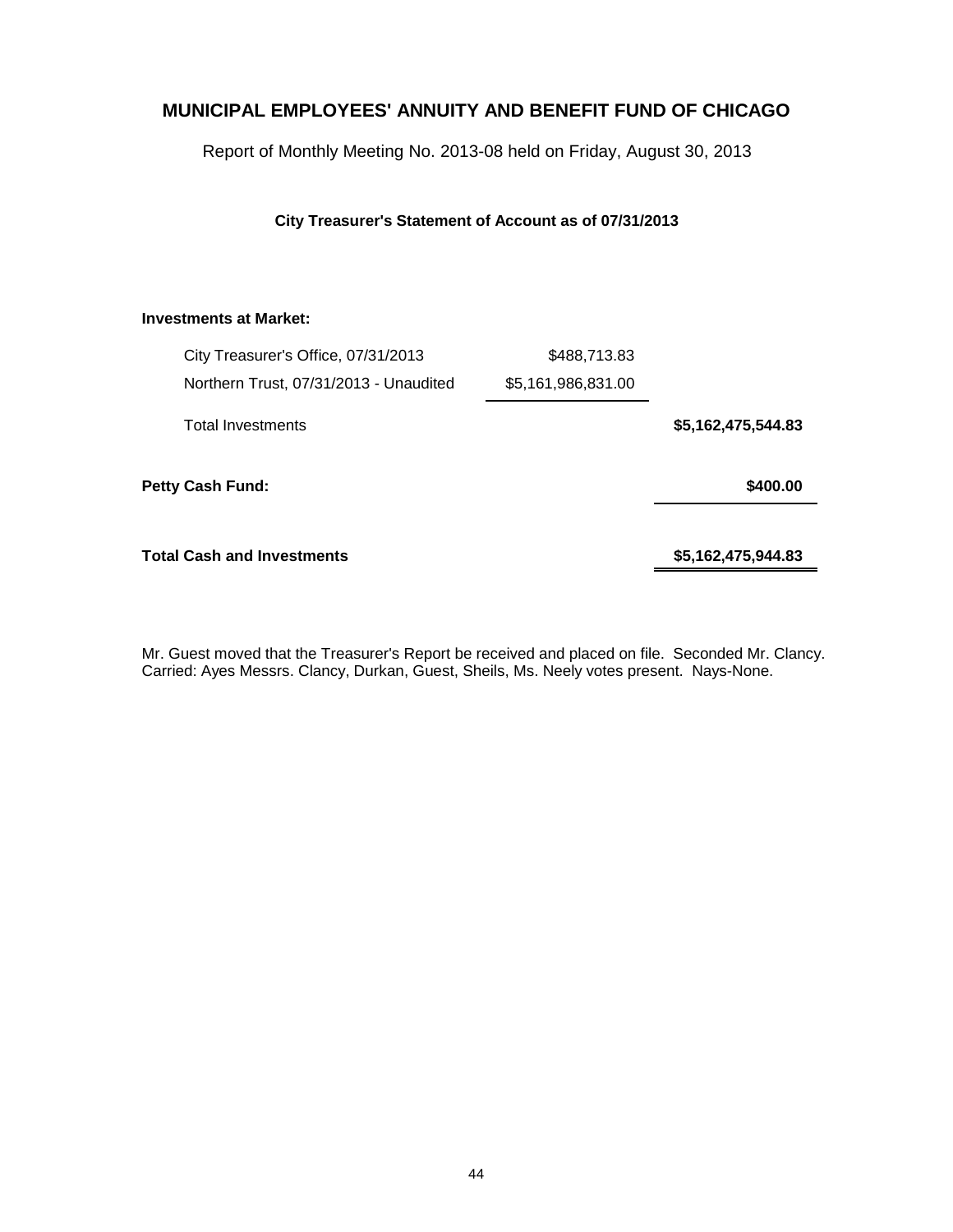Report of Monthly Meeting No. 2013-08 held on Friday, August 30, 2013

#### **PUBLIC COMMENT**

There were no requests to address the Board.

#### **LEGISLATION**

#### Legislative Update

Mr. Mohler updated the Board on the current status of negotiations regarding pension reform in the Illinois Legislature.

#### **HEARINGS**

#### The Matter of Anna Hall (Disability Application)

This matter was taken out of order and the hearing was conducted after the completion of the Board's regular business.

In attendance on the matter were Ms. Anna Hall, inactive Fund member, Mr. Robert Seltzer, Ms. Hall's attorney and Mr. Mike Tierney, Business Agent for Plumbers' Local 10.

Following the introduction of evidence and testimony from Ms. Hall and Fund staff, the Board decided to take the matter under advisement and requested post hearing briefs be filed by both parties.

#### **INVESTMENTS**

#### Performance Reports

Mr. Wrubel and Mr. Walsh updated the Board on the Fund's performance. No actions taken.

#### Marquette Second Quarter Report

Because the August Board meeting fell so late in the month, Mr. Wrubel, based on the recommendation of Fund staff, skipped the detailed review of the Second Quarter Report and instead utilized more current reporting to update the Board regarding manager performance.

#### Watchlist

Mr. Walsh reviewed the watchlist. No actions taken.

#### Liquidity Needs

Mr. Walsh reported there were funds sufficient to pay September benefit payments. Based on the recommendation of staff, Ms. Neely made a motion to liquidate up to \$70 million for October benefit payments. Second by Mr. Guest.

Carried: Ayes – Messrs. Clancy, Durkan, Guest, Sheils, Ms. Neely. Nays – None.

#### Asset Liability Study Discussion

This topic was taken out of order and discussed in closed session.

#### Custodial RFP Discussion

The Board moved into closed session at 10:05 a.m., in accordance with 5 ILCS 120/2(c)(7) to discuss the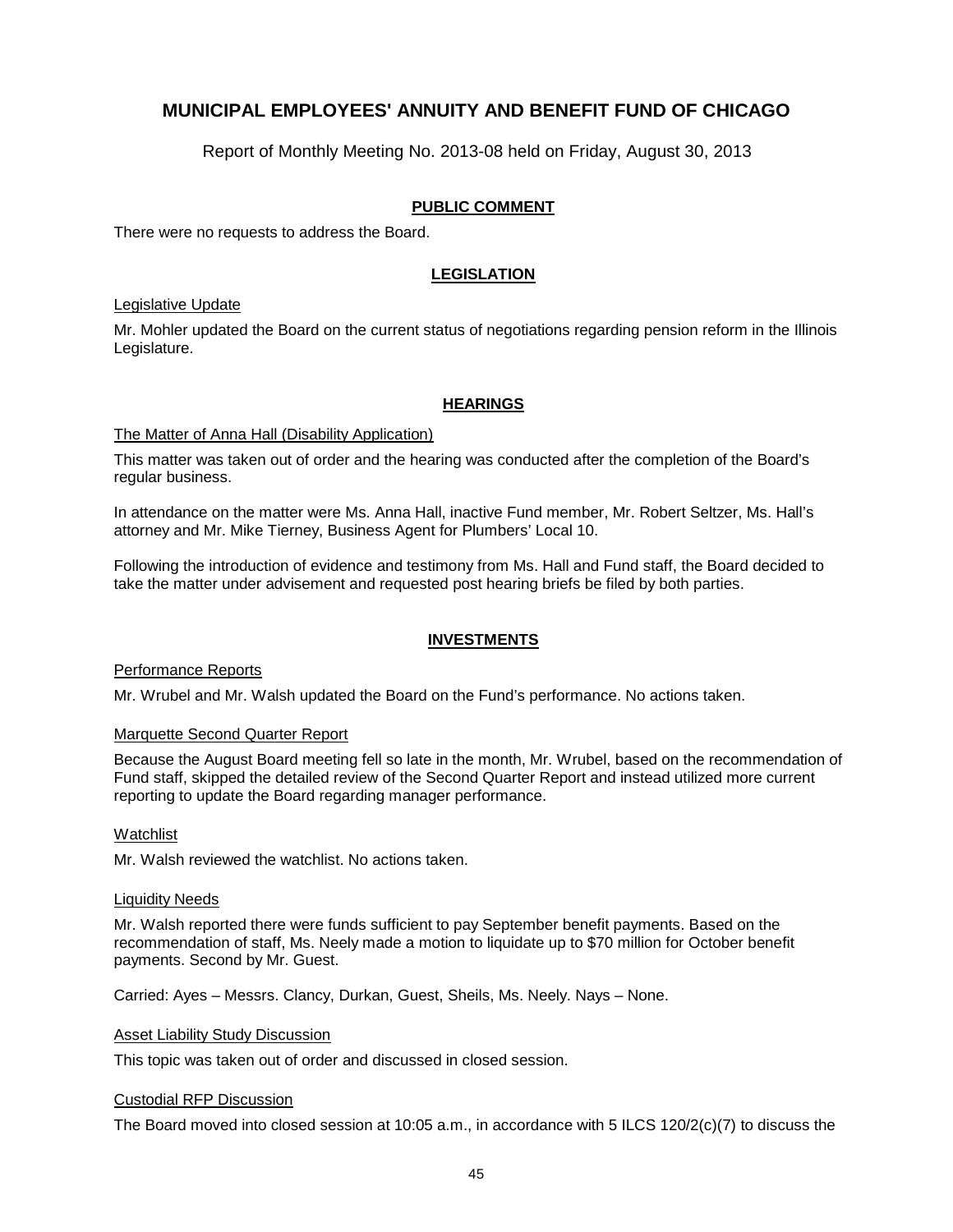Report of Monthly Meeting No. 2013-08 held on Friday, August 30, 2013

potential purchase and/or sale of investments. Motion by Ms. Neely. Second by Mr. Guest.

Roll Call:

Mr. Clancy aye Mr. Durkan aye Mr. Guest aye Ms. Neely aye Mr. Sheils aye

Motion carried.

The Board moved into open session at 10:27 a.m. Motion by Mr. Guest. Second by Ms. Neely.

Carried: Ayes – Messrs. Clancy, Durkan, Guest, Sheils, Ms. Neely. Nays – None.

No actions taken.

In open session, Mr. Guest, subject to successful contract negotiations, made a motion to approve the utilization of the securities lending agent recommended by staff and investment consultant. Second by Mr. Clancy.

Carried: Ayes – Messrs. Clancy, Durkan, Guest, Sheils, Ms. Neely. Nays – None.

#### Investment Policy Discussion

There were no items discussed.

#### **OTHER**

#### Fiduciary Insurance Presentation

This topic was taken out of order and discussed at the beginning of the meeting.

Messrs. Bowen and Goessel of Mesirow Financial presented the proposed terms of the Fund's Fiduciary Insurance policy. Based on this presentation and the concurrence of Fund Counsel, Ms. Neely made a motion to accept the terms of the renewal as presented. Second by Mr. Clancy.

Carried: Ayes – Messrs. Clancy, Durkan, Guest, Sheils, Ms. Neely. Nays – None.

#### FOIA Update

Ms. Ruffolo updated the Board on the status of requests for information made under the Illinois Freedom of Information Act. No actions taken.

#### Old Business

There was no old business discussed.

#### Legal Update

The Board moved into closed session at 11:42 a.m., in accordance with 5 ILCS 120/2(c)(4) and (11) to discuss testimony in the Matter of Anna Hall and issues related to current litigation involving the Fund. Motion by Ms. Neely. Second by Mr. Guest.